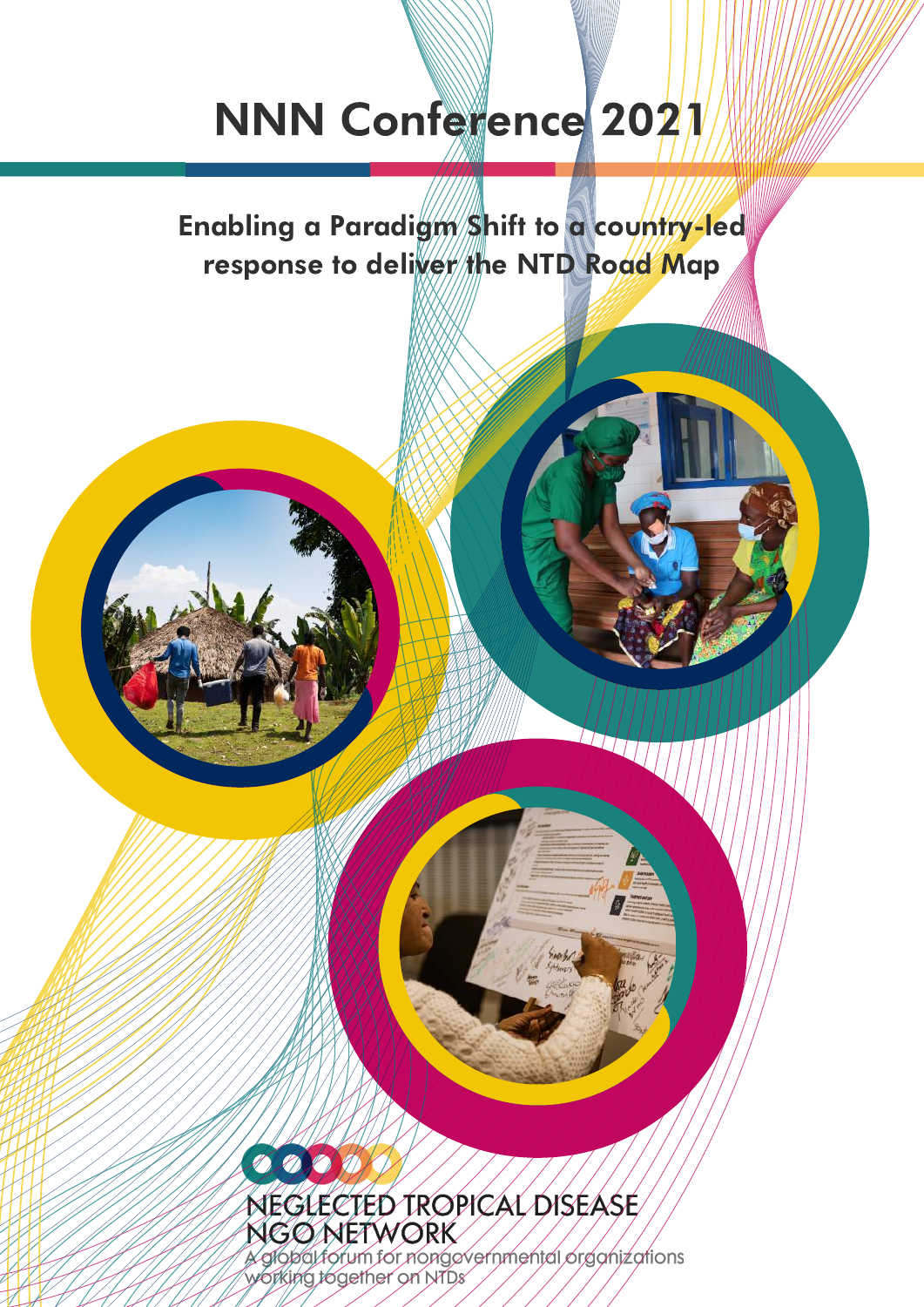| Module | <b>Title</b>                                                                                                                                                               | Page         |
|--------|----------------------------------------------------------------------------------------------------------------------------------------------------------------------------|--------------|
|        | <b>Message from Outgoing Chair, Kisito</b><br>Ogoussan                                                                                                                     | 1            |
|        | <b>Special Session</b>                                                                                                                                                     |              |
|        | Summary - Walking the talk on country<br>ownership - towards a paradigm shift in<br>global health operations                                                               | $\mathbf{2}$ |
|        | <b>Workshop summaries</b>                                                                                                                                                  |              |
| 1.1    | Data integration: A game changer for NTD<br>elimination                                                                                                                    | 4            |
| 1.2    | 'Do no harm': Supporting Country-led<br><b>Programs for the Safe and Effective Delivery</b><br>of NTD Medicines                                                            | 5            |
| 1.3    | <b>Enhancing Resilience: country led, people</b><br>centred, holistic and inclusive approaches to<br>NTD programming and livelihoods                                       | 6            |
| 1.4    | <b>Cross-Sector Coordination in Practice:</b><br><b>Countries Perspective on Multisector</b><br>Coordination to Advance the Fight against<br><b>NTDs</b>                   | 7            |
| 1.5    | Listening to communities and<br>communicating for impact                                                                                                                   | 8            |
| 2.1    | Country-led approaches on planning and<br>operationalizing the integration and<br>mainstreaming of NTD programs for<br>achieving NTD 2030 targets in India and<br>Ethiopia | 9            |
| 2.2    | Reaching the last mile: The importance of<br>identifying and addressing gender equity<br>and social inclusion in NTD programming                                           | 10           |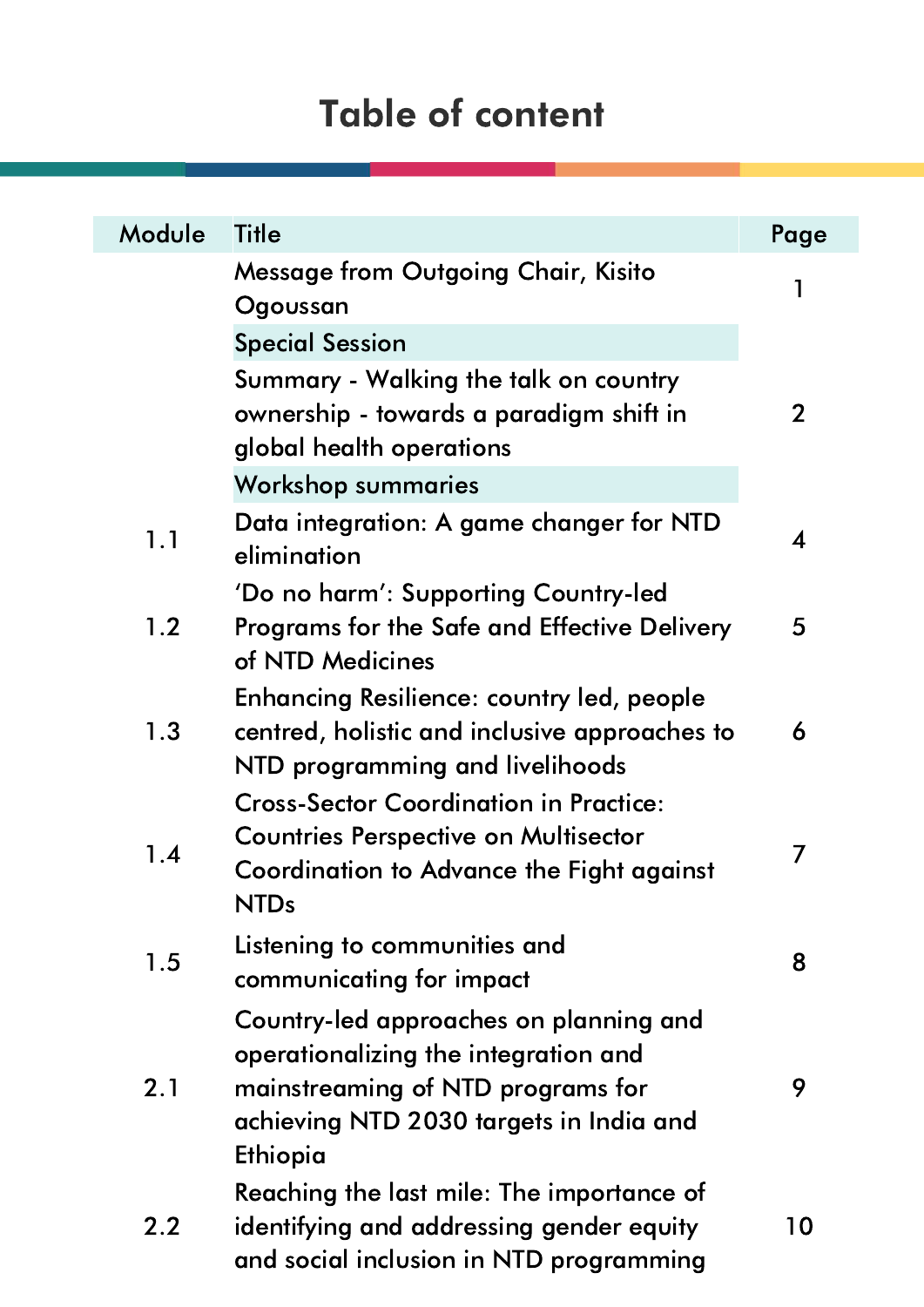| Module  | <b>Title</b>                                                                                                                       | Page                    |
|---------|------------------------------------------------------------------------------------------------------------------------------------|-------------------------|
| 2.3     | <b>Developing Essential Care Packages for</b><br><b>Mental Health and Wellbeing in NTDs</b>                                        | <b>Not</b><br>available |
| 2.4     | Decentralized microplanning to accelerate<br>elimination of Schistosomiasis and Soil-<br>transmitted helminths in Kenya and Rwanda | 11                      |
| 2.5     | <b>Operationalising One Health for the NTDs</b>                                                                                    | $12 \,$                 |
| 3.1     | De-mystifying implementation: bringing<br>stakeholders together to operationalize the<br><b>Global WASH and NTD Strategy</b>       | 13                      |
| 3.2     | Participation and involvement of persons<br>affected by NTDs: How to keep the NNN<br>membership committed?                         | 14                      |
| 3.3     | <b>Embedding NTD sustainability into national</b><br>structures                                                                    | 15                      |
| 3.4     | Different diseases, same agenda:<br>facilitating integration and country<br>ownership to accelerate NTD elimination                | 16                      |
| $3.5\,$ | Reaching the last mile for trachoma<br>elimination: ensuring equitable access and<br>sustainable impact of interventions           | 17                      |
| 3.6     | Remote supervision: how can we build back<br>better?                                                                               | 18                      |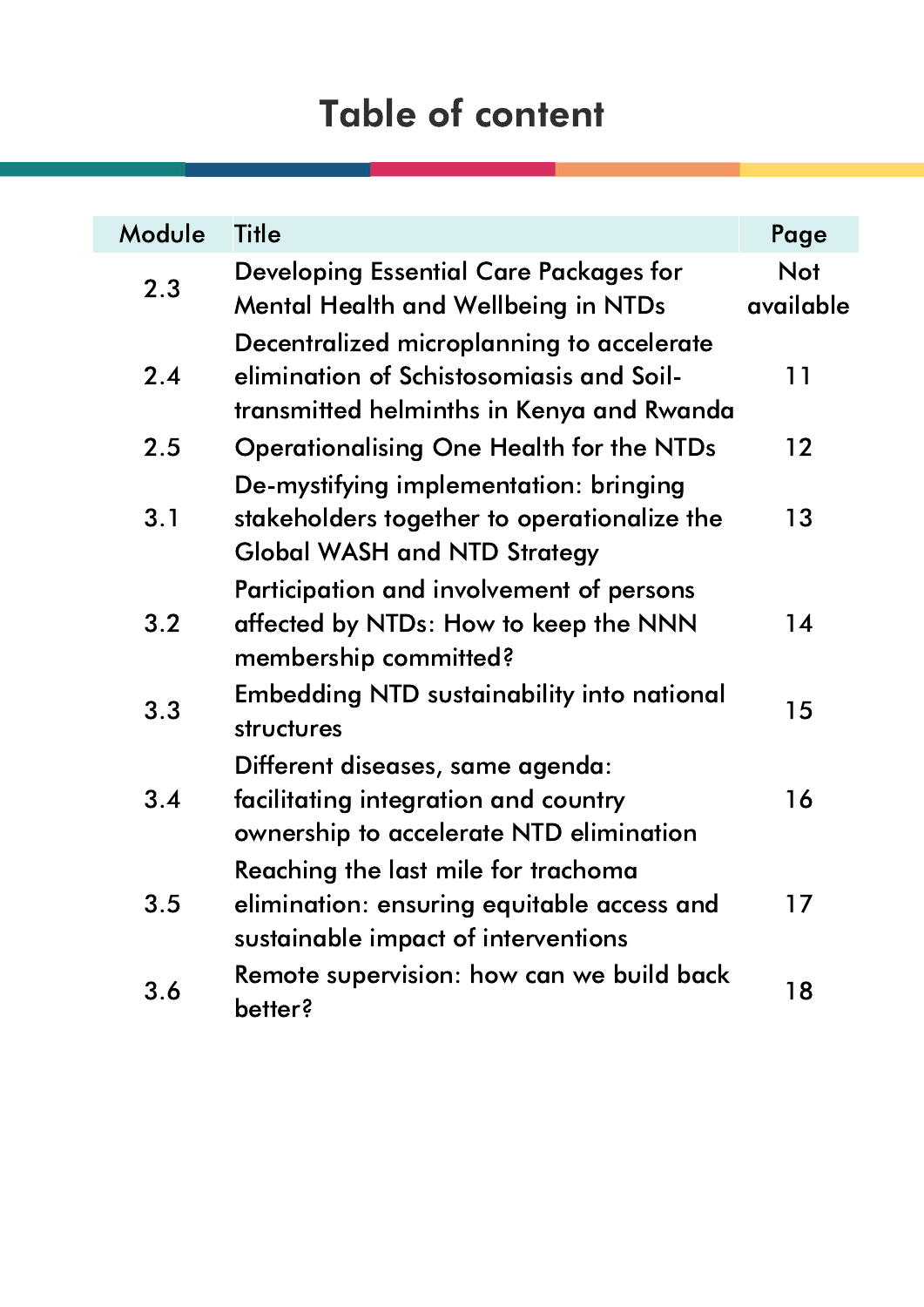| Module             | <b>Title</b>                                                                                                                                                                      | Page |
|--------------------|-----------------------------------------------------------------------------------------------------------------------------------------------------------------------------------|------|
|                    | <b>Rapid fire session summaries</b>                                                                                                                                               |      |
| RF1.A              | <b>Integrating Scabies into Skin NTD programs</b><br>in Pacific Island Countries                                                                                                  | 20   |
| RF1.B              | <b>Promoting Access to Preventative</b><br><b>Chemotherapy for NTDs Among Refugees:</b><br>results from an Ascend West and Central<br>Africa Learning and Innovation Fund project | 21   |
| RF1.C              | SAPIENs: a tool to conduct small area<br>population evaluations                                                                                                                   | 22   |
| RF1.D              | Ending the neglect to attain the Sustainable<br>Development Goals: a road map for<br>neglected tropical diseases 2021–2030                                                        | 23   |
| RF1.E              | <b>NTD Program Costing and Resource</b><br><b>Allocation: How NGOs Can Amplify</b><br><b>Country-level Advocacy Efforts to Fill the</b><br><b>Funding Gap</b>                     | 24   |
| RF2.A              | Spatial intelligence: New frontiers for<br>equitable access to interventions                                                                                                      | 25   |
| RF2.B              | A paradigm shift: using enhanced<br>community engagement to sustainably<br>reach unmet populations                                                                                | 26   |
| RF <sub>2</sub> .C | The challenges of managing Intensive<br>Disease Management NTD's in the field                                                                                                     | 27   |
| RF2.D              | Disease management, disability and<br>inclusion: Why people-centred approaches<br>are central to beating NTDs                                                                     | 28   |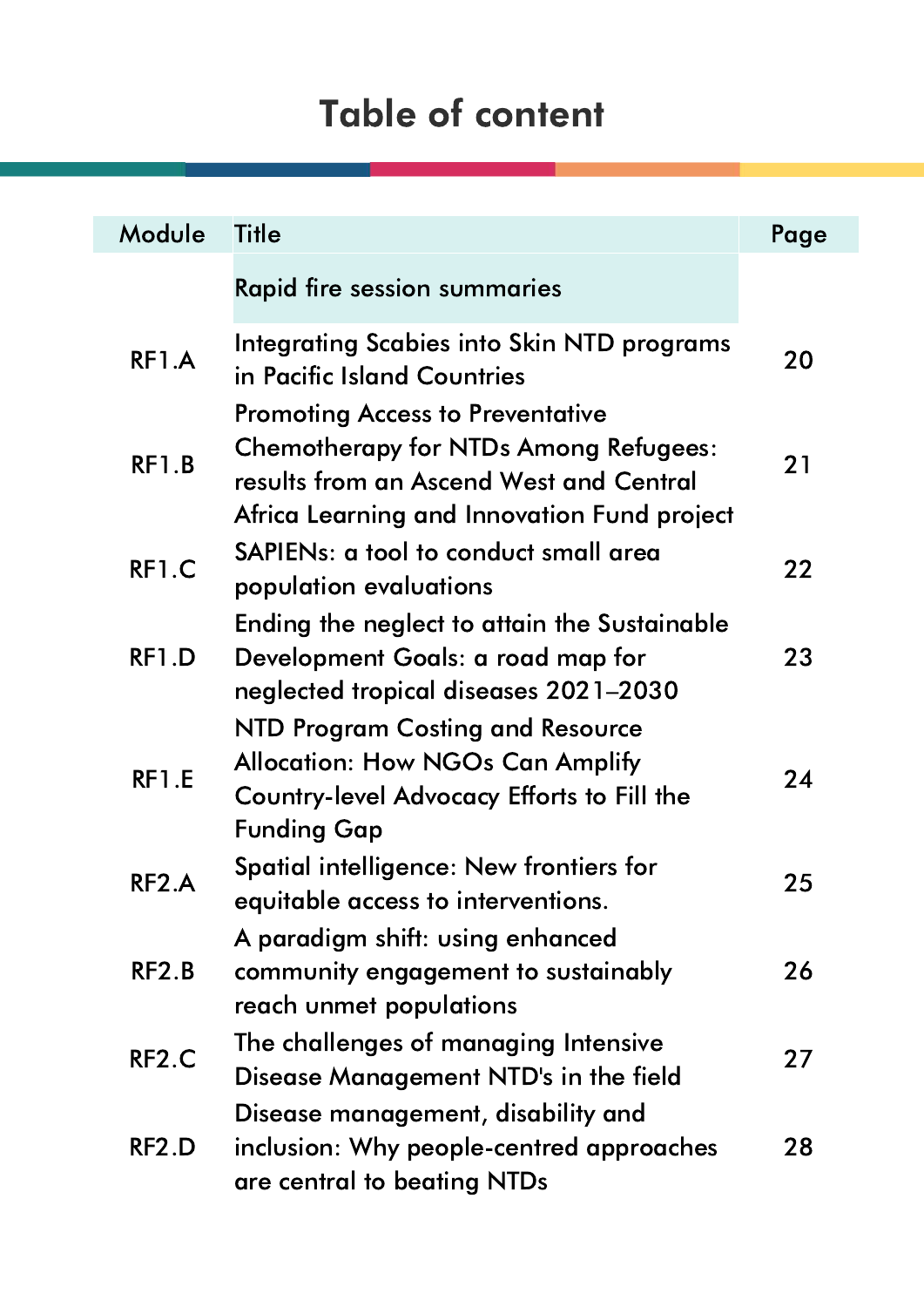| Module | <b>Title</b>                                                   | Page |
|--------|----------------------------------------------------------------|------|
|        | <b>Conference highlights</b>                                   |      |
|        | Closing remarks from incoming Vice-Chair,<br>Girija Sankar     | 30   |
|        | Closing remarks from incoming Chair,<br>Arielle Dolegui        | 31   |
|        | <b>Statement of Commitment to Hand Hygiene</b><br>for All 2021 | 33   |
|        | Conference in numbers                                          | 34   |
|        | Who is who in the NNN                                          | 35   |
|        | <b>Sponsors</b>                                                | 36   |
|        | Acknowledgements                                               | 37   |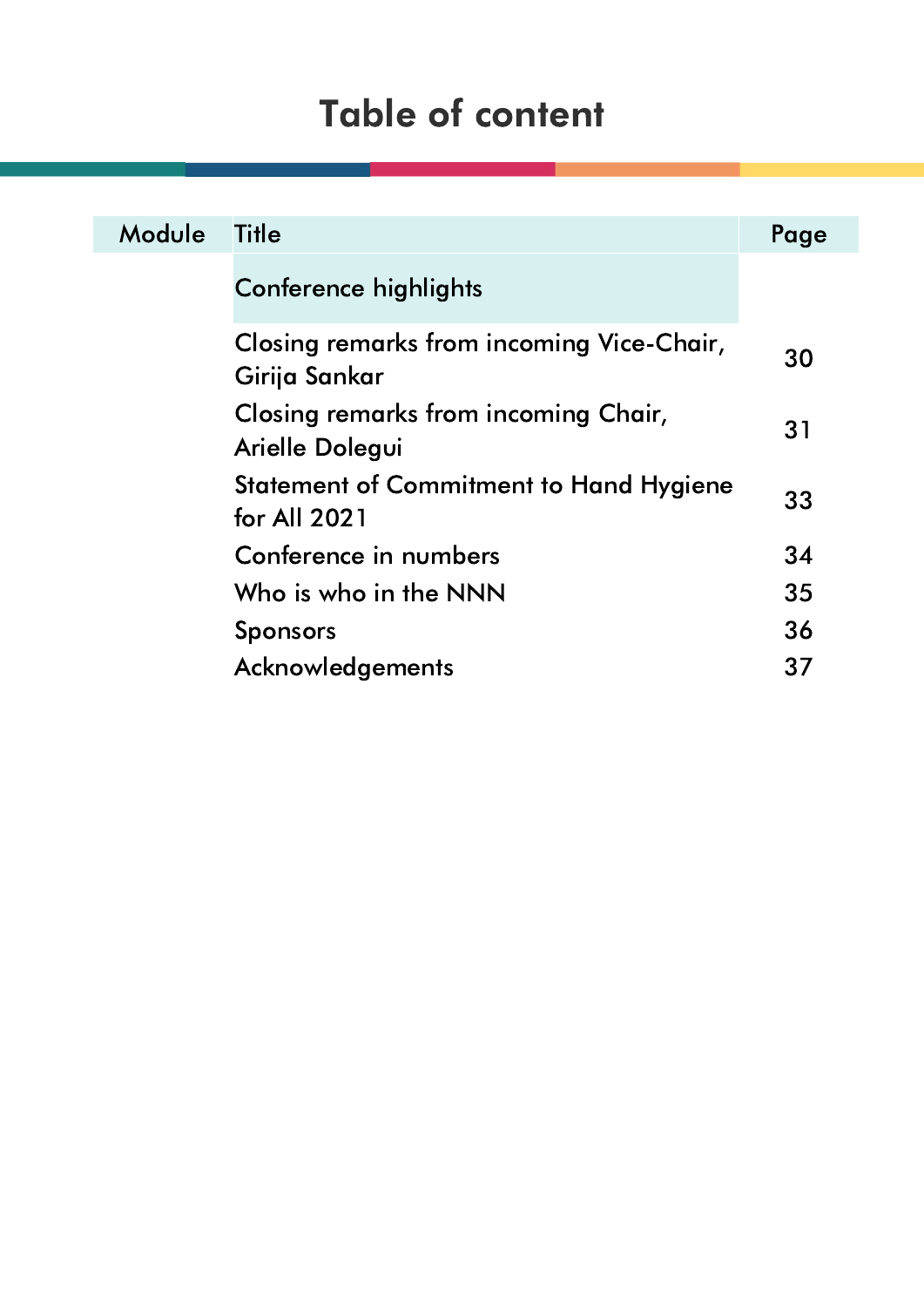## Welcome from Outgoing Chair, Dr Kisito Ogoussan

As the 2020/2021 chair, it was my utmost pleasure to welcome everyone to the 12th NNN annual conference. I was delighted to note that we had over one thousand delegates registered representing over 300 organizations from 83 countries,

including NGOs, donor agencies, Ministries of Health, academia, research, and individuals, particularly people living with NTDs, whom I would like to recognize and thank personally.

The agenda has been designed to suit our virtual platform and accommodate delegates and speakers from different time zones.



Dr Kisito Ogoussan, 2020/2021 Chair

We delivered a high-level panel during the opening plenary with notable speakers including Dr. Maria Flachsbarth, Dr. Mwele Malecela, Prof. Samba Sow and Ms. Jayashree Kunju. We had 16 Workshops and two Rapid-Fire sessions and welcomed the new NNN Chair, Arielle Dolegui of World Vision and Vice-Chair, Girija Sankar from CBM.

We hosted the third NTD Innovation Prize, in collaboration with the American Leprosy Missions. The 2021 Prize included two \$20,000 awards for winning proposals from two domains: data and analytics, and diagnostics. The application process drew 30 applicants from 15 countries, yielding three finalists in each domain. Dr. Amber Barton and Dr. Martin Holland from the London School of Hygiene and Tropical Medicine won the data and analytics award. The diagnostics domain winner was Dr. Temitope Agbana from Delft University of Technology in the Netherlands. Additionally, a \$1000 Popular Choice Award went to Dr. Anthony Ablordey from the University of Ghana's Noguchi Memorial Institute for Medical Research.

In 2021 we launched two new session types. The special plenary session was created to reflect on the need for a transformational approach to improving the health and wellbeing of people living in resource-limited contexts. Social networking hours were also introduced to ensure we can continue collaboration during these difficult, socially distanced times. In January 2021, under the leadership of the World Health Organization (WHO), NNN proudly participated in the highly anticipated launch of the [2021-2030](https://www.who.int/publications/i/item/9789240010352) road map for neglected tropical diseases (NTDs), which will shape and define NTD control, elimination and eradication efforts for this decade.

The NNN is steadfast in its support of the new and ambitious goals of the road map in the global fight against NTDs. The NNN also recognizes the need for a new modus operandi to align with these ambitious goals set by the new road map to rid the world of NTDs. This was translated in the conference theme of this year "Enabling a Paradigm Shift to a country-led response to deliver the NTD Road Map". Regardless of your sector of work, area of expertise, or country of operation, the NNN as an inclusive global forum, hopes you found the discussions to be enriching in understanding the practical delivery of the new road map: accountability, cross-sectoral collaboration, sustainability, country-led decision making, with equity and inclusion at the core.

I would like to thank the volunteer interpreters, MYT staff, the NNN Executive Committee, the Conference Committee, and the Influencing Priorities Task Team for the work behind the scenes to put together the 2021 conference, and the NNN Communications Task Group for their invaluable support during the conference and in the development of this report. To all our sponsors, thank you very much for your generous contributions to enable this year's conference.

Dr Kisito Ogoussan, NNN Chair 2020/2021 Implementation Management Lead, USAID's Act to End NTDs | West program (Act | West) FHI 360

Kisto Ogoum

1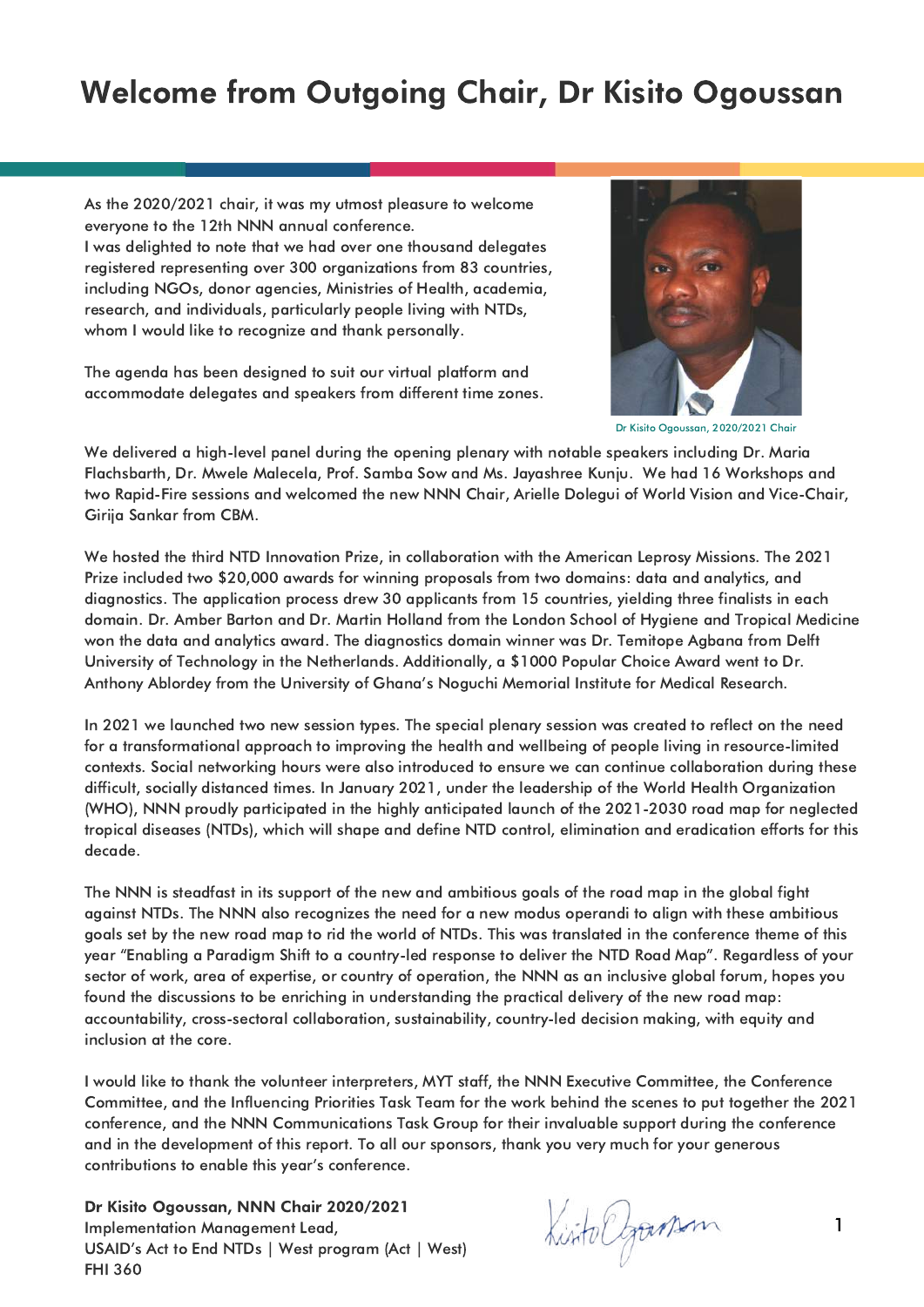## Special Session - Walking the talk on country ownership – towards a paradigm shift in global health operations

The NNN has a unique and crucial role to play in inviting member input into and developing a viable path forward for NTD NGO partners to advance the new NTD road map and to recommend measures to address the power imbalance inherent in global health dynamics and relationships between international and national stakeholders.

At the 2021 annual conference, the NNN's Influencing Priorities task team organized a special session titled, "Walking the talk on country ownership – towards a paradigm shift in global health operations" to understand the role that NNN members have played thus far in advancing health outcomes and underscore the need for a transformational approach to improving the health and wellbeing of people living in resource-challenged contexts. Over 520 conference delegates participated in the session which started with a presentation of an overview of NNN membership, followed by a panel discussion, and a breakout session.

A landscape analysis of the NNN membership noted that over 80% of the NNN members came from the Global North, and that 40% of the members focused their work on only one NTD.

The panel discussion featured Dr. Mwelecele Ntuli Malecela, Director, Department of Control of NTDs, WHO, Geneva, Dr. Horace Cox, Director, Vector Control Services, Ministry of Health, Guyana, Dr. Suma Krishnasastry, Professor of Internal Medicine & Director, Filariasis Research Unit, WHO Collaborating Center for MMDP in LF, Government TD Medical College, Kerala, India, and Ms. Arielle Dolegui, Incoming Chair, NNN & Technical Advisor, Health Systems Strengthening & Cross-Sector Coordination, World Vision. The panelists urged donors and implementing partners alike in being intentional about the need to decentralise decision-making and allow endemic country governments and leaders the opportunity to fully embrace local ownership of NTD programmes. For example, in the context of research, Dr. Krishnasastry encouraged all partners to , "to learn to work together and co-determine the knowledge as knowledge is power."

Following the panel discussion, breakout sessions encouraged participants to identify the key responsibilities and priorities of the NGO, Government, Research, & Donor communities in advancing country leadership and ownership in NTD interventions.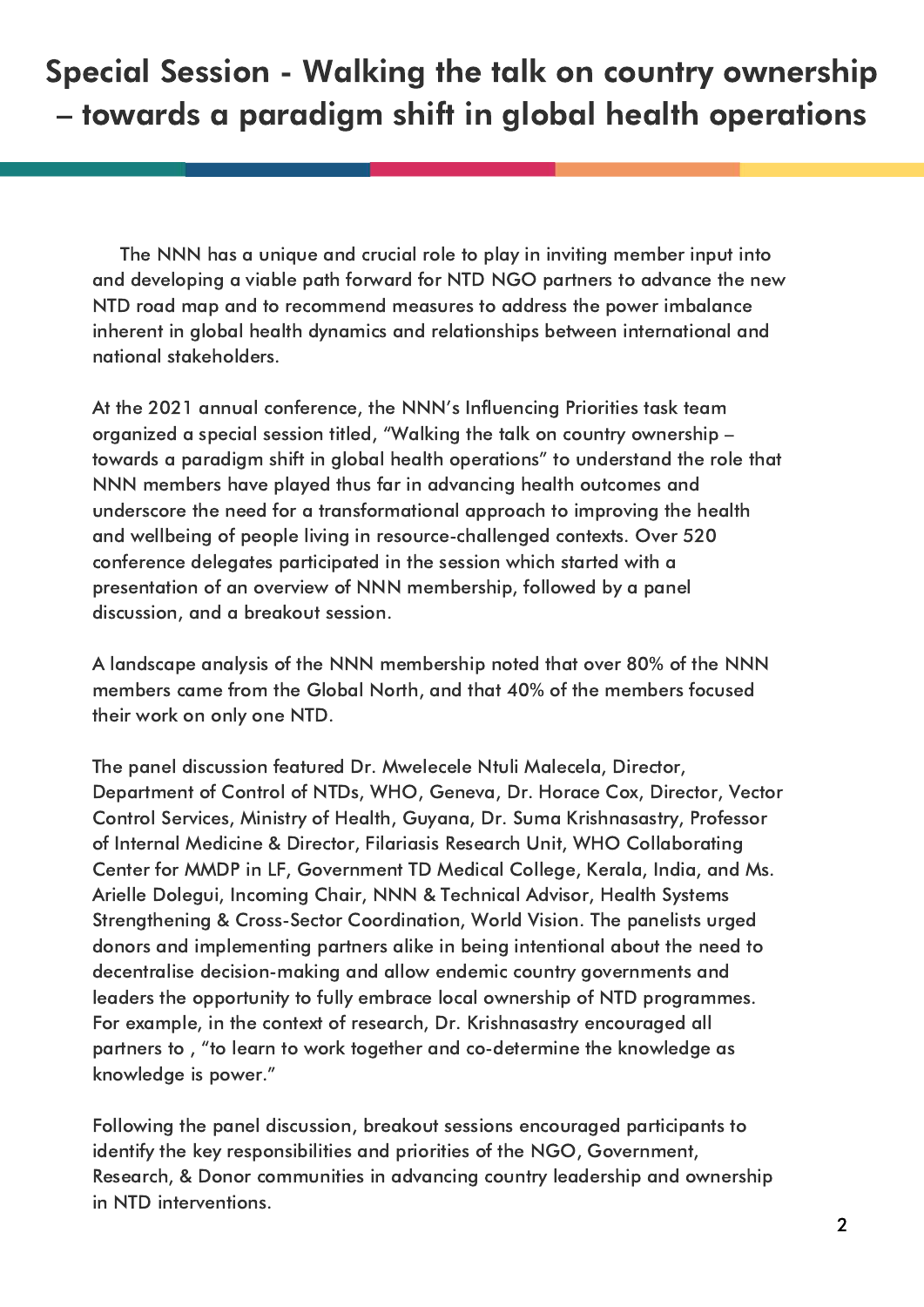Participants suggested that retiring the language of "Global South/North" and replacing it with "NTD endemic/non endemic countries" would be useful to reinforce the purpose of the power shift.

Participants also provided suggestions for actionable next steps, including specific actions for the Donor, Research, and NGO communities. For the donor communities, for example, requiring local ownership of most aspects of programmes as a prerequisite for funding was offered as an actionable next step. Several suggestions were put forth for the research community, including that principal investigators be from endemic countries and the dissemination of research in local languages. Again, participants noted the inherent conflicts, citing for example that "global north academic career progression is in conflict with decolonizing global health....and that this requires a wider paradigm shift so we can walk the talk, not just talk the talk."

Finally, participants noted that NGOs would need to adapt their approach in working with government partners – if the government asks NGOs to take the lead, NGOs need to resist the urge or tendency to take over. Here too, participants noted the challenges in promoting the participation of smaller NGOs or community-based organizations.

In summary, the discussions centered on language, intentionality, and the willingness to change, with several actionable suggestions for the NGO, donor, and research communities to carry forward.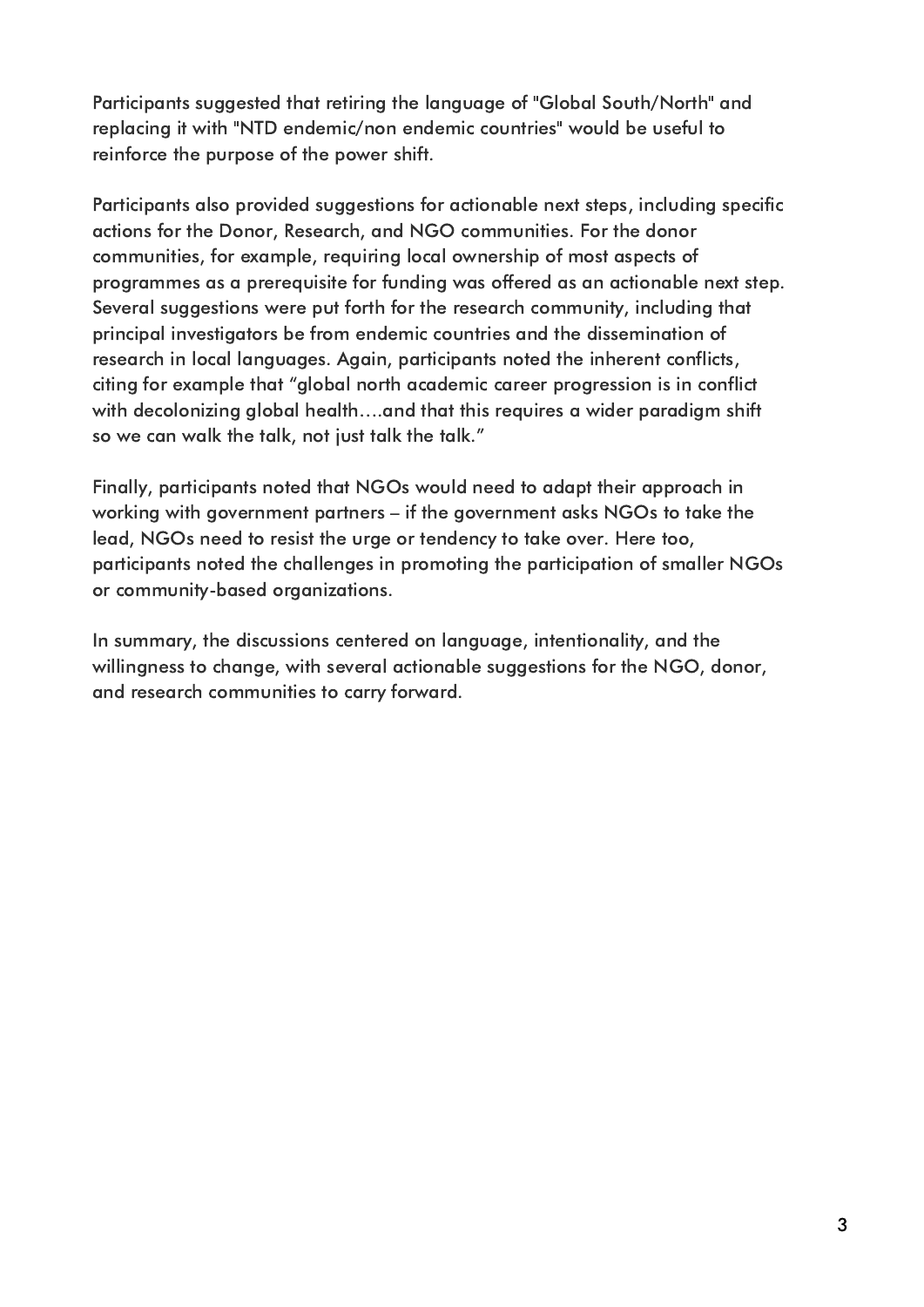# Workshop summaries

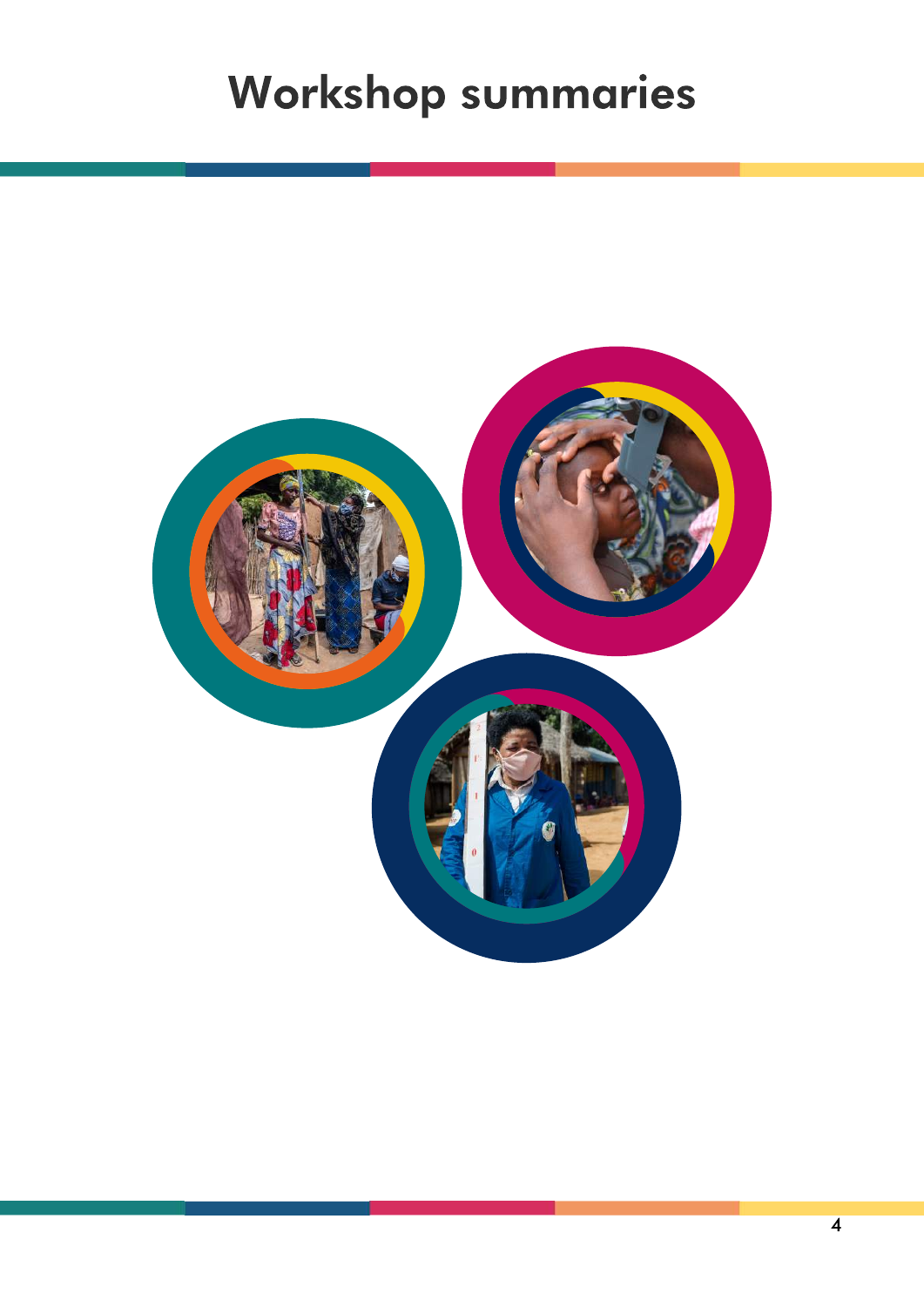A global forum for nongovernmental organizations working together on NTDs

#### NNN Annual Conference *Enabling a Paradigm Shift to a country-led response to deliver the NTD Roadmap 7-9 September 2021*

#### **Main learning points:** WHO guidance, maturity of national information systems, and sustainability concerns are all pushing NTD programmes to move from disease vertical programmes to integrated national systems. However, we must consider what should be integrated, what risks and costs are associated with integration and what to do about programmatic data that cannot be integrated. *1.1 Data integration: A game changer for NTD elimination* **Overview of Session** The WHO 2030 roadmap calls for neglected tropical diseases (NTDs) programmes to move from disease vertical programmes to be an integrated part of the national health system. But, are the national systems up to the task? How does one even go about integration? What are the challenges to integration? And, does this even make sense given the elimination goal? This session summarised the global rollout of DHIS2, the most common software platform for national health management information systems, as well as country level experience with integrating NTDs into national systems such as DHIS2 and IDSR. **Contact Information Session lead** Alex Pavluck, Senior Technical Health Systems Director, Sightsavers Focus on the Focus on the **B**<br>BEST Framework:

#### **Real world implications:**

Without additional guidance, support and funding, the progress of moving from disease vertical programmes to integrated programmes in the national health information system will continue to be ad hoc and uneven.

#### **Next steps and implementation:**

There needs to be more prescriptive guidance on how to move from disease vertical programmes to an integrated part of the national health system. This guidance could come in the form of how to define NTD programmatic activity as routine, what indicators and disaggregations should be proposed, and how to evaluate the readiness to move from disease vertical reporting flows to fully embrace national systems.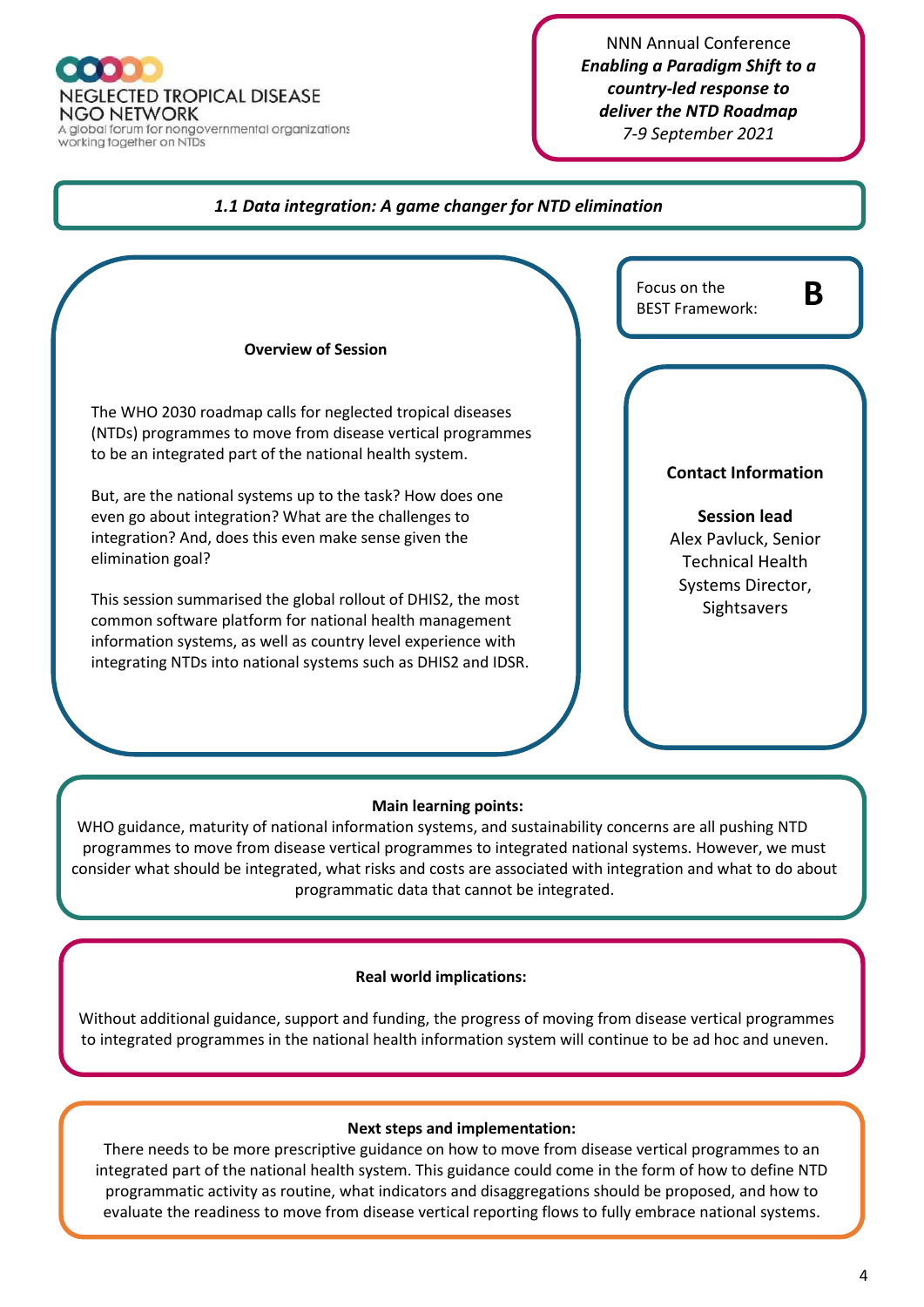A global forum for nongovernmental organizations working together on NTDs

*Medicines* 

NNN Annual Conference *Enabling a Paradigm Shift to a country-led response to deliver the NTD Roadmap 7-9 September 2021*

Focus on the

#### *1.2 'Do no harm': Supporting Country-led Programs for the Safe and Effective Delivery of NTD*

#### **Overview of Session**

'Do no harm' is a fundamental ethical principle. Although safety has long been a cornerstone of neglected tropical disease (NTD) programmes, further cross-sector coordination, planning, and systemic change are needed to improve safety in three key areas: the management, reporting, and prevention of serious adverse events (SAEs); addressing rumours and misinformation about SAEs; and preventing choking in young children during mass drug administration (MDA).

This session explored the critical role of NGOs in promoting a culture of NTD safety. As well as the key three areas highlighted previously, speakers also raised the new NTD safety guidance from the World Health Organization (WHO), collaborations between NTD programmes and pharmacovigilance (PV), and upcoming plans for NTD safety workshops in the Americas.

Several opportunities for NGOs to support country-led efforts were highlighted, including raising safety awareness; facilitating NTD-PV collaboration; conducting situational assessments; building capacity of drug distributors to ensure safety; facilitate safety communication; adapting WHO guidance; and providing financial support.

#### **Contact information**

BEST Framework: **B, T**

**Session lead** Scott McPherson, RTI **Speakers** Jonathan King, WHO David Addiss, FACE Jennifer Chukwumerjie, NASDAC, Nigeria Benjamin Nwobi, RTI Ana Lucianez, PAHO

#### **Rapporteurs**

Kate McCracken, Evidence Action Laura Cane, RTI Emily Staub, The Carter Center Elizabeth Sutherland, RTI

#### **Main learning points:**

 NGOs can play a vital role in supporting and improving the safety of NTD programmes – and they are already doing so.

#### **Real world implications:**

NGOs have a crucial role to play in ensuring and improving the safety of programmes, particularly in facilitating greater collaboration between NTD programmes and pharmacovigilance agencies; supporting the development of comprehensive communications plans and capacity for NTD programmes; and ensuring safe MDA at the point of delivery. These contributions will improve programme quality overall and facilitate integration of NTD programmes into national health systems – a primary goal of the NTD Road Map, 2021-2030.

#### **Next steps and implementation:**

- Recommendations from breakout groups will be shared with WHO regional offices and national NTD programs currently planning safety workshops, as well as with NGOs.
- Recommendations will be incorporated into work plans for several NGOs for the next fiscal year.
- NGOs will support national NTD safety workshops in at least two additional WHO regions during 2022.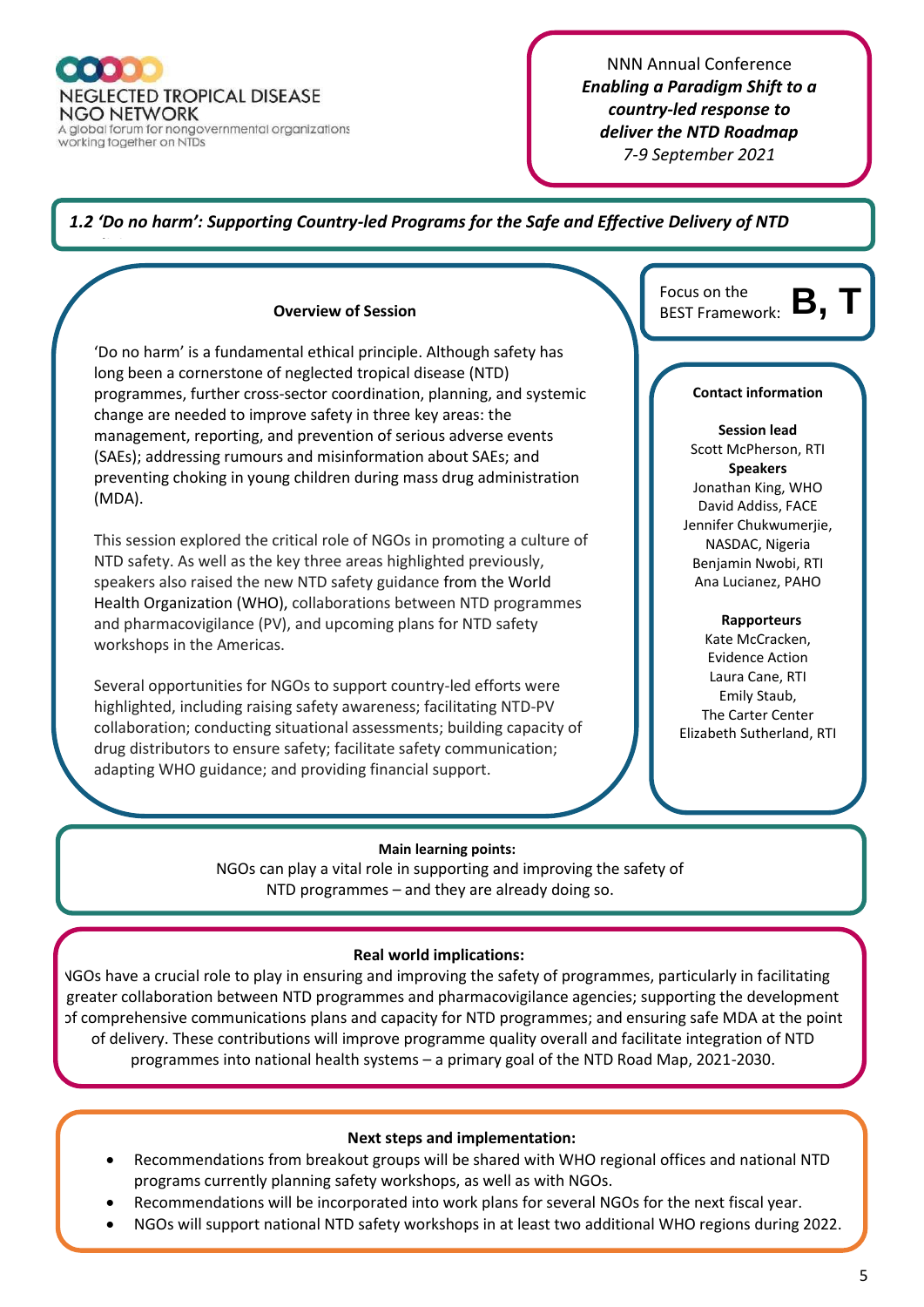$\bullet$   $\bullet$   $\bullet$   $\bullet$   $\bullet$ **NEGLECTED TROPICAL DISEASE NGO NETWORK** A global forum for nongovernmental organizations working together on NTDs

NNN Annual Conference *Enabling a Paradigm Shift to a country-led response to deliver the NTD Roadmap 7-9 September 2021*

*1.3 Enhancing Resilience: Country led, people centred, holistic and inclusive approaches to NTD programming and livelihoods*

#### **Overview of Session**

A medical-only approach to neglected tropical disease (NTD) programming falls short of addressing equally contributing factors to poverty and disease. This workshop considered how more holistic and inclusive programming can address some of the multiple vulnerabilities experienced by people affected by NTDs.

Presentations from Nigeria, India and Kenya gave examples of the benefits of addressing intersectional issues and improving DMDI including economic empowerment, stigma reduction and improving mental health.

We heard from persons affected by NTDs how increased ownership and shared decision making is the only way to deliver the WHO NTD Roadmap 2021-2030.

During the group discussions, participants from different countries - with differing disease burdens and contexts reflected on how they could adapt their programming to make it more holistic and inclusive.

Focus on the BEST Framework: **ALL**

#### **Contact Information**

**Session leads** Theresa Baird, CBM Global Jannine Ebenso, The Leprosy Mission

#### **Speakers**

Kirsty Smith, CBM UK Suresh and Mangala Dhondge, TLM Trust India Chris Ogoshi, HANDS Nigeria Tolulope Afolaranmi, University of Jos, Nigeria Aphuid Njeru, Lucy Nkatha, Kenya Meru Inclusive Trachoma (MINT) Programme Victoria Bariu, CBM Kenya

#### **Main learning points:**

Donors and actors in non-endemic countries need to listen to persons affected by NTDs and 'let go' of power. Inclusive programming, with persons affected central to the planning process, increases sustainability, and enhances impact.

#### **Real world implications**

It is crucial to ensure active participation of persons affected at the design and development stage of programmes. There are existing tools that could be adapted for this. Programmes must consider all contributing factors, including the link between poverty and disease, and be country-led, people-centred, holistic and sustainable.

#### **Next steps and implementation:**

We will look at ideas suggested for adapting NTD programming and extract practical steps forward.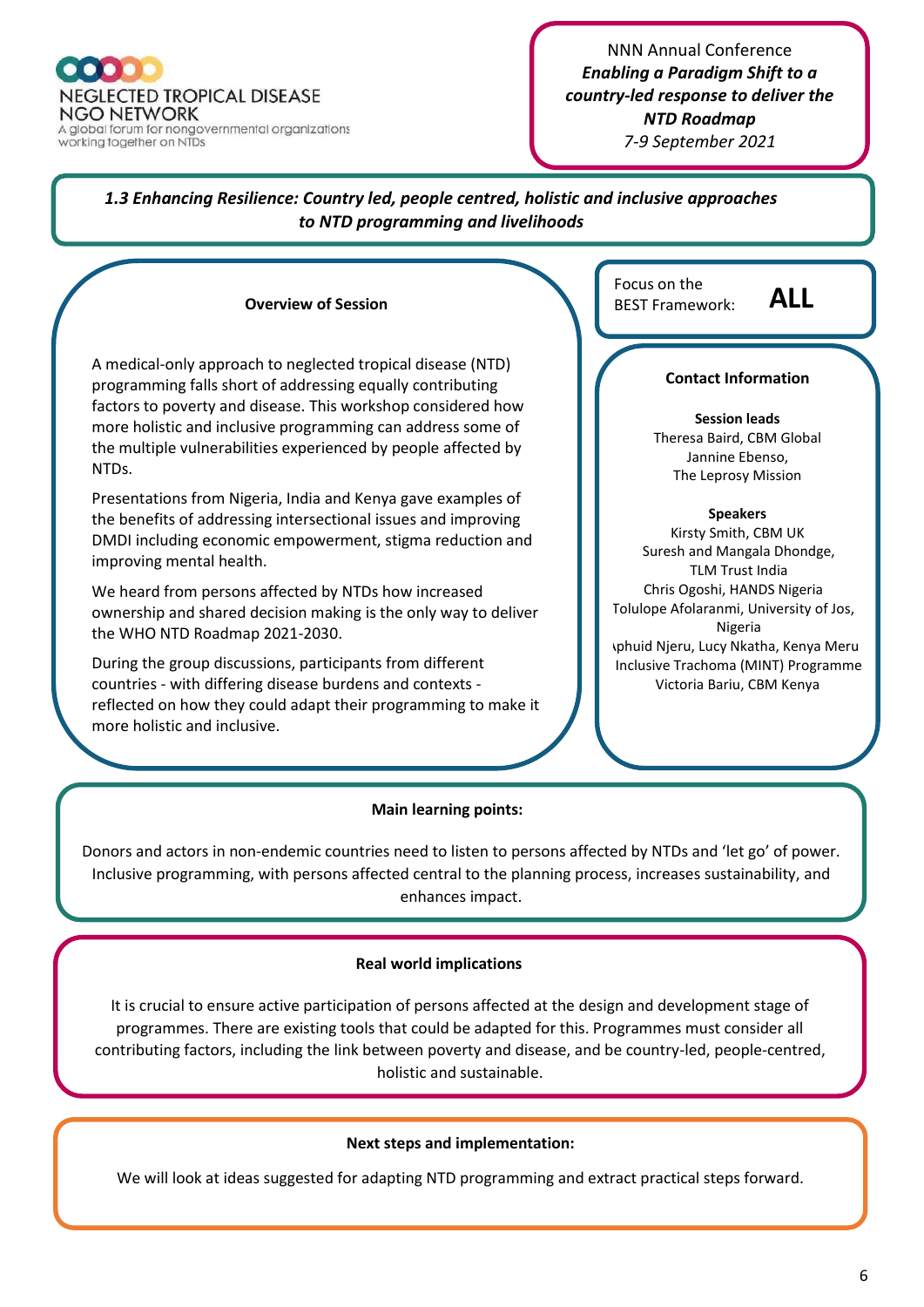A global forum for nongovernmental organizations working together on NTDs

NNN Annual Conference *Enabling a Paradigm Shift to a country-led response to deliver the NTD Roadmap 7-9 September 2021*

*1.4 Cross-Sector Coordination in Practice: Countries' Perspectives on Multisector Coordination to Advance the Fight against NTDs*

#### **Overview of session**

The 2030 WHO Roadmap calls for collective partnerships, innovative models of implementation, and cross-cutting interventions to accelerate programming to advance the fight against NTDs. This workshop provided an overview of the contextualized technical framework, consultation process, and country experiences in designing, establishing, and operationalizing a responsive and adaptive cross-sector coordination mechanism for NTDs.

Panelists from **Ghana**, **Senegal**, and **Sierra Leone** shared the role of country ownership in setting priorities forward; the approach to defining cross-sector priorities to respond to each countries' individual needs for sustainability interventions; and approaches of the cross-sector coordination mechanism to monitoring and coordinating the country's sustainability interventions and priorities for NTD programming. Panelists highlighted the practical steps and systematic processes undertaken to institutionalize the cross-sector coordination mechanisms, lessons learned, and the outlook for these mechanisms in the sustainable control and elimination of NTDs.

Ghana Intra-Country Coordination Committee (**ICCC**) Sénégal Comité National de Lutte contre les MTN (**CNLMTN**) Sierra Leone Partners Network Forum (**PNF**)

Focus on the BEST Framework: **ALL**

#### **Contact Information**

Stephen Omunyidde, World Vision US

> Arielle Dolegui, World Vision US

Rev. Can. Dr. TT Samba Sierra Leone Ministry of Health and Sanitation

Dr. Hafez Adam Taher Ghana Ministry of Health

> Dr. Rose Monteil FHI360 Senegal

Irene Dzathor World Vision Ghana

#### **Main learning points:**

Participants (1) were introduced to the technical framework and systematic processes for establishing a cross-sector coordination mechanism which advocates for political commitment towards mainstreaming NTDs into the overall health system while ensuring the sustainability of NTD interventions and (2) reflected on how dedicated country ownership and commitment to cross-sector collaboration can effectively contribute to the long-term impact of a country's NTD programming interventions.

#### **Real world implications:**

The WHO Roadmap for NTDs 2021-2030 calls for ambitious multisectoral action to achieve cross-cutting targets aligned with the SDGs and NTD control and elimination objectives. National NTD programs are increasingly focusing their efforts on programmatic coordination and integration with cross-sector activities for long-term sustainability. USAID's Act to End NTDs | West Program supported the Ghana, Sierra Leone, and Senegal Ministries of Health to establish cross-sector coordination mechanisms for NTDs through a country-owned, highly contextualized process. This workshop highlighted these experiences, lesson learned, and practical tools. Expert panelists from endemic countries discussed real-life examples of cross-sector coordination in practice.

#### **Next steps and implementation:**

Development of a toolkit which provides frameworks, tools, and recommendations for revamping or establishing a crosssector coordination mechanism. This is one facet in ensuring that the international NTD community has access to a framework and methodology in support of cross-sector coordination, multisector collaboration, and the WHO 2030 Roadmap for NTDs. Collation of shared experiences with cross-sector coordination and collaboration across countries and across contexts with the support of NNN cross-cutting and expert teams.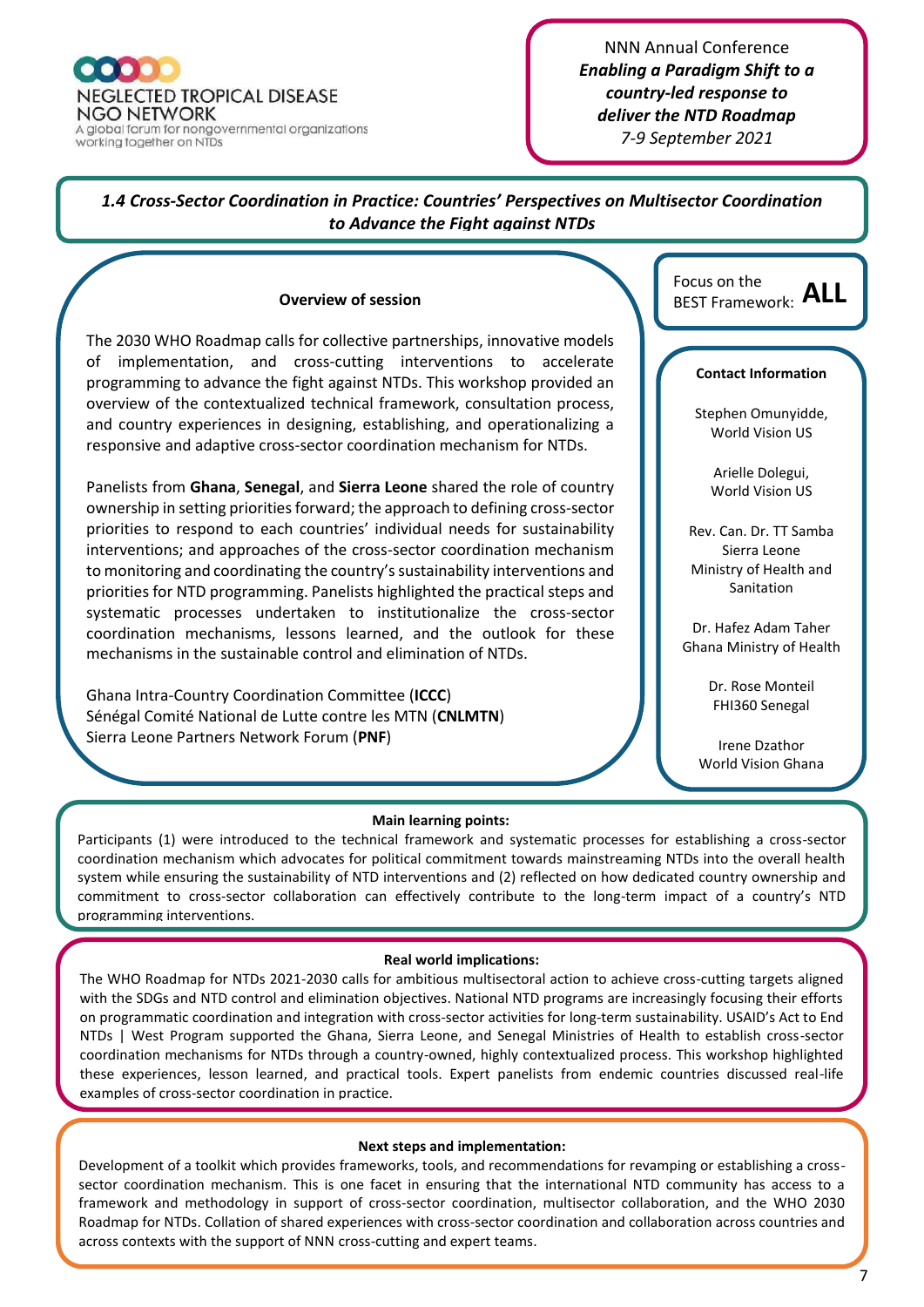#### **NEGLECTED TROPICAL DISEASE**

NGO NETWORK

A global forum for nongovernmental organizations working together on NTDs

#### NNN Annual Conference *Enabling a Paradigm Shift to a country-led response to deliver the NTD Roadmap 7-9 September 2021*

#### **Main learning points:** To create impactful NTD programming, communities must be included in the activity design from the beginning and at *1.5 Listening to communities and communicating for impact* Focus on the **Overview of Session COVERTS AND REST Framework: Overview of Session Presentation 1:** Under Ascend West, teams in Nigeria implemented beneficiary feedback mechanisms to ensure that activities respond and address the needs of communities. Feedback collected from 2,128 CDDs and 238 hydrocele patients will be included in programme microplanning going forward (closing the feedback loop) to improve programme quality. **Presentation 2:** In Tanzania, some community groups had been identified as potentially missing from MDA campaigns. WI-HER worked with the MoH to conduct a pilot in four primary schools in Pangani district. Stakeholders from all levels targeted community influencers to address reasons of non-participation in previous MDAs in order to devise a solution to the issue of missed MDAs. This led to significantly improved coverage in pilot schools and a further understanding of how to improve access to, and use of, data. **Presentation 3:** Barriers to accessing health services in Ghana were having a detrimental impact on the lives of persons with disabilities. The Ghana Federation of Disability Organisations highlighted that issues were largely centred around communication, inaccessibility to services, and data gaps. Key solutions to address this included training health workers on disability awareness and advocating for governmental policies on inclusive communication in healthcare. **Presentation 4:** In collaboration with M&C Saatchi, Ascend West flexed support to 11 countries during the Covid-19 pandemic to reach over 130m people via mass media campaigns. Key takeaways include making campaigns culturally appropriate, visually accessible, inclusive, with a positive portrayal of people with disabilities, and using a combination of formats to maximise access. **Contact Information Moderator** Uche Amazigo, PACIEH **Speakers** Dauda Nurudeen, Sightsavers Debam Mark, Benue State NTD Programme, Nigeria Stella Kasindi Mwita, WI-HER Rita Kusi Kyeremaa, Ghana Federation of Disability Organisations Andrea Pregel, Sightsavers **S**

every subsequent stage. Engaging communities will help to ensure programmes are relevant and contextually appropriate so that no-one is left behind, as encouraged in both the Universal Health Care agenda and the WHO 2030 NTD Road Map.

#### **Real world implications:**

Equity in health cannot be achieved without formulating strategies for communities to take charge and be part of the solution to their own health problems. Beneficiary feedback mechanisms and inclusive communication campaigns are key approaches to engaging communities, leading to increased understanding and impact from activities.

#### **Next steps and implementation:**

Prioritise obtaining feedback from communities to ensure sustainability.

Continue to work with stakeholders in raising awareness and understanding of disability; listening to communities can strengthen community ownership of activities and lead to stronger programme outcomes.

Design campaigns to be accessible from the start, to ensure no-one is left behind by using examples similar to the materials/resources that were shared in the presentation.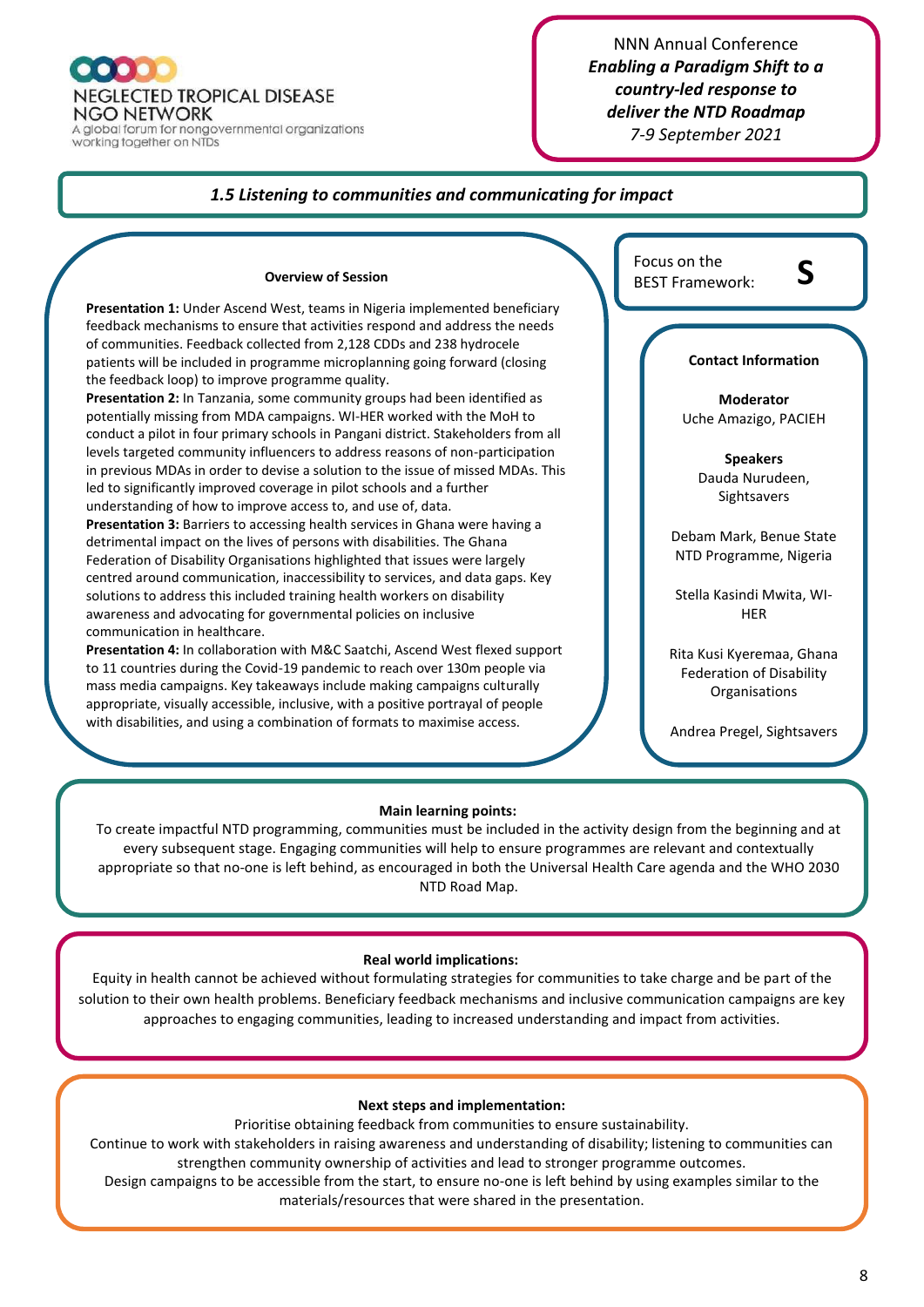**GLECTED TROPICAL DISEASE** NGO NETWORK A global forum for nongovernmental organizations

working together on NTDs

NNN Annual Conference *Enabling a Paradigm Shift to a countryled response to deliver the NTD Roadmap 7-9 September 2021*

#### *2.1 Country-led approaches on planning and operationalizing the integration and mainstreaming*

*of NTD programs for achieving NTD 2030 targets in India and Ethiopia.*

#### **Overview of session** BEST Framework:

This workshop hosted by the Health Campaign Effective (HCE) program of the Task Force for Global Health, aims to align with the recommendations of the WHO 2021-2030 NTD roadmap to emphasize community-based research and country-driven efforts to eliminate NTDs. The focus of the workshop will be on integration and mainstreaming of NTDs. In the workshop, participants will be able to:

- Describe the decision factors and collaborative approaches used by two countries (Ethiopia and India) to \*\*explore the integration\*\*\* NTDs with other health programs and plan their mainstreaming with national health systems, and
- Identify opportunities to apply the lessons from these experiences to other country and local contexts, including health system readiness and community factors that may enable or hinder the integration or mainstreaming of NTDs.

**Full integration** involves the co-delivery of campaign-based health interventions with coordination of most or all typical campaign components. **Transitioning or mainstreaming of campaign interventions** with the PHC system refers to the eventual assimilation of delivery of vertical health interventions into primary health care services with integrated governance, financing, planning, service delivery, and monitoring and evaluation mechanisms.

Focus on the

#### **Contact Information**

**T**

**Session Lead**: Eva Bazant, DrPH, Health Campaign Effectiveness Coalition (HCEC), The Task Force for Global Health **Moderator**: Teshome Gebre, PhD International Trachoma Initiative, The Task Force for Global Health **Speakers**: Preetha GS, MBBS, International Institute of Health Management Research, India (New Delhi) Fikre Seife, EYU Ethiopia Zewdie Birhanu, PhD, Jimma University, Ethiopia

**g** 

#### **Main learning points:**

**India:** Coordination across stakeholder groups and integration of technology into health campaigns greatly improves effectiveness. **Ethiopia**: (1) The NTD program should be fully integrated into the national health systems to ensure sustainable programming and long-lasting impact. (2) Ethiopian health systems and communities are well receptive to co-delivery of MDAs for onchocerciasis and soil-transmitted helminths along with complimentary educational health interventions; yet, in order to enhance acceptance of the coadministrations, potential concerns and barriers should be explored and addressed.

#### **Real world implications:**

Some of the key promising practices that emerged from this presentation were the following: • Involve local government, especially young leaders, closely in the implementation of campaigns • Conduct intersectoral coordination – at multiple levels and types of organizations – ahead of campaign implementation to maximize the chance of success • Identify "role models" or leaders who can gain community trust for campaigns • Provide monetary incentives for health workers and local volunteers • Consider ways to converge with other health programs in order to more effectively provide community members with access to multiple health campaigns.

#### **Next steps and implementation:**

Complete case study on project from India will be available in late fall 2021. Final study results from Ethiopia will be available in mid-2022. HCE will continue discussions of integration and mainstreaming of campaigns at the HCEC Second Annual Coalition meeting (virtual) on **October 19 and 20, 2021 from 8 AM – 11AM EDT.**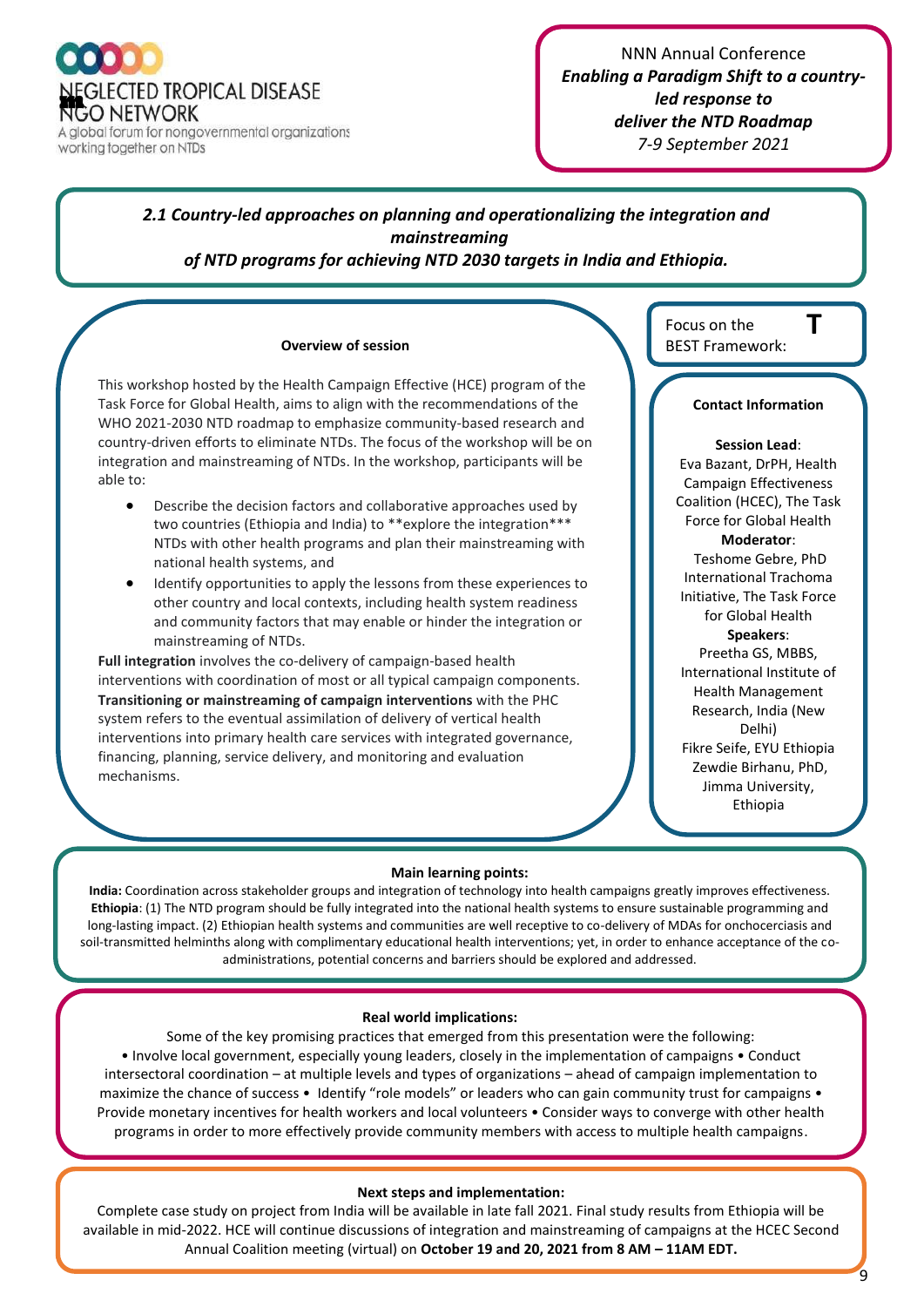NEGLECTED TROPICAL DISEASE NGO NETWORK A global forum for nongovernmental organizations<br>working together on NTDs

*2.2 Reaching the last mile: the importance of identifying and addressing gender equity and social inclusion in NTD programming*

#### **Overview of Session**

This workshop offered a practical, country-led session that allowed participants to learn from MoH leadership in Tanzania and Uganda, who have led the institutionalization of GESI into NTD programs. Both country examples presented a process for GESI integration, which began with a targeted GESI assessment to identify GESI barriers and gaps to NTD program implementation and goals, followed by the integration of GESI into national policies and plans, and its integration into, and application of, training curricula for mass drug administration. Finally, presenters shared GESI integration experiences from the community level, whereby national, subnational, and community stakeholders implemented GESI-integrated behaviour change activities to increase coverage and uptake of mass drug administration among vulnerable groups. By explaining this process, and the gaps, barriers and opportunities encountered throughout implementation, participants were able to learn firsthand how GESI integration looks in practice. Then, in breakout groups, participants were able to test their GESI integration skills, with the inputs and suggestions from the workshop presenters and facilitators.

**Contact Information**  Taroub Faramand, WI-**HER** Sara Pappa, WI-HER Amanda Ottosson, WI-**HER** Stella Mwita, WI-HER Mike Mukirane, RTI Isaac Njau, TZNTDCP Dr. Alfred Mubangizi, Uganda MOH Focus on the BEST Framework: **B**

#### **Main learning points:**

Gender equity and social inclusion (GESI) is context specific, critical, and should be integrated into NTD programming at all levels to help to reach those that are most vulnerable and hard to engage.

#### **Real world implications:**

GESI approaches should be guided by country governments, program implementers and critically, communities. If GESI approaches are implemented with this mindset, they will be more successful and sustainable as they will be grounded in the local context and realities, and importantly, owned by the countries and communities the approaches are intended to serve.

#### **Next steps and implementation:**

Connecting with participants to further explain and share GESI approaches, tools and learning. Within program implementation continue to apply, learn from, and adapt those approaches to reach the last mile.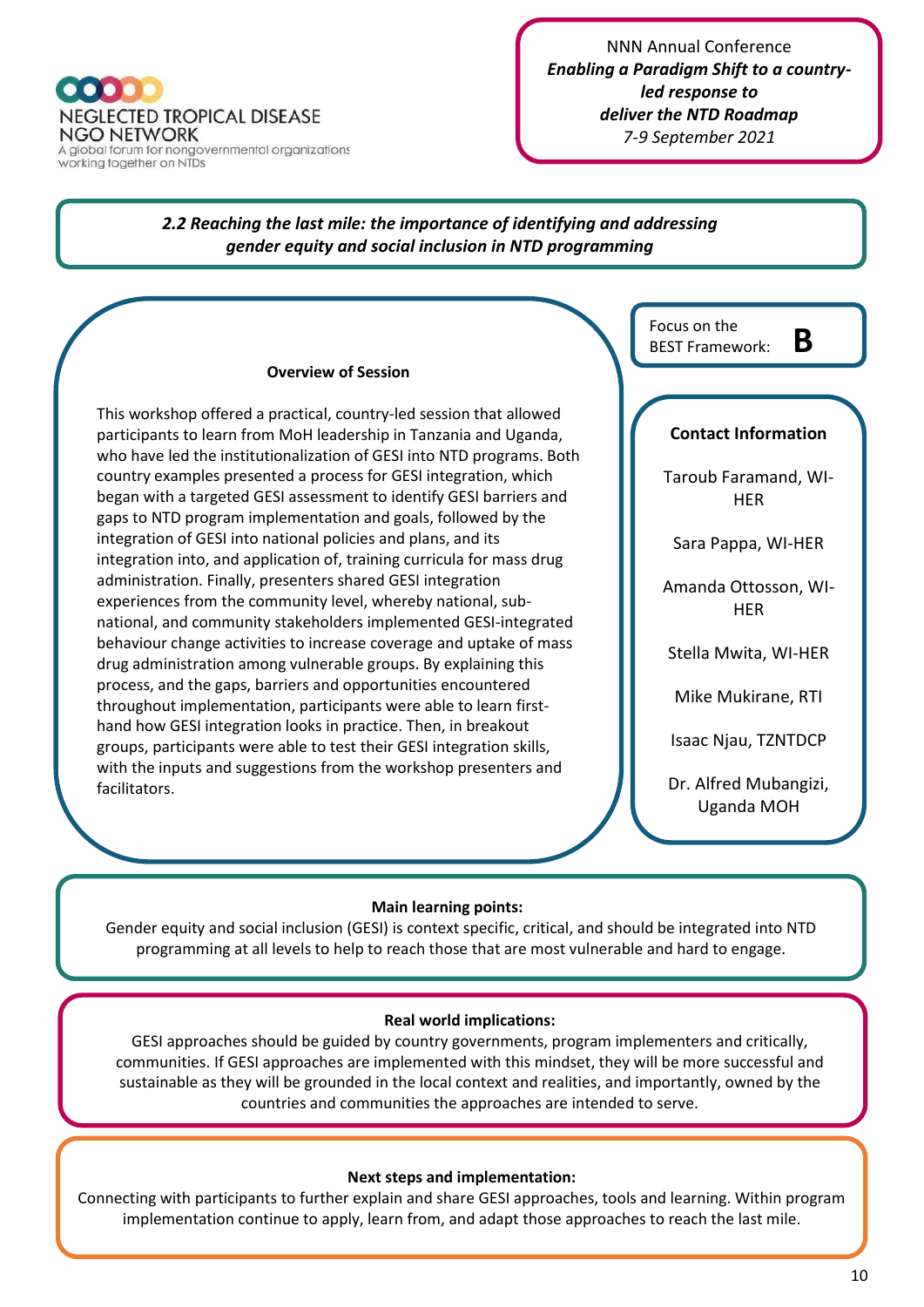A global forum for nongovernmental organizations working together on NTDs

#### NNN Annual Conference *Enabling a Paradigm Shift to a country-led response to deliver the NTD Roadmap 7-9 September 2021*

#### **Main learning points:** A reliable population source is required to reach every targeted population with NTD MDA interventions. Participants recommended that there should be transparency and triangulation in the selection of population data, with a review of the collected data against population estimates, and post-MDA communication with stakeholders about results.  *2.4 Decentralized microplanning to accelerate elimination of schistosomiasis and soil-transmitted helminths in Kenya and Rwanda* **Overview of Session** The Kenyan and Rwandan governments are introducing new, decentralized approaches in 2021 to accelerate elimination of two NTDs: schistosomiasis and soil-transmitted helminths, in line with their respective national NTD strategic plans. In Kenya, the government uses the most recent national gazetted census data, with a growth rate applied, to set NTD mass drug administration (MDA) treatment targets down to ward level. Kenya showed several sub-county comparisons of 2009 to 2019 census data, showing that the ward population shifted considerably during that decade. In Rwanda, 2-3 months before each NTD MDA campaign, the villages count the real target population per age group, and the health center aggregates and enters this data into HMIS. The NTD MDA treatment target coverage and drug quantifications are based on the real target population. Akros has developed satellite maps with structure counts to further assist Kenya and Rwanda to plan where and how to reach these targeted populations with treatment. AIHD has identified targeted sub-sets of the population to reach with new social mobilization tools and approaches. Akros and AIHD are supporting each government with new tools for enumeration, microplanning and social mobilization. These activities are funded by the Gates Foundation through the END Fund. We will open with 2 presentations related to their integrated campaign planning. Kenya will share their process of enumerating their population to set targets, and Rwanda will share how they engaged the community to decentralize their campaign implementation.  $\overline{\phantom{a}}$  will be followed by a group discussion. **Contact Information Session lead**: Akros **Moderators:** Elizbeth Jere, Akros Mary Nyamongo, AIHD **Presenters:**  Florence Wakesho, MOH Kenya Jean Bosco Mbonigaba, Rwanda Biomedical Center Clare Amuyunzu, AIHD Mercy Odhiambo, Akros Focus on the BEST Framework: **ALL**

#### **Real world implications:**

During the workshop discussion, the majority of participants (89%) felt that the community counted population should be the preferred denominator for targeted NTD MDA interventions, and 65% of participants felt that the decision on what population is reliable should be determined at the decentralized government level, such as by a district team.

#### **Next steps and implementation:**

In 2022, Rwanda and Kenya will have final microplanning and social mobilization packages, lessons learned, and recommendations from their decentralized NTD MDA campaigns. Participants recommended that information be shared through the Global Schistosomiasis Alliance, with the NNN STCH-CHW Group, and at infoNTD.org*.*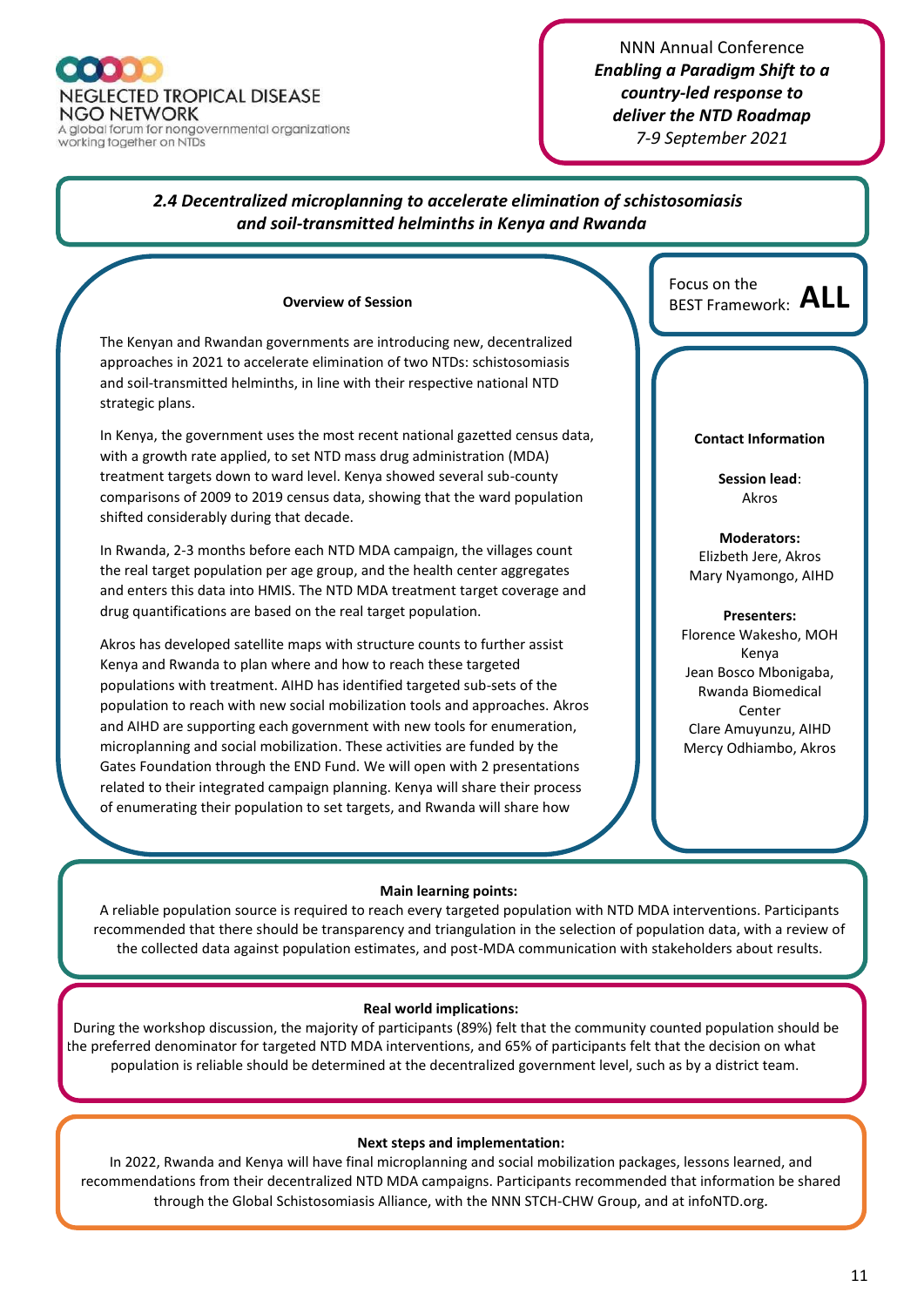

**NGO NETWORK** A global forum for nongovernmental organizations<br>working together on NTDs

#### NNN Annual Conference *Enabling a Paradigm Shift to a country-led response to deliver the NTD Roadmap 7-9 September 2021*

#### *2.5 Operationalising One Health for the NTDs*

#### **Overview of session**

A One Health approach is crucial for the delivery of the WHO NTD 2021-30 road map, both on specific targets for zoonotic diseases and to support sustainability.

We held a participatory workshop on a One Health framework for action to accompany the road map.

The NTD road map 2021-2030 pillars were applied to One Health to form the basis for a One Health Framework for Action:

- Accelerate programmatic action:
	- o Integrate One Health into NTD programme design and delivery
- Intensify cross-cutting approaches:
	- o Coordinate and integrate action on NTDs across key sectors
- Change operating models and culture to facilitate country ownership:
	- o Country-led One Health action

Focus on the BEST Framework: **ALL**

#### **Contact Information**

Wendy Harrison, SCI Foundation and Chair of NNN One Health CCG

#### **Speakers:**

Mallion Kangume, Africa CDC. Public Health Officer, Division of Surveillance and Disease Intelligence

Bernadette Abela-Ridder, WHO, Team leader, Neglected Zoonotic Diseases

Sithar Dorjee, Director and Assistant Professor of Epidemiology at Khesar Gyalpo University of Medical Sciences

#### **Main learning points:**

The new NTD road map 2021-2030 describes the critical role of multi-sectoral One Health action in achieving its control, elimination, and eradication targets but One Health has not been sufficiently profiled on the NTD agenda to date. The roadmap describes the purpose of taking a One Health approach for NTDs is to ''*ensure a coordinated approach to disease hosts and related environmental factors, with clear assignment of roles and responsibilities"*.

#### **Real world implications:**

The [NNN's One Health Cross](https://www.ntd-ngonetwork.org/cross-cutting-groups/one-health)-cutting group has supported the WHO to develop a companion document to the NTD road map 2021-2030 on One Health for NTDs, which is to launch in January 2022. This document sets out a framework for action to identify and operationalise key areas for application of One Health in NTDs (see summary box).

#### **Next steps and implementation:**

**Join the NNN's One Health cross-cutting group!** Read more on the website: [https://www.ntd-ngonetwork.org/cross-cutting-groups/one-healtho](https://www.ntd-ngonetwork.org/cross-cutting-groups/one-health)r email w.harrison@schisto.org.uk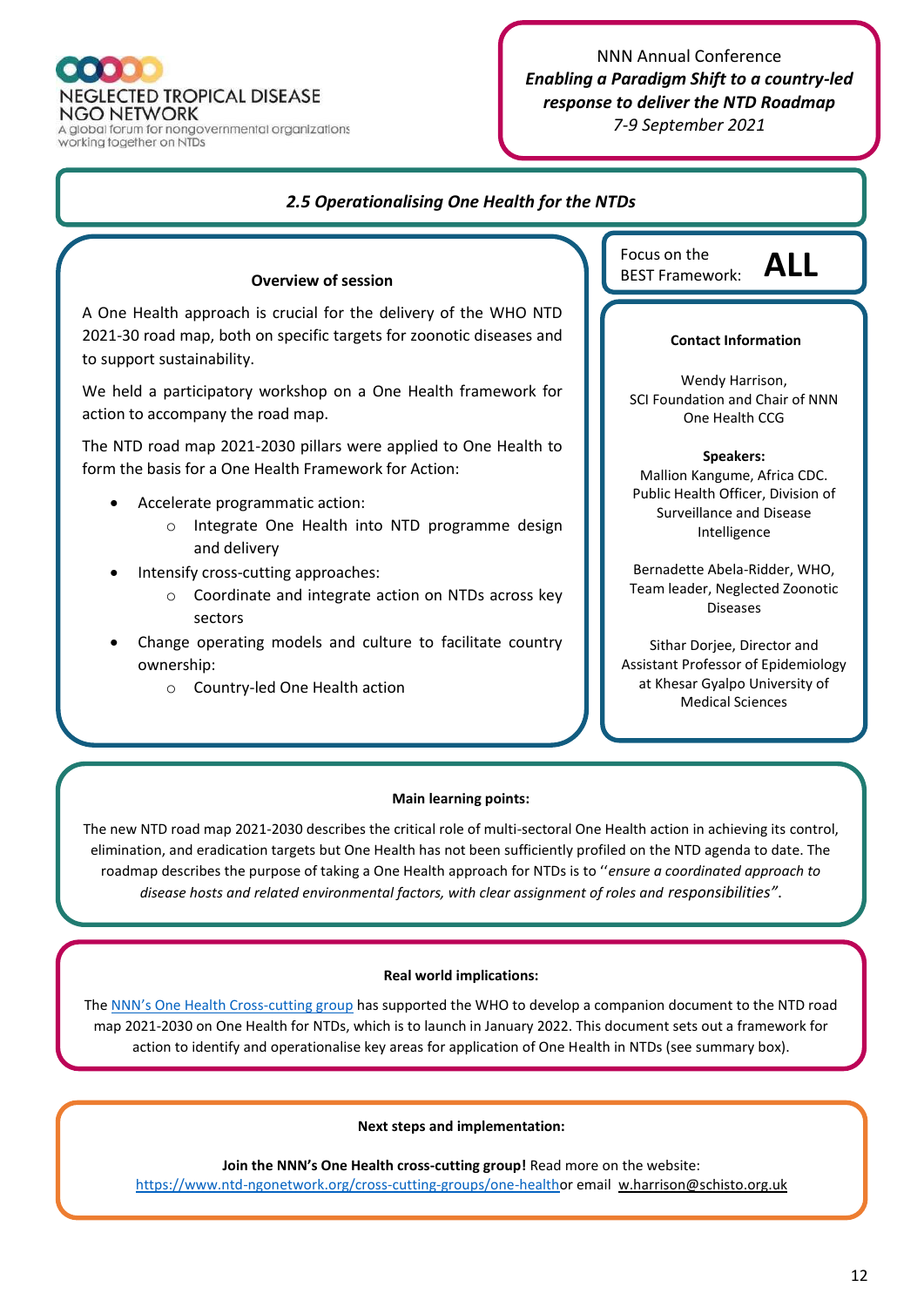

NNN Annual Conference *Enabling a Paradigm Shift to a country-led response to deliver the NTD Roadmap 7-9 September 2021*

#### **Main learning points:** *3.1 De-mystifying implementation: bringing stakeholders together to operationalize the Global WASH and NTD Strategy* **Overview of Session** WHO has published a Global Strategy on WASH and NTDs to complement the NTD Road map 2021-2030 and share milestones on access to WASH services. A participatory, inclusive monitoring and accountability framework is needed to ensure the strategy delivers on its objectives. The aims of the workshop were to a) create a shared understanding of the new strategy and its role in delivering the NTD road map and b) initiate the process to develop a workable monitoring framework for the strategy to be implemented by WHO and partners. This will be inclusive of all stakeholder groups and geographical regions, will align with the road map milestones and the overall road map M&E Framework. The workshop included an overview of the strategic objectives and the need for a monitoring framework; an interactive discussion on the current state of implementation; reflections on monitoring from two endemic countries (Kenya and Lao PDR); a discussion and vote on the desired type of monitoring framework; and breakout discussions on specific indicators for each of the objectives. **Contact Information**  Sophie Boisson, WHO Helen Hamilton, WaterAid Gilbert Baayenda, Uganda MoH Dauda Nurudeen, Sightsavers Sultani Matendechero, Kenya NPHI Souvanaly (Tock) Thammavong, WHO Disability Inclusion Focus on the BEST Framework: **B, E**

Much progress has been made so far but a monitoring framework is required that captures information regularly and that reflects activities across all regions*.* 

#### **Real world implications:**

 The monitoring framework should be a hybrid model that allows both self-reporting against stated commitments as well as objective progress measures in the form of a scorecard. While this may require more work from all stakeholders, this model will allow more accountability as well a*s* recognition of all progress, however small.

#### **Next steps and implementation:**

Participants provided a set of indicators with which the monitoring framework will be populated. The WHO team and NNN WASH working group will collaborate to develop a workable framework and share this with all relevant stakeholders in the coming months.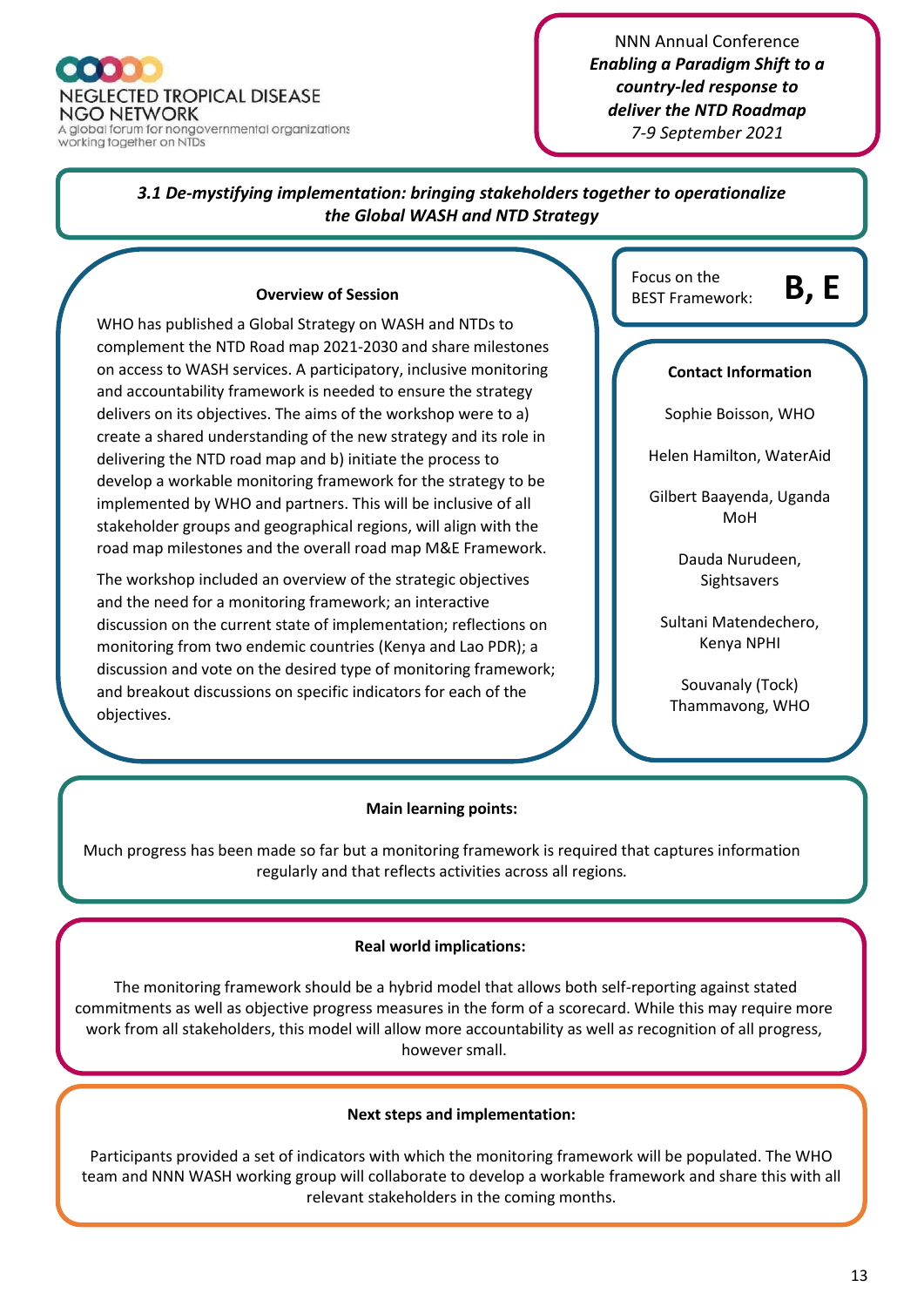**NEGLECTED TROPICAL DISEASE NGO NETWORK** A global forum for nongovernmental organizations

working together on NTDs

NNN Annual Conference *Enabling a Paradigm Shift to a countryled response to deliver the NTD Roadmap 7-9 September 2021*

#### *3.2 Participation and involvement of persons affected by NTDs: How to keep the NNN membership committed?*

#### **Overview of Session**

This session introduced a concept version of the NTD Inclusion Score Card (NISC). The NISC is based on the Disability Inclusion Score Card (DISC) and is a self-assessment tool that helps NTD NGOs to assess to what extent these organisations actively involve and facilitate meaningful participation of persons affected by NTDs. The NISC focuses on governance, programme management, human resources, financial resources, accessibility, and external relations.

The session was facilitated by DMDI working group convenors Mathias Duck and Suresh Dhondge, introducing the importance of meaningful participation of persons affected by NTDs. During the NNN conference in 2020 this was supported by the NNN membership through the adoption of the NNN "Statement of commitment to the participation of persons affected by NTDs". Nikita Sarah illustrated how TLM India facilitates meaningful participation of affected persons through concrete examples. At the end of the plenary Paulien Bruijn introduced the NISC tool. After the plenary, the group split up into five breakout sessions, discussing the dimensions of the NISC.

| Focus on the<br>ς<br><b>BEST Framework:</b> |
|---------------------------------------------|
|                                             |
| <b>Contact Information</b>                  |
| Mathias Duck, TLM<br>International          |
| Suresh Dhondge, TLM<br>India                |
| Paulien Bruijn, Into<br>Inclusion           |
| Nikita Sarah, TLM India                     |

#### **Main learning point:**

The NISC tool approach was seen as very relevant for NNN member organisations. Different versions might be needed for coordinating/international organisations and implementing/locally based organisations.

#### **Real world implications:**

When further developing the tool, global as well as local situations, should be taken into account. Furthermore, the tool can be helpful as a supportive recourse when developing internal policies, such as HR policies, or annual strategies for the NNN NGOs. In addition, a toolbox could be developed that can support the NNN NGOs to improve their NISC score.

#### **Next steps and implementation:**

The NISC tool is still in a concept phase. The workshop participants were enthusiastic, and this has encouraged the DMDI CCG to continue its development. The DMDI CCG will be looking for NNN NGOs that are willing to participate in a pilot and report back to the NNN membership.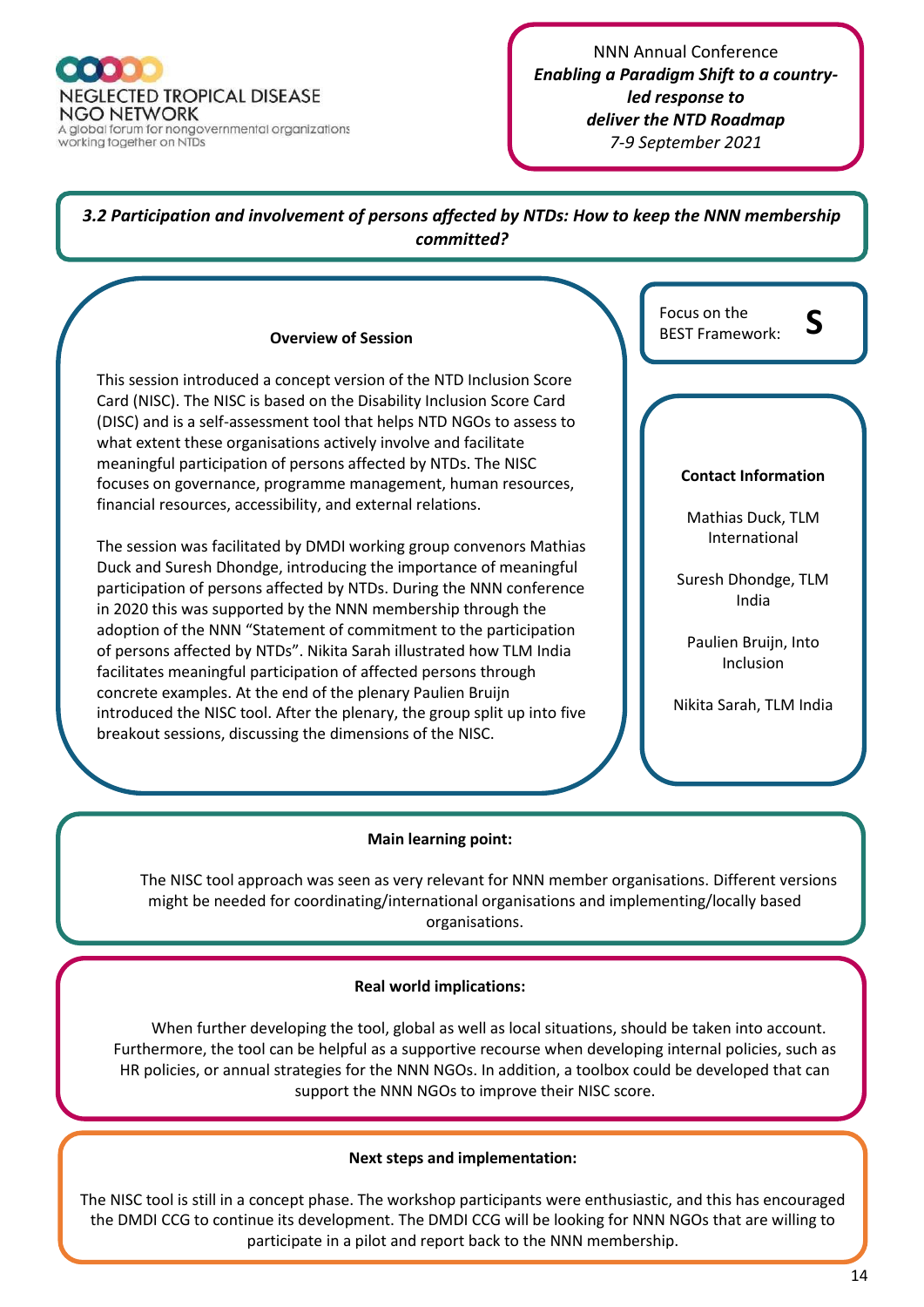

**NEGLECTED TROPICAL DISEASE** 

NGO NETWORK A global forum for nongovernmental organizations working together on NTDs

#### NNN Annual Conference *Enabling a Paradigm Shift to a countryled response to deliver the NTD Roadmap 7-9 September 2021*

#### *3.3 Embedding NTD sustainability into national structures*

#### **Overview of Session**

In 2021, WHO launched "Ending the neglect to attain the sustainable development goals: a sustainability framework for action against neglected tropical diseases 2021-2030," the first global document that provides guidance on embedding sustainability considerations into national health policies, strategies and plans. National programs undertaking such efforts have had varying degrees of success. ACT | East, ACT | West, and ASCEND programs are supporting multiple countries to embed sustainability into their NTD programs. This session showcased lessons on how NTD programs and the NGO community in Cote d'Ivoire, Ethiopia, and Ghana, mainstreamed NTD sustainability efforts into existing structures.

In Cote d'Ivoire, political validation of the NTD sustainability plan with  $\epsilon$ group of multisectoral stakeholders was key to successfully integrating NTDs into the 2030 National Health Strategy. Meanwhile, in Ethiopia, there was a need to align all stakeholders on a definition of sustainability prior to embedding priorities that emerged from their sustainability plan into the country's NTD Master Plan. Finally, in Ghana, costing program services and developing investment cases for advocacy purposes—domestic and external alike—was used to spur national conversations around sustainable NTD program financing.

| Focus on the           | D |  |
|------------------------|---|--|
| <b>BEST Framework:</b> | D |  |

#### **Presenters**

**Contact Information**

Aboulaye Meite, Cote d'Ivoire MoH, NTD Program Manager

Fikre Gebretsadik, FMOH-Ethiopia, National NTD Program Team Leader Ethiopia MoH

Joseph Opare, Ghana MoH, NTDs Program Manager

Virginie Traore-Ettiegne, FHI360, Project Manager

Wangeci Thuo, RTI International, NTD Technical Advisor/ Advocacy Specialist

Berthine Njiemoun, Deloitte Consulting, Senior Consultant

#### **Main learning points:**

Each country responded to the challenge of embedding sustainability into existing national structures in different ways, based on national priorities, political opportunities, and country and national trends, including Universal Health Coverage. Driving each country's effort was a sustainability plan, informed with epidemiologic, programmatic, and financial data, developed with strong multi sectoral coordination and commitment.

#### **Real world implications:**

A concerted effort is required from NTD Programs and the NGOs that support them to mainstream Programs into broader systems and existing structures, with a focus on sustainability. Such efforts are foundational to delivering on the WHO framework's major pillars: accelerate programmatic action; intensify cross-cutting approaches; and change operating models and culture to facilitate country ownership.

#### **Next steps and implementation:**

As countries continue on the journey towards making the 2030 framework's vision a reality, they will continue to generate useful evidence and lessons learned on improving NTD Program sustainability. The documentation and sharing of such information will help NTD Programs and supporting NGOs to strengthen their approaches, ultimately leading to improved implementation and sustainable Program outcomes.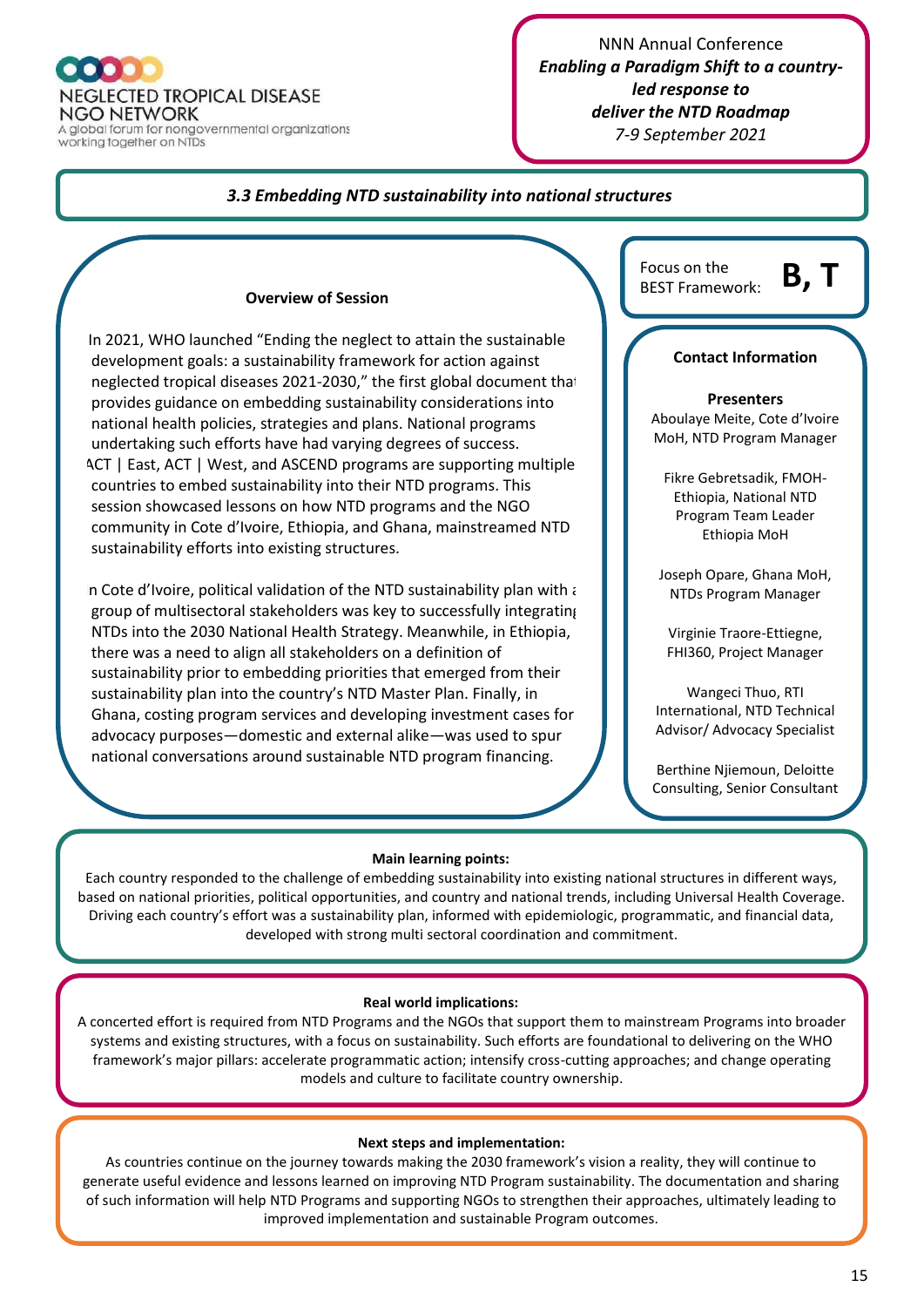**NEGLECTED TROPICAL DISEASE** NGO NETWORK A global forum for nongovernmental organizations

working together on NTDs

NNN Annual Conference *Enabling a Paradigm Shift to a country-led response to deliver the NTD Roadmap 7-9 September 2021*



While integration presents clear opportunities for streamlining, reduction of overlap and increases in efficiency, we must be mindful of each of the PC-NTDs' particular elimination needs if our efforts are to succeed. We must also carefully consider local contexts and make an active effort to centre in-country voices and expertise so that the desire to harness the benefits of integration does not lead to oversights that end up slowing progress.

#### **Real world implications:**

Having strong in-country leadership is key – not only to ensuring programmatic efficiency is optimised, but also in order to generate political will, galvanise coordination at all levels and ensure there is a central source of information and influence. Good data is also key, as without it, you are unable to do the meticulous planning needed to create integrated programmes that achieve their elimination goals. Finally, partnerships, as always, are key. Elimination cannot be achieved unless all actors in a given space have good relationships with clear communication.

#### **Next steps and implementation:**

Do we need to engage in specific efforts as a sector to coordinate advocacy and mobilise political will? Ensuring there are platforms available for deliberation and discussion regarding priorities, coordination, and more, requires greater focus.

More opportunities to share specific challenges/successes in country integration efforts for learning purposes would be beneficial.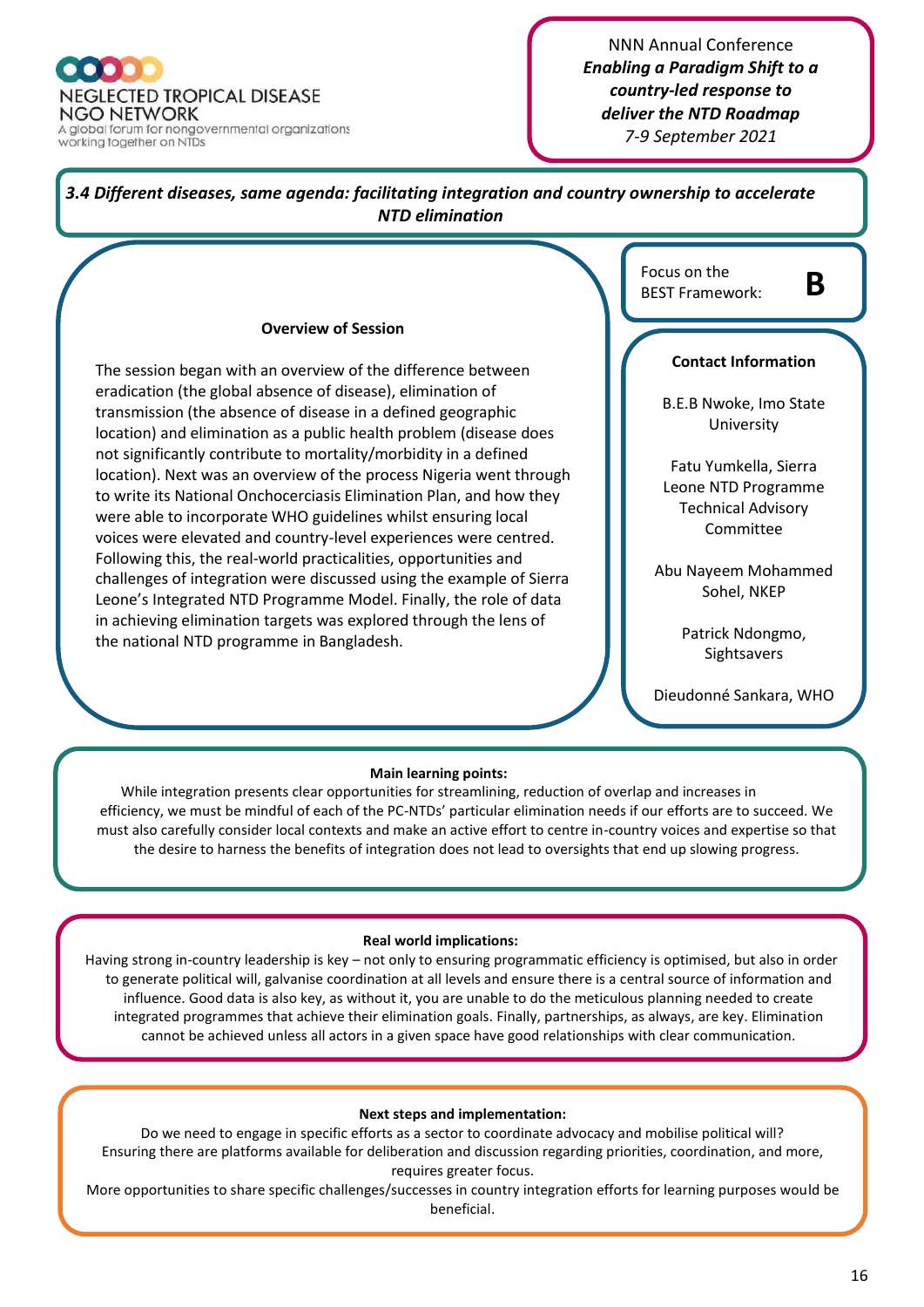A global forum for nongovernmental organizations working together on NTDs

#### NNN Annual Conference *Enabling a Paradigm Shift to a country-led response to deliver the NTD Roadmap 7-9 September 2021*

#### *3.5 Reaching the last mile for trachoma elimination: ensuring equitable access and sustainable impact of interventions*

#### **Main learning points: Overview of Session** To achieve and sustain the elimination of trachoma as a public health problem, it is essential that interventions be integrated into health systems so that incident trachoma cases can be identified and managed efficiently and effectively. This workshop facilitated discussion and knowledge exchange in 'reaching the last mile' towards the elimination of trachoma as a public health problem. The workshop included reflections from country programs on efforts to transition from elimination programs to sustainable integrated systems. **Contact Information** Scott McPherson, ICTC International George Kabona, MoH, Tanzania Dr Saleh Al-Habry, MoH, Oman Dr Abdullatif Al Raisi, MoH, Oman Sarjo Kanyi, NEHP Stephanie Palmer, FHI 360 Jeremiah Ngondi, RTI International Grace Ajege, Sightsavers Michaela Kelly, Sightsavers Zahid Awan, CBM Juliana Amanyi-Enegla, CBM International Focus on the BEST Framework: **ALL**

It is recommended that 'transition planning' is incorporated during the development of the national Trachoma Action Plan. Countries that do not have a detailed transition plan should start the process of developing a plan as soon as possible. Involving the MoH eye care directorate/unit in planning is essential.

#### **Real world implications:**

Informed and increased country-led decision making is needed to ensure integration of NTD interventions. Strengthened domestically financed health systems is essential to ensure trachoma interventions are included in routine health services.

#### **Next steps and implementation:**

ICTC's transition toolkits provides countries and implementing partners with tools to support the transition of trachoma activities into routine public services. Planning of transition should happen at the beginning of programs to ensure effective integration and sustainable action towards the elimination of trachoma as a public health problem.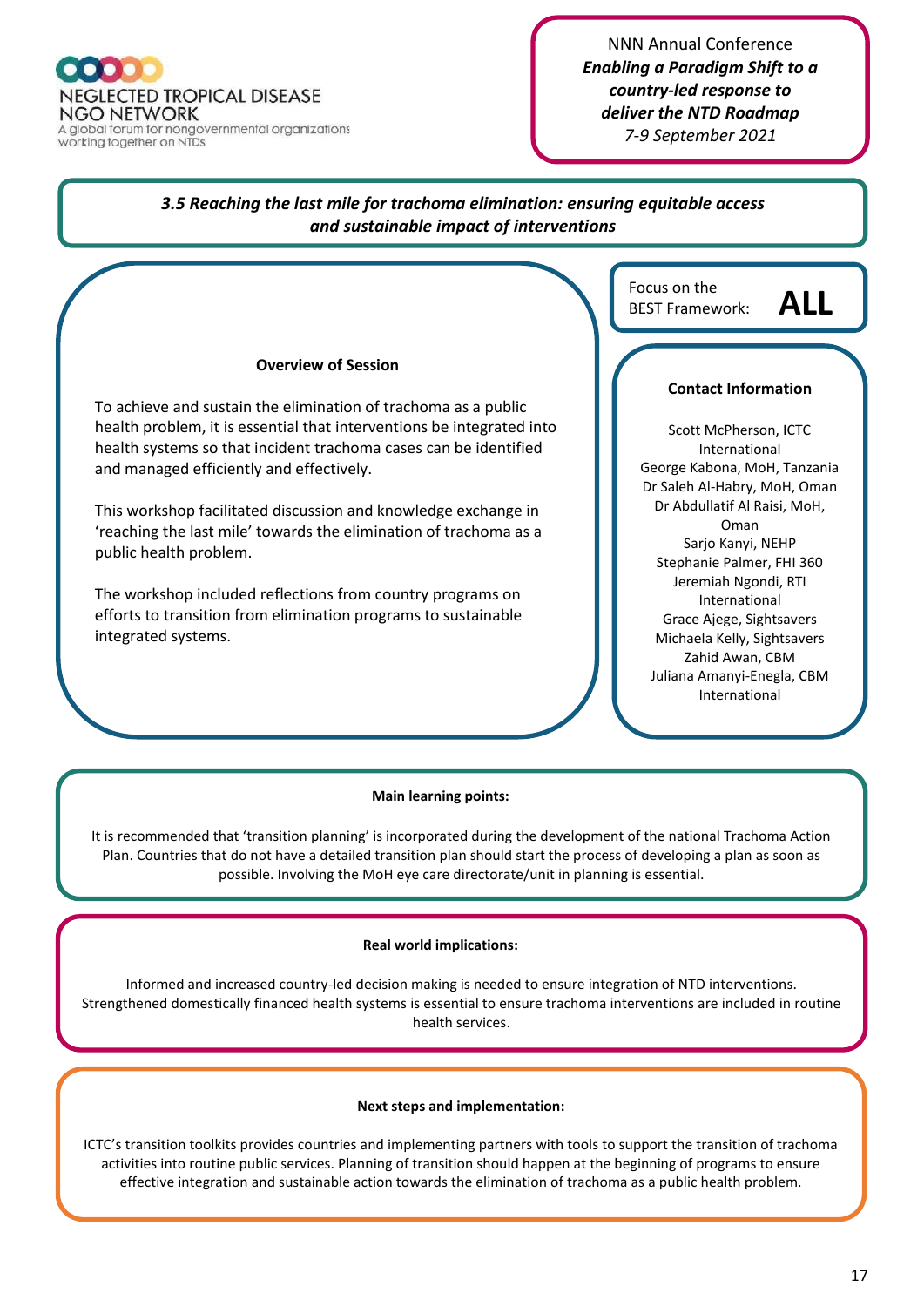

**NGO NETWORK** A global forum for nongovernmental organizations

working together on NTDs

#### NNN Annual Conference *Enabling a Paradigm Shift to a country-led response to deliver the NTD Roadmap 7-9 September 2021*

#### *3.6 Remote supervision: how can we build back better?*

#### **Overview of Session**

In this session we heard about experiences from the field in adapting to the pandemic by using remote tools to carry out supervision of MDA and coverage surveys as part of NTD programme implementation. Christian Nwosu, explained how the use of the CommCare application in Nigeria has improved remote supervision by enabling health workers to feedback on implementation progress, with state coordinators receiving real time information and coordinating using phone calls and WhatsApp. Abdulmaleek Mohammed presented on the Nigeria Ministry of Heath experience using CommCare, which has enabled real time monitoring and enabled timely feedback and adjustments. Nana Ama Tiwaa-Boateng outlined how Kobo Collect and WhatsApp were used in Ghana to address challenges related to the monitoring of MDA supervision. The use of these platforms improved data quality at subdistrict level, and enabled real time feedback of MDA supervision. Finally, Anthony Kerkula Bettee and Akinola Olwole presented on the use of multiple media tools for remote supervision and support of primary care for Female Genital Schistosomiasis interventions in Liberia and Nigeria. Dr. Oluwole spoke about the use of WhatsApp to engage with implementing teams, which allowed for troubleshooting and for subnational and lower level implementors to be directly engaged with the national programme. Anthony Bettee spoke of the use of Microsoft Teams as a forum for intervention design and to review action plans, promoting local ownership of the intervention, whilst reducing the risk of COVID-19 infection.

Focus on the **BEST Framework:** 

#### **Contact Information**

Dr John Amuasi, Executive Director, African Research Network for NTDs Dr Akinola Oluwole, Sightsavers, Research **Officer** 

Christian Nwosu, Sightsavers, Digital Health and Innovations Advisor Anthony Kerkula Bettee, MPH, Ministry of Health, National Schistosomiasis **Coordinator** 

Nana Ama Tiwaa-Boateng, Sightsavers, Project Officer Abdulmaleek Mohammed, Ministry of Health, Public Health Practitioner

#### **Main learning points:**

The use of digital remote supervision tools can improve data quality, whilst also improving communication and linkages between national NTD programmes and community health workers by allowing for real time data availability and monitoring; and providing consistent communication channels to address challenges.

#### **Real world implications:**

Innovation through the use of digital tools like CommCare, WhatsApp and Kobo Collect has provided opportunity for real time monitoring and supervision, enabling programmes to ensure that activities are carried out effectively, reaching all those that need to be reached. The implications of using these technologies are that interaction and collaboration between health workers and national and international stakeholders is enhanced, thus improving outcomes by ensuring effective avenues for communication, troubleshooting and supervision.

#### **Next steps and implementation:**

Some of the key challenges outlined during this session included the security of the tools used and the accessibility of technology. Going forward, programmes will need to continue to ensure they use the most secure tools, identifying which servers work best to ensure that data captured is secure. It will be important to ensure effective IT and data management as remote supervision tools will continue to be needed as the pandemic continues to change the way we work. This will include providing training for health workers on the use of the tools and seeking to engage users of the tools by gathering feedback on data use and challenges.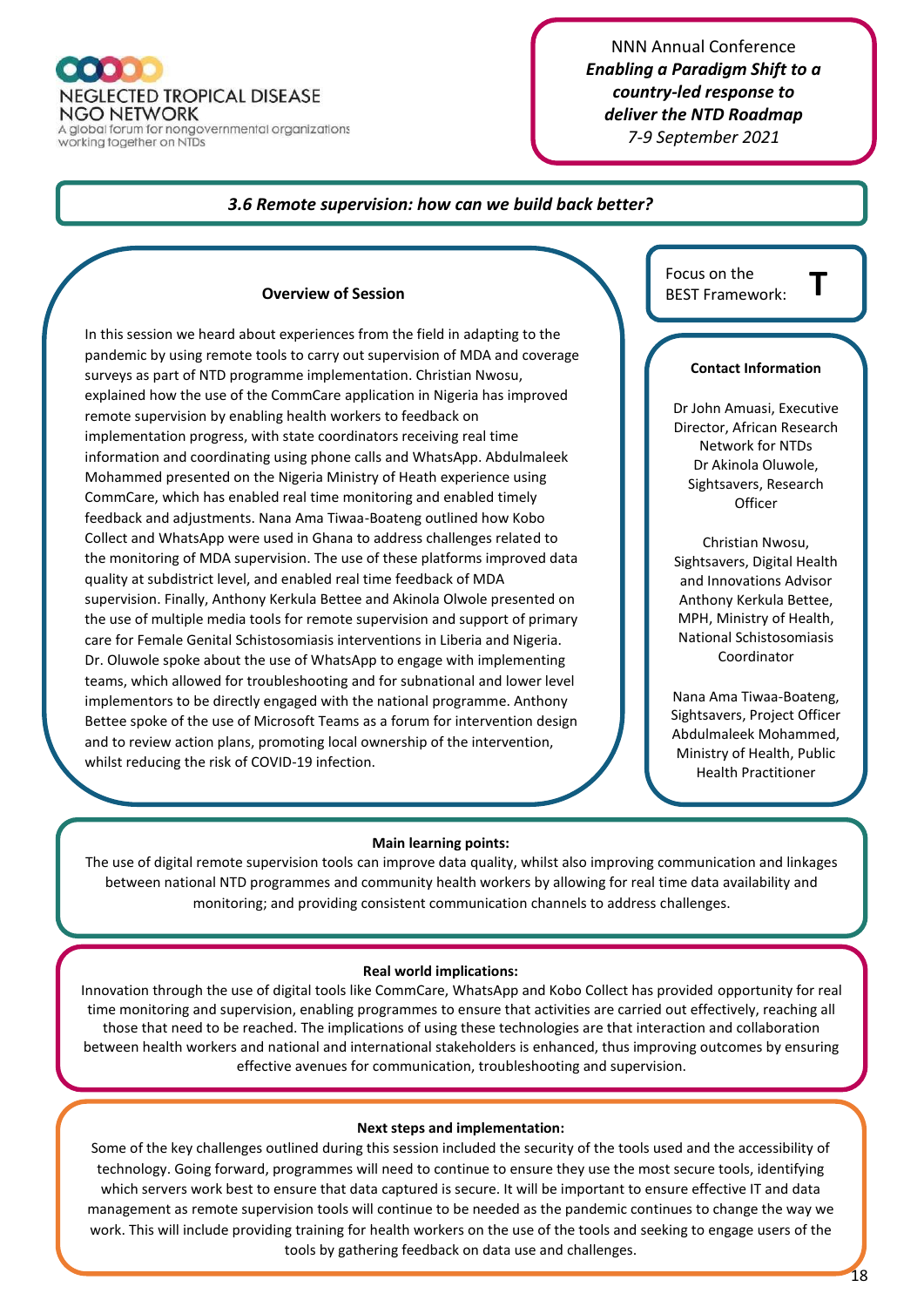# Rapid fire session summaries

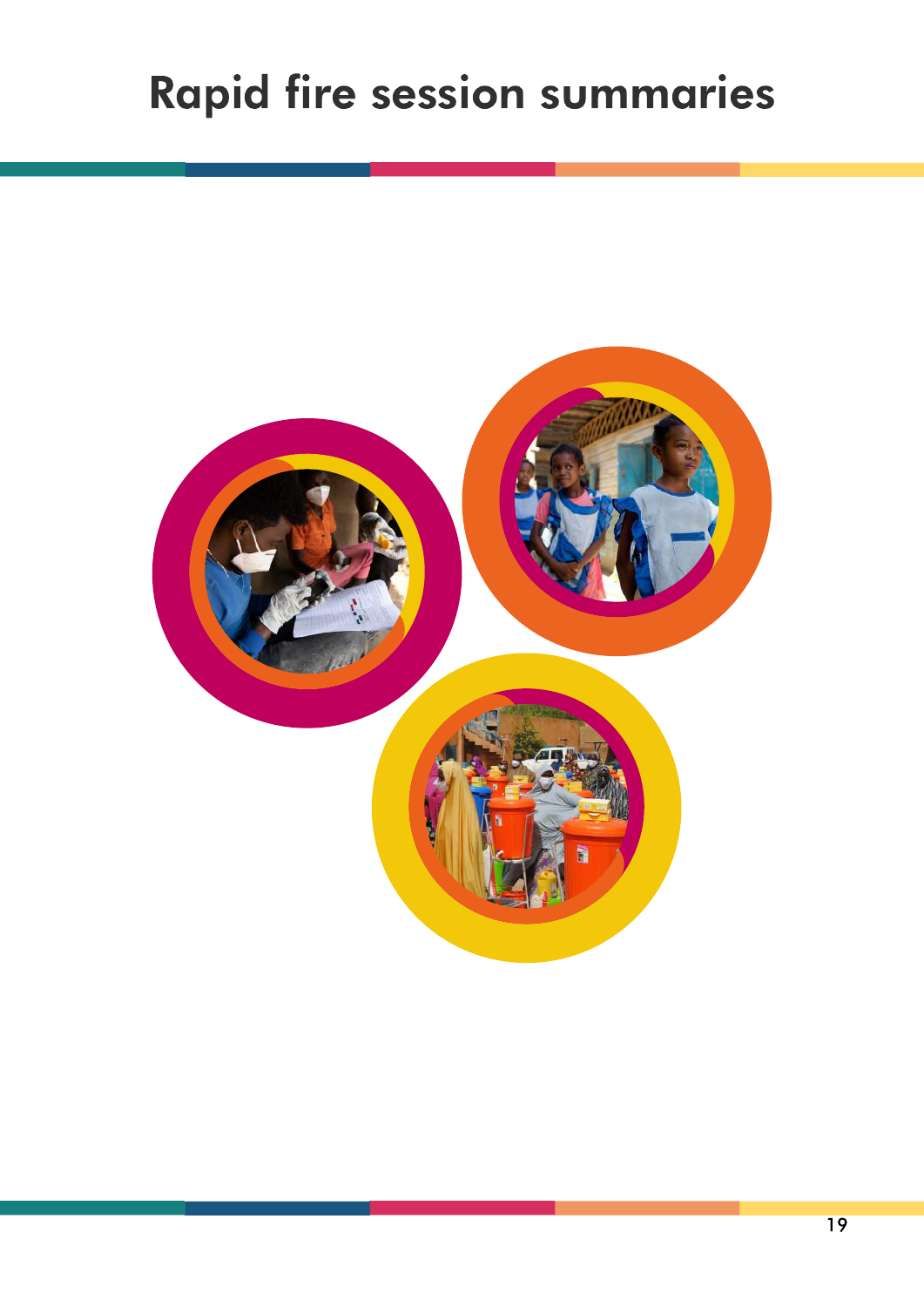A global forum for nongovernmental organizations working together on NTDs

#### NNN Annual Conference *Enabling a Paradigm Shift to a country-led response to deliver the NTD Roadmap 7-9 September 2021*

#### *RF1.A Integrating Scabies into Skin NTD Programs in Pacific Island Countries*

#### **Overview of Session**

Scabies is one of the most common neglected tropical diseases (NTDs) affecting 450,000 million each year; mostly people living in crowded, impoverished conditions, and with the greatest impact on children. Scabies can lead to infected skin sores that can result in lifethreatening conditions. In 2017 scabies was added to the WHO list of NTDs and now is included in the NTD roadmap. However, like many skin NTDs, scabies is often neglected and underfunded.

In 2019 a group of experts agreed on a framework for controlling scabies. The framework recommends mass drug administration in endemic areas, increased community awareness, strengthening case management and surveillance of scabies. Many components of this framework are common with other NTD programs providing many opportunities for integrating scabies with other NTD programs. In Solomon Islands and Fiji, the World Scabies Program is working with ministries of health to integrate scabies control strategies with activities for lymphatic filariasis and yaws. Examples of activities integrated include mass drug administration, community awareness campaigns and training for primary health care workers.

| Focus on the<br><b>BEST Framework:</b> |
|----------------------------------------|
|                                        |
|                                        |
| <b>Contact Information:</b>            |
| Sarah Andersson,                       |
| Program Manager,                       |
| World Scabies Program,                 |
| Murdoch Children's                     |
| <b>Research Institute</b>              |
|                                        |
|                                        |
|                                        |

#### **Main learning points:**

Scabies affects some of the world's most disadvantaged people in the world and can result in life threatening complications. Countries with endemic scabies (>10%) can take up a public health approach to control scabies by integrating activities for scabies with other NTDs. Strategies include integrating mass drug administration, community awareness messaging with other diseases, training health care workers to detect and provide early treatment and enhancing surveillance through routine health information systems.

#### **Real world implications:**

Scabies affects millions of people living in crowded, impoverished conditions, with the greatest impact on children. Reducing the burden of scabies will improve lives and reduce the number of infected skin sores that can result in lifethreatening conditions.

#### **Next steps and implementation:**

In areas where scabies is endemic, countries should consider integrating scabies control strategies with other NTD programs. As the World Scabies Program works with governments in Fiji and the Solomon Islands to implement national scabies control programs, the program is developing ready-to-implement materials and resources that can be shared with other countries and programs who wish to implement scabies control programs.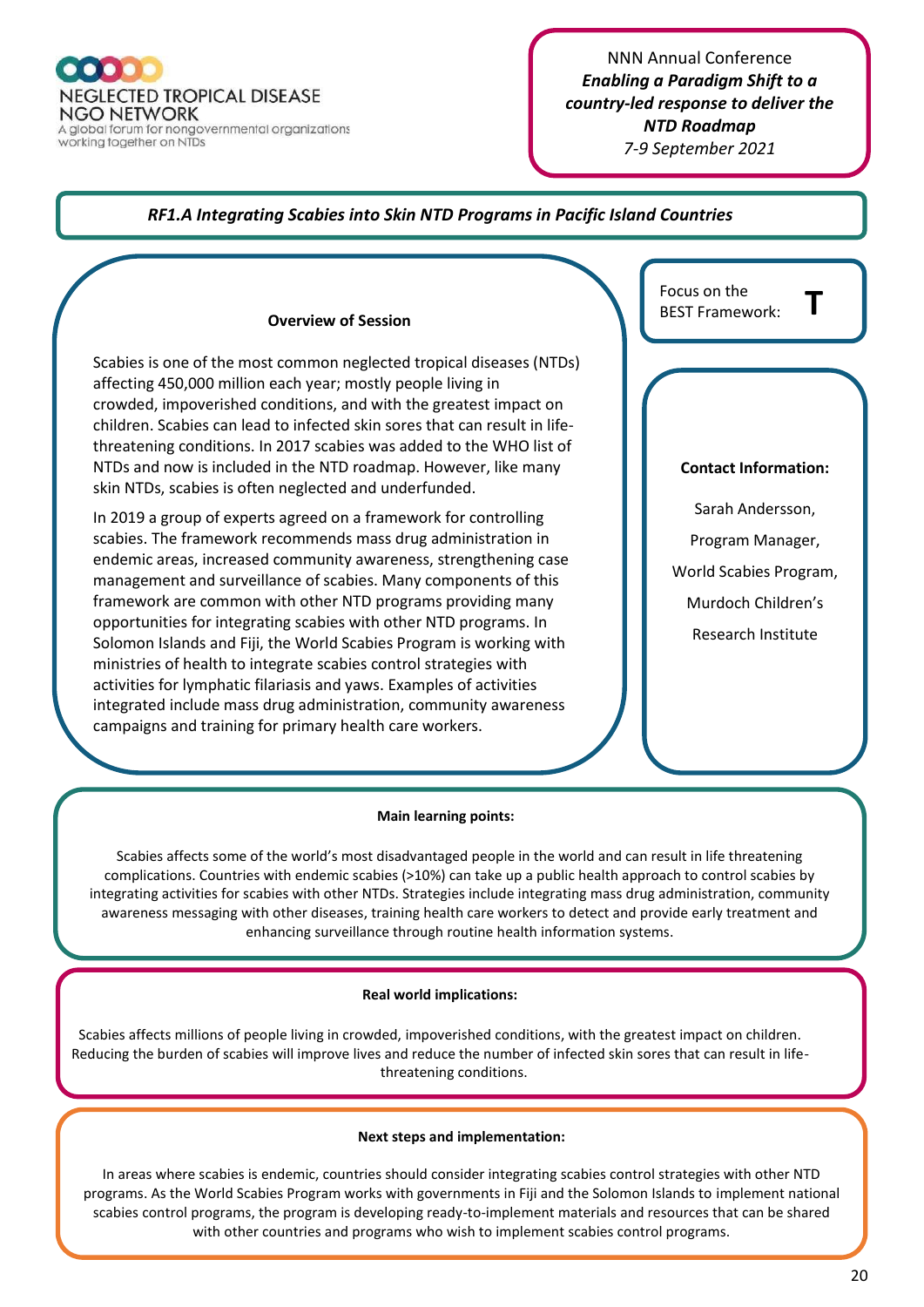

working together on NTDs

MDAs.

NNN Annual Conference *Enabling a Paradigm Shift to a country-led response to deliver the NTD Roadmap 7-9 September 2021*

#### *RF1.B Promoting access to preventive chemotherapy for NTDs among refugees: A systems-based approach*

#### **Overview of Session**

The session discussed a systems-based examination of refugees' access to preventive chemotherapy against NTDs in Niger. Refugees are particularly vulnerable to NTDs due to their material deprivation, socio-demographic profile, precarious living conditions, and limited access to public health services. Complex security conditions and institutional landscape, involving humanitarian and NTD organisations, make responses to refugees' needs challenging.

A consultation with national and local level stakeholders served to generate a casual loop diagram to inform recommendations on the subject. Systems-thinking encourages decision-makers to examine the complex array of (in)direct and (non)linear linkages connecting factors influencing outcomes whilst promoting a shared understanding of problem-situations and solutions. By identifying critical drivers of results, it enables stakeholders to identify optimal intervention areas for positive change.

**T** Focus on the BEST Framework:

#### **Contact Information**

Carlos Torres-

Vitolas, MER

Advisor:

Social Science,

SCI Foundation

#### **Main learning points:**

- Substandard living conditions and location of settlements in endemic areas increase the need for NTD treatments.
- Growing refugee population affects the capacity of NTD and humanitarian actors to respond to treatment needs.

 $\mathcal{S}$  integration and physical proximity between hosting via  $\mathcal{S}$  and refugees condition participation participation  $\mathcal{S}$ 

- Treatment and WASH sensitisation activities take place in camps. Mapping capacity is limited and saliency of NTDs in health education programmes appears limited.
- MDAs from the Ministry of Health is likely to reach refugees hosted in local villages. Existing reporting systems do not allow to identify the extent of reach.

#### **Real world implications:**

- Information on refugee population distribution should be shared across humanitarian and NTD actors.
- Mapping activities for NTDs are urgent among refugees, not only in camps but also in hosting villages.
- NTD actors have a wealth of expertise in community sensitisation and mobilisation activities that can be shared among humanitarian actors.
- Regional and local-level planning activities for MDAs should incorporate humanitarian organisations to confirm presence of refugee settlements, ongoing parallel control activities, and access to public education services.

#### **Next steps and implementation:**

Findings should be further disseminated to promote discussions on pathways to implement recommendations. Support is required to promote coordination and cooperation between humanitarian and NTD organisations. This includes policy-level (e.g., with United Nations institutions) and implementation-level discussions (NGOs). Mapping activities for NTDs, particularly in refugee settlements outside camps, are urgent. NTD organisations working in refugee areas across frontier countries should communicate to share solutions and strategies.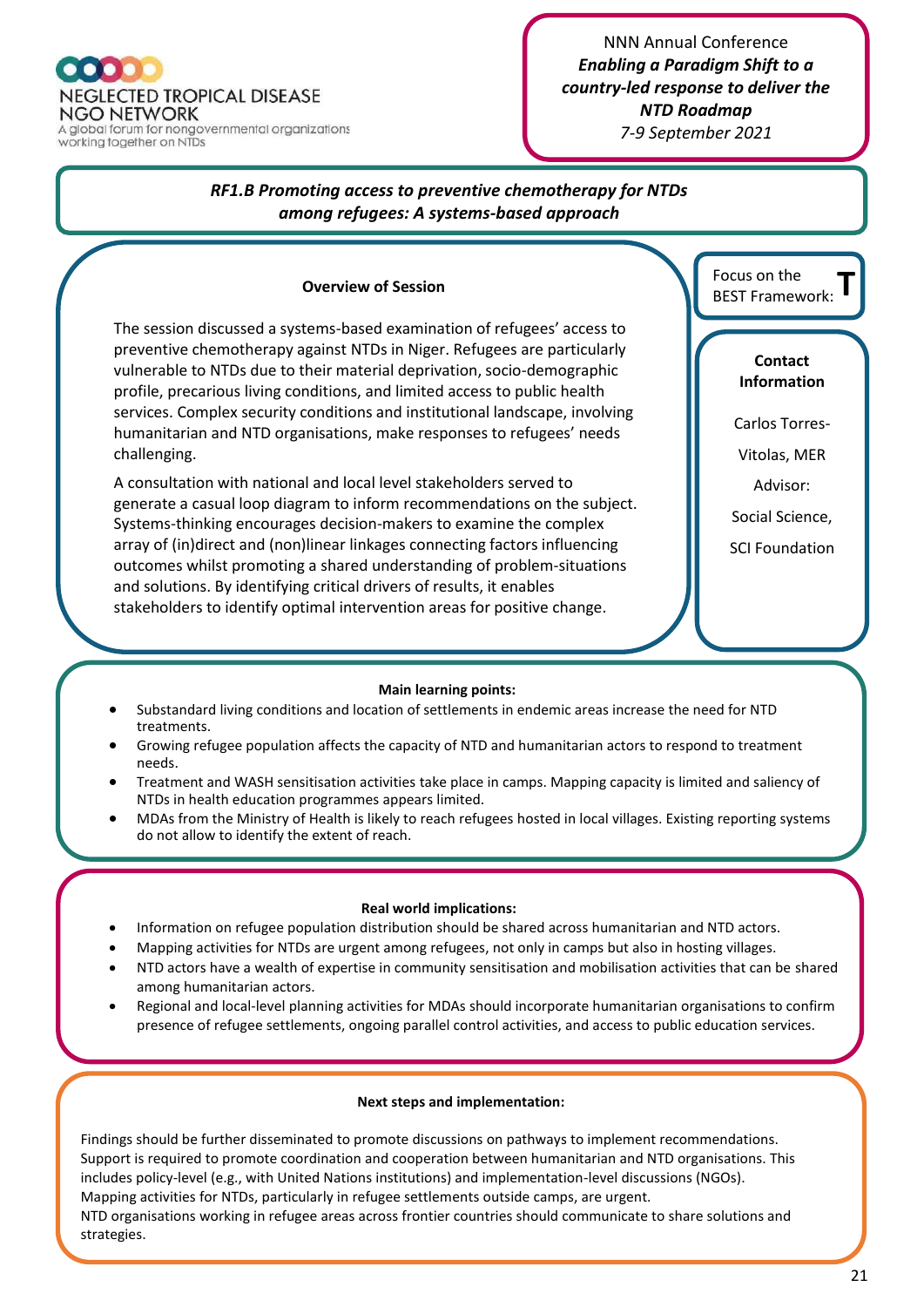

A global forum for nongovernmental organizations working together on NTDs

#### NNN Annual Conference *Enabling a Paradigm Shift to a country-led response to deliver the NTD Roadmap 7-9 September 2021*

Focus on the **BEST Framework:** 

#### *RF1.C SAPIENs: A tool to conduct small area population evaluations*

#### **Overview of Session**

So much of NTD programmes are based on population figures. To name but a few, there is treatment targets, MDA planning, drug requests, reported coverages, with currently no formalised mechanism to assess or review the population figures used in these.

As National censuses occur infrequently, population figures used by a programme can be expected to be inaccurate or nonrepresentative of current situations in the country.

[SAPIENs](https://schistosomiasiscontrolinitiative.org/sapiens-project) tested and evaluated two methods of modelling population estimates developed b[y WorldPop](https://www.worldpop.org/) and compared these modelled population data alongside those used in NTD programmes to create a method which would allow NTD programmes to evaluate their current official population figures.

#### **Main learning points:**

- Lack of up-to-date and standardised geographic data.
- A recommendation towards a single population figure for all NTD endeavours. The process of determination of the single population data source should be country-led.
- Research needed to create population data quality thresholds to assess the effects incorrect populations have on NTD programmes in terms of cost and progress towards NTD goals.

#### **Real world implications:**

As countries move to more targeted treatment in PC-NTDS, accurate populations will be more vital than ever to implement smaller targeted MDAs to key at-risk populations. However, currently doubts may be held in the population data used by an NTD programme, with no alternative than to use outdated census or survey data to inform their planning or drug requests. So following other sectors, SAPIENs aimed to create access to modelled population data by providing a step-by-step guide and automated tool, called the SAPIENs Guidance Document and Population Review Workbook, to enable NTD Programme Managers or Data Managers to use this modelled data to scrutinise a NTD programme's population data.

#### **Next steps and implementation:**

- **Disseminate** findings to the pilot countries MoH.
- **Trial** the SAPIENs Guidance Document and Population Review Workbook start to finish with a country MoH to improve the resources for further application. Templates can be found via SCI Foundation website.
- **Fund** gather for further research into integrating microcensuses alongside regular M&E surveys in the NTD Sector to supply population data necessary for the models mentioned.
- **Research** further to understand the possibilities of WorldPop modelled data to enable targeting of specifics atrisk populations for treatment.

| <b>Contact Information</b> |
|----------------------------|
| <b>Presenter</b>           |

Alexandra Carlin, Associate MER Advisor, SCI Foundation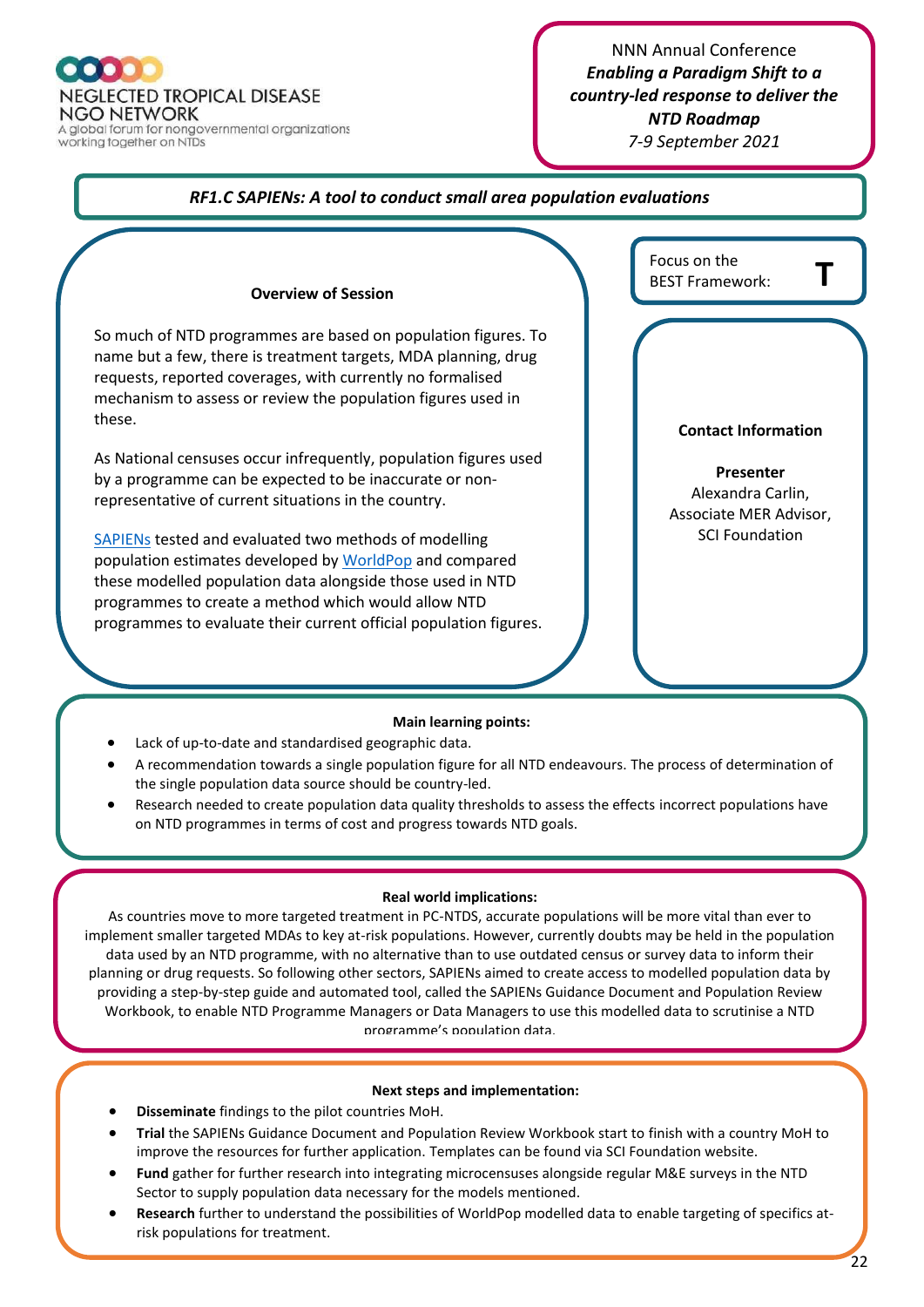A global forum for nongovernmental organizations working together on NTDs

#### NNN Annual Conference *Enabling a Paradigm Shift to a country-led response to deliver the NTD Roadmap*

*7-9 September 2021*

#### *RF1.D Ending the Neglected to Attain the Sustainable Development Goals: A Road Map for Neglected Tropical Diseases 2021-2030*

#### **Overview of Session**

A recent pilot study assessed the effectiveness of the integration of a Chronic Disease Self-Management (CDSM) Program into Hope Clubs, or social support groups, in Léogâne, Haiti in improving depression, disease self-management, self-rated health, social support and disability among persons living with lymphatic filariasis. Findings suggest that there is a potentially beneficial effect of the intervention on symptoms of depressive illness among participants. The session highlighted how this work can help elucidate the feasibility of the integration of mental health activities into national NTD strategies and the NTD roadmap, and the importance of incorporating mental health and well-being into NTD care systems.



Figure 1: Mean scores on depression symptom Inventory from baseline to endpoint.



Figure 2: Hope Club participants attending a focus group



#### **Contact Information**

Luccene Desir Program Manager, Hispaniola Initiative The Carter Center

Sadie Bazur-Leidy Senior Program Associate, Mental Health Program The Carter Center

#### **Main learning points:**

- Evidence from the pilot study suggests that the Chronic Disease Self-Management intervention may have a beneficial impact on symptoms of depressive illness among persons living with lymphatic filariasis.
- There is an increasing need to integrate mental health components into national NTD strategies and programming.

#### **Real world implications:**

The pilot study highlights the Chronic Disease Self-Management curriculum as a mental health intervention that was successfully integrated into an NTD care setting in Haiti. Understanding the mental health burden of persons affected by NTDs and exploring effective strategies paves the way for further conversations and learning around the feasibility and practicality of integrating mental health into national NTD programming.

#### **Next steps and implementation:**

Further research is required to better understand the effect of specific interventions on the mental health outcomes of persons living with NTDs. Findings from the study support the integration of mental health into NTD care and will be shared broadly with the NTD community to build on the current understanding of this programmatic nexus.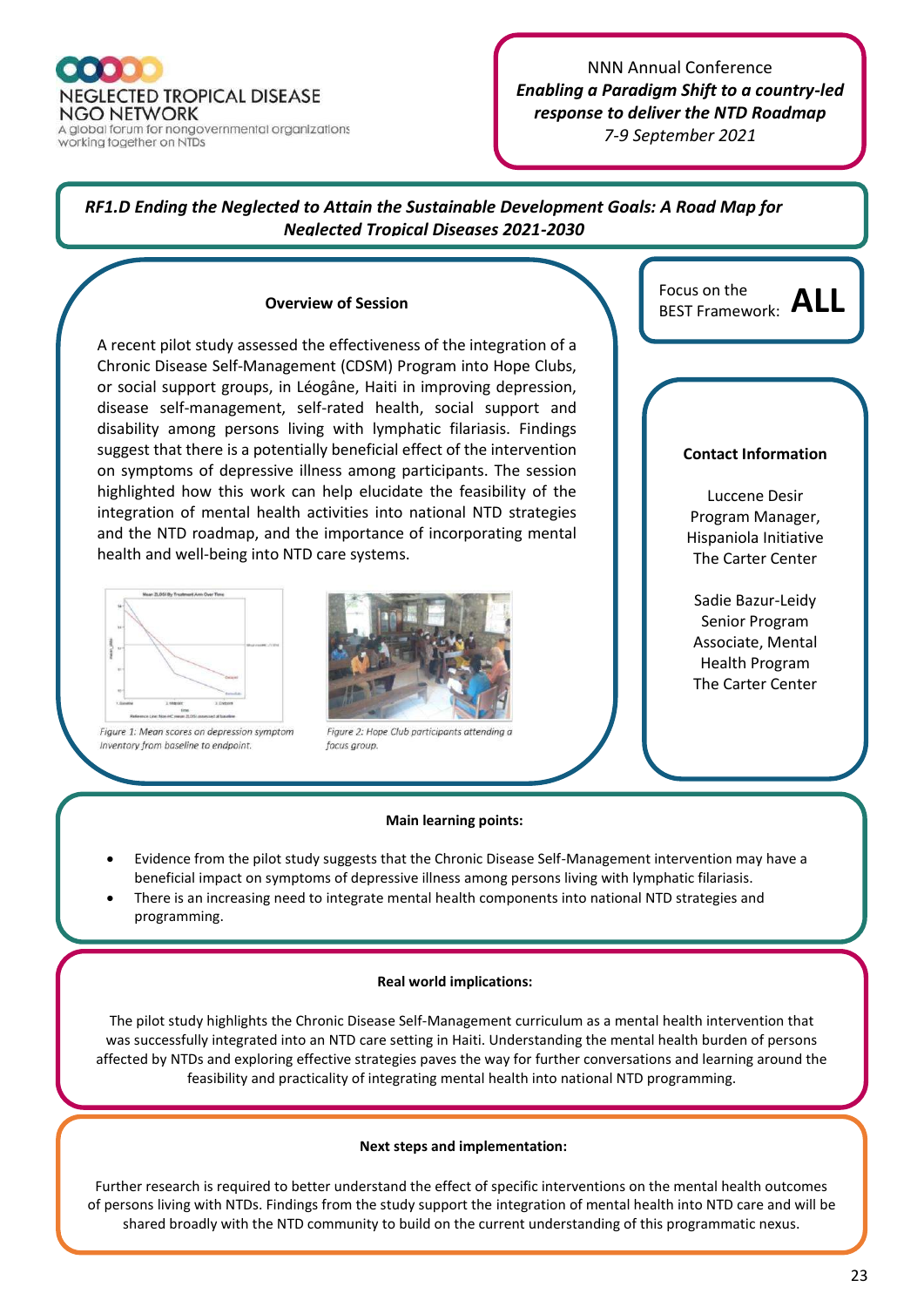

#### NNN Annual Conference *Enabling a Paradigm Shift to a Country-led Response to Deliver the NTD Roadmap*

*7-9 September 2021*

#### *RF1.E NTD Program Costing & Resource Allocation: How NGOs Can Amplify Country-level Advocacy Efforts to Fill the Funding Gap*

#### **Overview of Session**

One of the three major pillars of th[e WHO Roadmap for NTDs 2021-2030](https://www.who.int/publications-detail-redirect/9789240010352) is Programme Ownership, which refers to country ownership and financing of NTD Programs (NTDPs), such as establishing governmentfunded budget lines for NTD activities. As NTDPs work to include NTD interventions into national health plans and budgets, their NGO partners must support their advocacy efforts around domestic resource mobilization.

Since 2018, USAID's Act to End NTDs | West (Act | West) has been building NTDPs' capacity to use the Tool for Integrated Planning and Costing (TIPAC). TIPAC allows users to estimate the cost of implementing activities, quantify existing resources, identify funding gaps, produce reports, and generate projected program costs and drug needs. Already, NTDPs have used TIPAC outputs to facilitate identification of integration opportunities and annual planning. As NGOs worldwide have rallied to support increased government commitment, programs, and financing of a range of health issues, from HIV/AIDS to family planning to tuberculosis, Act | West sought to solicit input from the NTD NGO community during this session on how to amplify the work of NTDPs and support advocacy and domestic resource mobilization efforts.

# Focus on the BEST Framework: **B**

**Contact Information**

**Presenter** Berthine Njiemoun, MPH Senior Consultant, Deloitte Consulting LLP

#### **Main learning points:**

Throughout Act | West's experience with NTDPs, TIPAC has helped NTDPs extract the underlying data that support advocacy efforts for critical, under-funded NTD activities. Gathering and leveraging these programmatic and financial data in NTDP-led advocacy efforts is one example of how NTDPs can engage relevant stakeholders as countries increasingly take on ownership of NTD activities.

#### **Real world implications:**

Participant input on NTD financing advocacy efforts indicated that NTD NGOs' involvement has been mostly through interacting with Ministry of Health decision-makers and lobbying policymakers. Others indicated that no role has been played in NTD advocacy around financing. Act | West's experience has underlined the need for NTD NGOs to play a strong supporting role in such advocacy efforts and to open the aperture and broaden their advocacy efforts to reach additional stakeholders, including Ministry of Finance and private sector actors.

#### **Next steps and implementation:**

The various avenues through which NTD NGO communities can support NTDP efforts in resource mobilization and funding gap reduction include sharing gap data through advocacy across a broad range of stakeholders beyond the Ministry of Health; financing social activities; providing technical assistance; and supporting educational initiatives that promote the expansion of NTD control activities.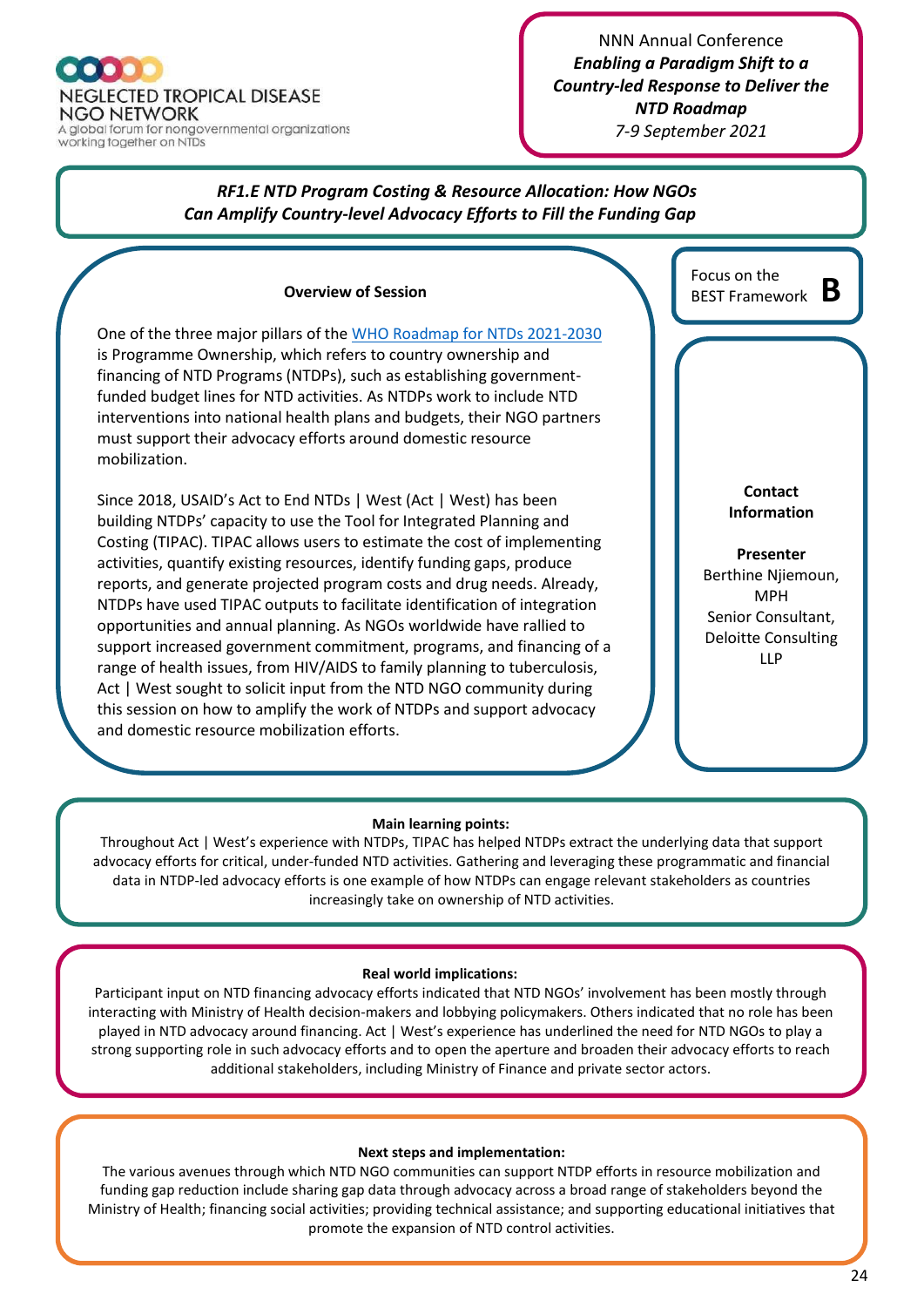A global forum for nongovernmental organizations<br>working together on NTDs

#### NNN Annual Conference *Enabling a Paradigm Shift to a country-led response to deliver the NTD Roadmap 7-9 September 2021*

#### *RF2.A Spatial Intelligence: Enabling new frontiers for equitable access*

#### **Overview of Session**

Spatial intelligence is the application of paper based and digital map technology to guide the planning and delivery of health interventions. This technology is increasingly being applied to improve the coverage of life-saving interventions, including mass drug administration for NTDs. This session provided a snapshot of Reveal, a leading spatial intelligence platform which uses satellite imagery to understand total population and population distribution. These data inform macro and microplanning and are put in the hands of field workers to navigate through their communities and deliver MDAs. Management staff use real time dashboards to monitor campaign coverage to ensure high coverage is achieved.

[Reveal](http://www.revealprecision.com/) is a digital global good and is currently used in 10 countries. Use cases within the NTD sector include MDA for onchocerciasis, lymphatic filariasis, STH and schistosomiasis.

| Focus on the<br>R<br><b>BEST Framework:</b> |  |
|---------------------------------------------|--|
|                                             |  |
|                                             |  |
| <b>Contact Information</b>                  |  |
| Anna Winters, PhD<br>Akros                  |  |

#### **Main learning points:**

Spatial intelligence significantly improves impact through delivering reliable data on populations and ensuring health interventions reach the last mile.

#### **Real world implications:**

The global community has set ambitious disease elimination agendas. New innovative approaches are required to achieve these goals. Use of the spatial intelligence digital platform, Reveal, should be further explored, and expanded to deliver interventions at high coverage rates, and to the last mile.

#### **Next steps and implementation:**

Areas to explore and expand include:

- Delivery of end-to-end health campaigns integrated across multiple diseases and guided by spatial intelligence.
- Additional research and cost analysis reviewing the degree which spatial intelligence improves true coverage and impact of health campaigns.
- Costing analysis.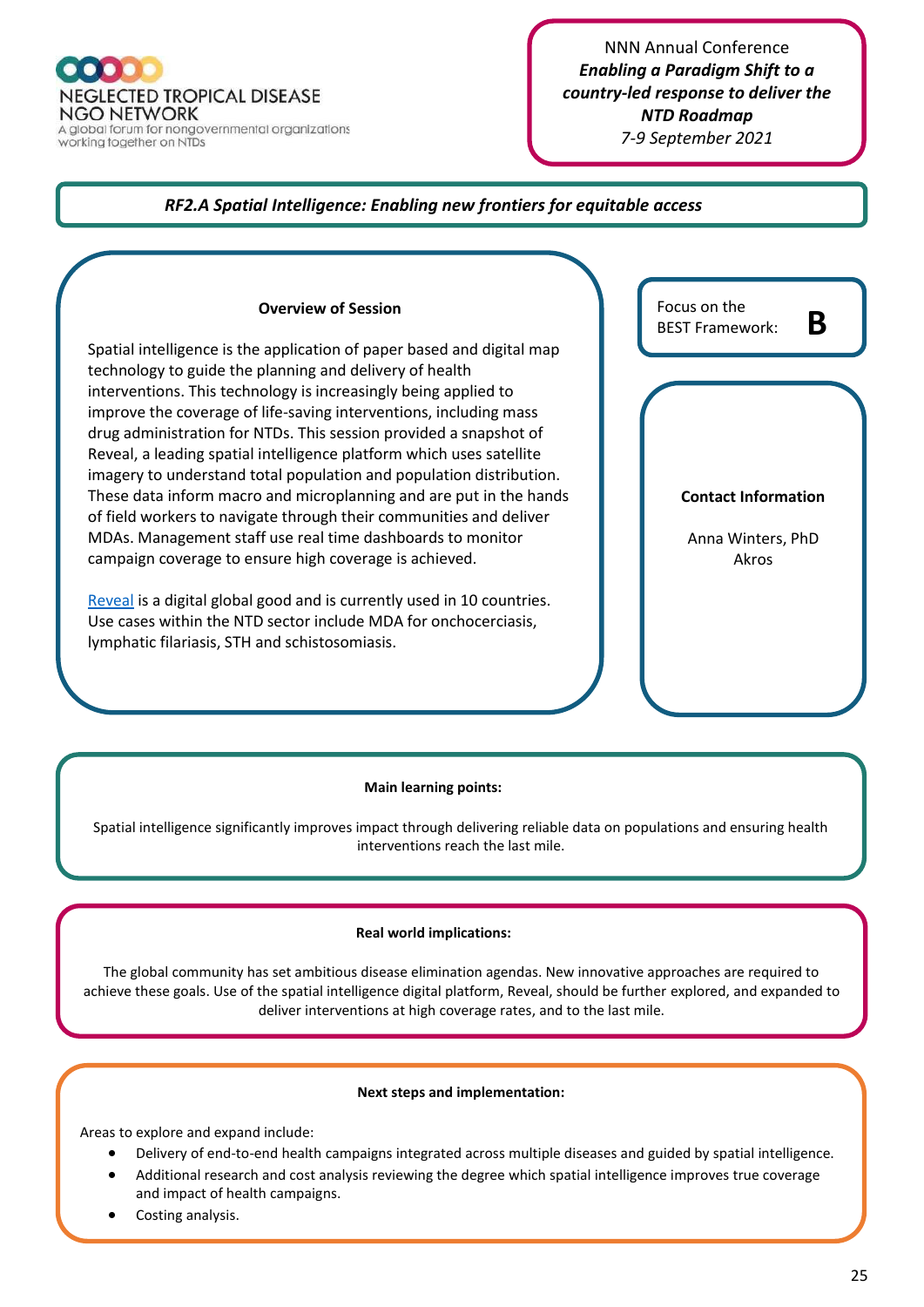A global forum for nongovernmental organizations working together on NTDs

#### NNN Annual Conference *Enabling a Paradigm Shift to a country-led response to deliver the NTD Roadmap 7-9 September 2021*

#### *RF2.B Social Science contribution towards NTD Programming in Sierra Leone*

#### **Overview of Session**

Four districts with high baseline prevalence for LF failed Pre-TAS in 2017 though they have reported therapeutic coverage of over 65% The NNTDP and HKI with technical support from LSHTM conducted a rapid social science assessment with different age groups to find out why communities with ongoing LF Transmission are hesitant towards Mass Drug Administration (MDA) drugs and Disease Specific Assessments (DSAs).

Remote zoom training of researchers by the LSHTM was done on the following social science methods: Ethnography and participants observation, In-depth interviews, focus group discussions and participatory workshops on power mapping and rumour tracking. Pretesting of tools done whilst observing COVID-19 regulations at all levels.

The findings from this rapid assessment is used to re-design and inform a responsive community engagement strategy: a paradigm shift from previous models that relied on messaging and information.

| Focus on the<br><b>BEST Framework:</b> | R |
|----------------------------------------|---|
|                                        |   |
|                                        |   |
|                                        |   |
| <b>Contact Information</b>             |   |
|                                        |   |
| <b>Lead Moderator</b>                  |   |
| Luisa Enria                            |   |
| <b>Speaker</b>                         |   |
| Gandi Kallon,                          |   |

Helen Keller INT'L

#### **Main learning points:**

The use of innovative social science approach that ensures community engagement is driven by evidence grounded upon people-experience.

#### **Real world implications:**

Given the challenges faced by the Sierra Leone NTD Program, a contextualized understanding of the social factors determining acceptance, hesitancy and refusal during MDA and DSAs will enable programmers to design a responsive community engagement strategy in the context of COVID-19.

#### **Next steps and implementation:**

Recognizing the role of communities and integrating their voices into NTD programming Integrating social science community –centred approach into NTD programming Enabling CHW to identify barriers, social exclusion and tackle mistrust.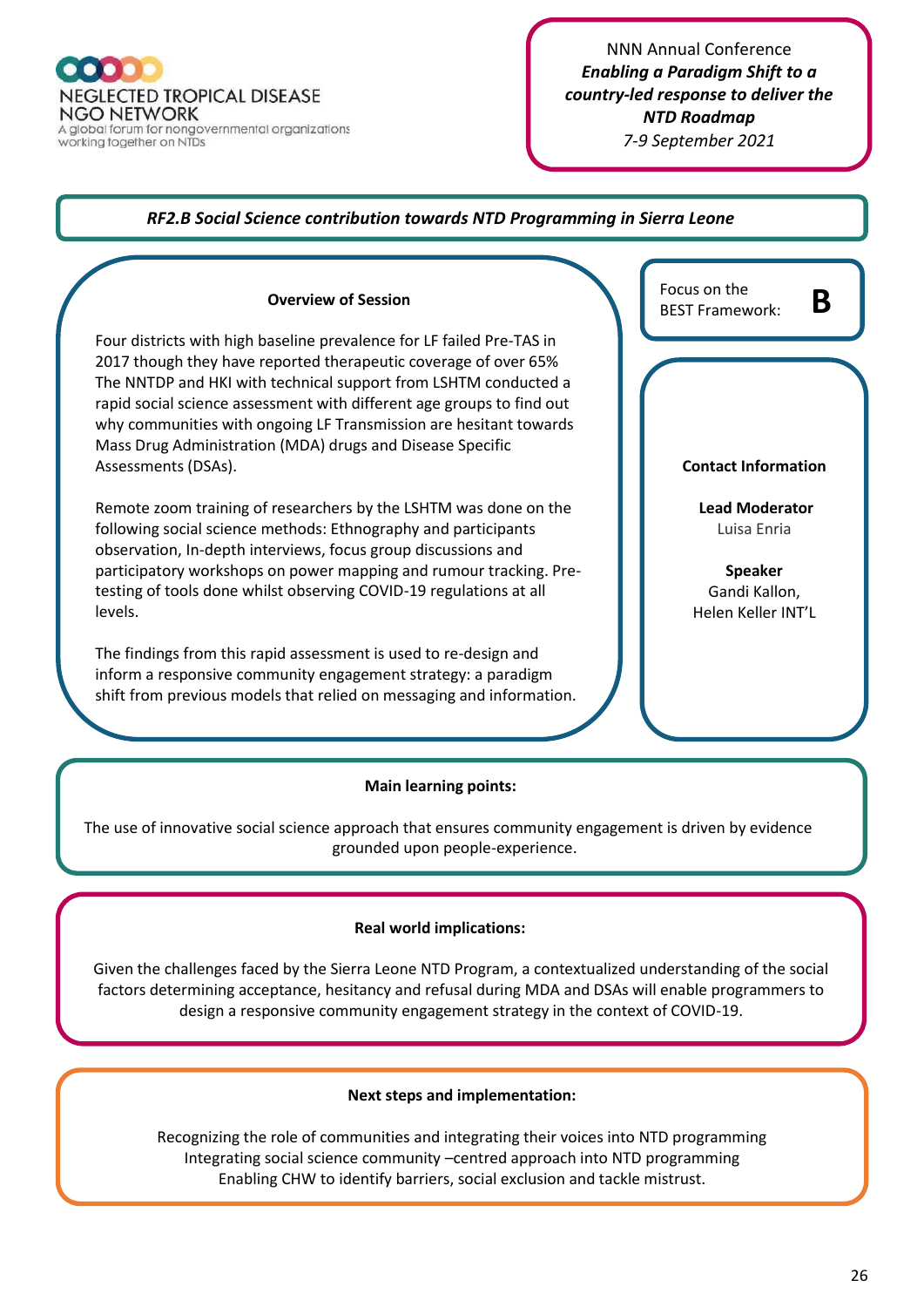NEGLECTED TROPICAL DISEASE NGO NETWORK A global forum for nongovernmental organizations<br>working together on NTDs

#### NNN Annual Conference *Enabling a Paradigm Shift to a country-led response to deliver the NTD Roadmap 7-9 September 2021*

#### *RF2.C MSF: Challenge of managing Innovative and Intensified Disease Management (IDM) NTD's in Africa*

#### IDM NTD's are difficult and costly to manage, their burden is poorly understood, there is a lack of appropriate control tools and relatively low investment in research and development. People affected often live in remote rural areas with poor health systems and limited access to diagnosis and treatment. MSF provides care for visceral leishmaniasis (VL) in Africa. There are multiple challenges, some of which are: persistent fever is the main symptom (unspecific); rapid test (IT-Leish, BioRad) production will be discontinued per May 2022; treatment and diagnosis are not decentralized. In South East Asia a regional VL elimination plan was initialized in 2005 and elimination is now almost achieved. In East Africa the VL burden has remained the same and is now the highest worldwide. Outbreaks are common. The main 2030 WHO Roadmap Goal for VL, <1% case fatality rate, is far from being reached. VL elimination in East Africa is feasible but the following is needed: 1) research for better tools for prevention, diagnosis and treatment 2) a regional approach, country leadership and political visibility in affected countries 3) long term donor support.

**Overview of session**

| Focus on the<br><b>BEST Framework:</b>                                                                                    |
|---------------------------------------------------------------------------------------------------------------------------|
|                                                                                                                           |
| <b>Contact Information</b>                                                                                                |
| Margriet den Boer<br>Kala azar advisor,<br>Médecins Sans<br>Frontières/Doctors<br>Without Borders (MSF) UK<br>and Ireland |

#### **Main learning points:**

To achieve the 2030 WHO roadmap goal for VL in East Africa a regional elimination plan is needed.

#### **Real world implications:**

A major effort must be made to develop a regional VL elimination plan in East Africa, establish country leadership and engage long term donor support.

#### **Next steps and implementation:**

In South East Asia, VL elimination has almost been reached. A successful regional approach was taken under strong leadership of the countries and WHO. Contributions of all stakeholders, including NGO's, pharma and donors were well coordinated. A similar approach can be taken in East Africa, starting with the establishment of a Technical Regional Advisory Group under WHO as was done in Asia.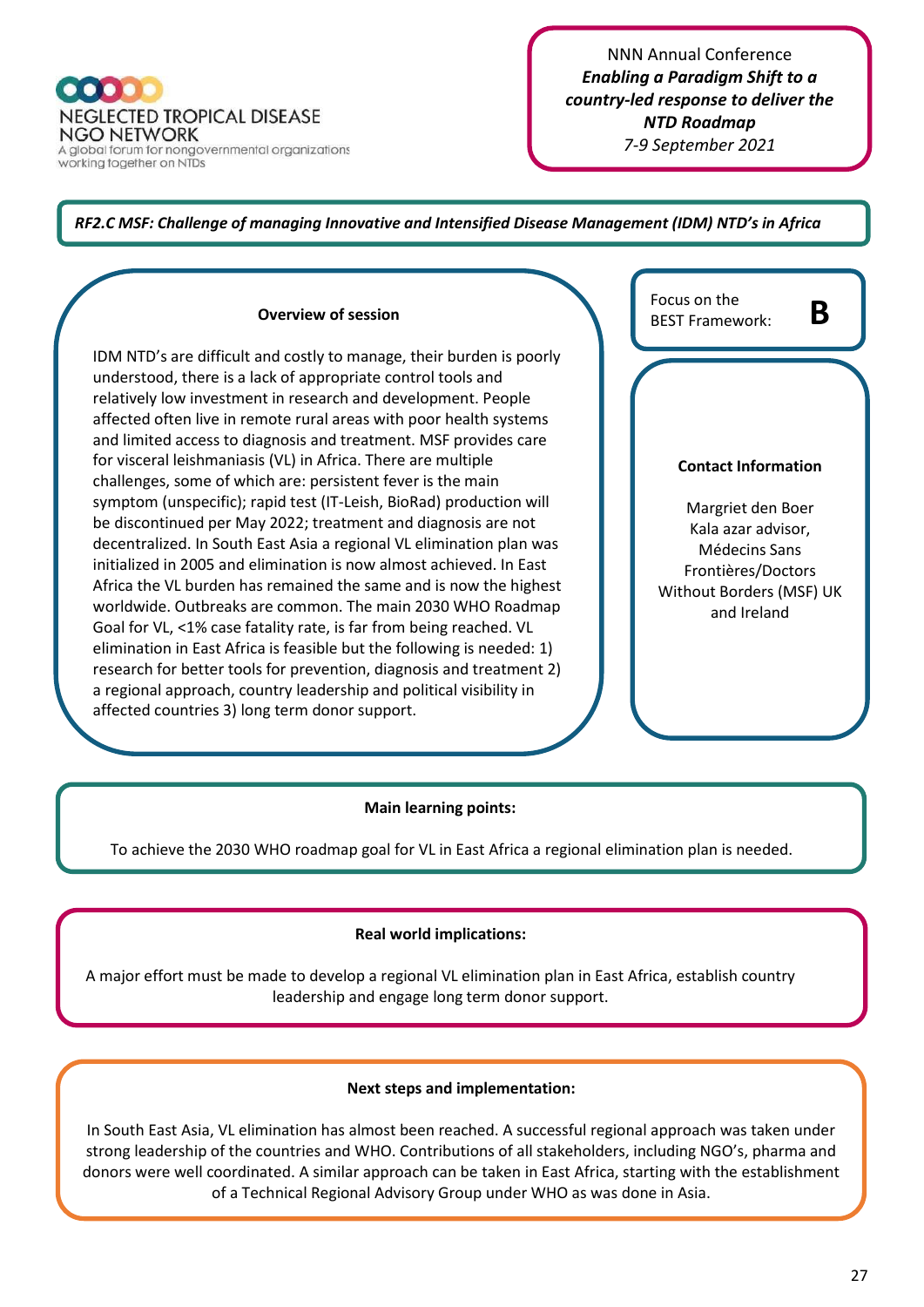**NEGLECTED TROPICAL DISEASE NGO NETWORK** A global forum for nongovernmental organizations

working together on NTDs

#### NNN Annual Conference *Enabling a Paradigm Shift to a country-led response to deliver the NTD Roadmap 7-9 September 2021*

#### *RF2.D London Centre for NTD Research rapid fires on stigma, discrimination and mental health*

#### **Overview of Session**

2021 has been a landmark year for those fighting for disability inclusion and a person-centred approach to NTDs. After decades of conceptualising, researching, and bringing the importance of this topic to the fore, the launch of the WHO road map 2021-2030 has delivered a paradigm shift in the way NTD programmes are being approached and delivered. The road map includes an emphasis on people-centred programmes, which is supported by new resources including the WHO Guide on Mental Health and NTDs.

This session, coordinated by the London Centre for NTD Research explored the theoretical underpinnings and systematic undervaluation of the burden of illness when using disability adjusted life years. It brought together researchers and implementing partners to strengthen the eco-system between academic and implementation to ensure that research around disability inclusion is reflected in NTD advocacy and programmes.

| Focus on the<br><b>BEST Framework:</b>                          |
|-----------------------------------------------------------------|
|                                                                 |
| <b>Contact Information</b>                                      |
| David Molyneux, Liverpool<br><b>School of Tropical Medicine</b> |
| Paul Tsaku, The Leprosy<br><b>Mission Nigeria</b>               |
| Fasseneh Zeela Zaizay,<br><b>REDRESS Liberia</b>                |
|                                                                 |
|                                                                 |

#### **Main learning points:**

Disability adjusted life years as a metric to measure the burden of disease underestimates the burden of NTDs, as it does not account for the significant levels of diminished mental health associated with people affected. NTD programs must take a holistic approach that includes care and wellbeing for people affected.

#### **Real world implications:**

 The implications of underestimating the DALYs of NTD can result in reduced investment or programmes that to maximise the health of the world's most vulnerable people. If we do not mainstream the inclusion of people affected by NTDs, our programs risk leaving behind those most in need of care.

#### **Next steps and implementation:**

All programs should utilise resources including WHO and NNN's Mental Health of people with NTDs, Towards a Person-Centred Approach NNN and ILEPs Guides on Stigma and Wellbeing and work towards mainstreaming inclusion and mental health wellbeing into programs. Advocacy efforts should highlight the mental health impact of people with NTDs.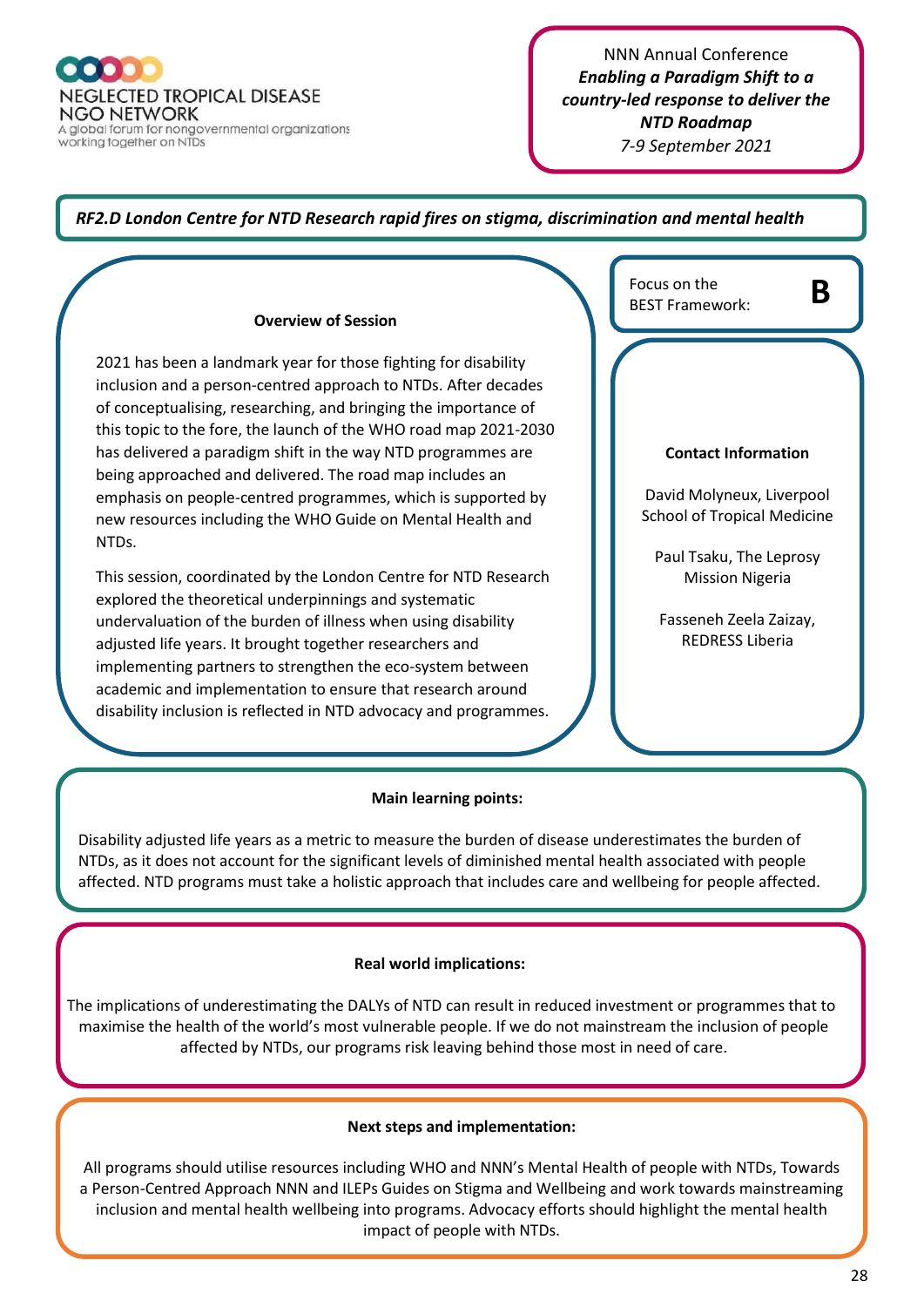# Conference highlights

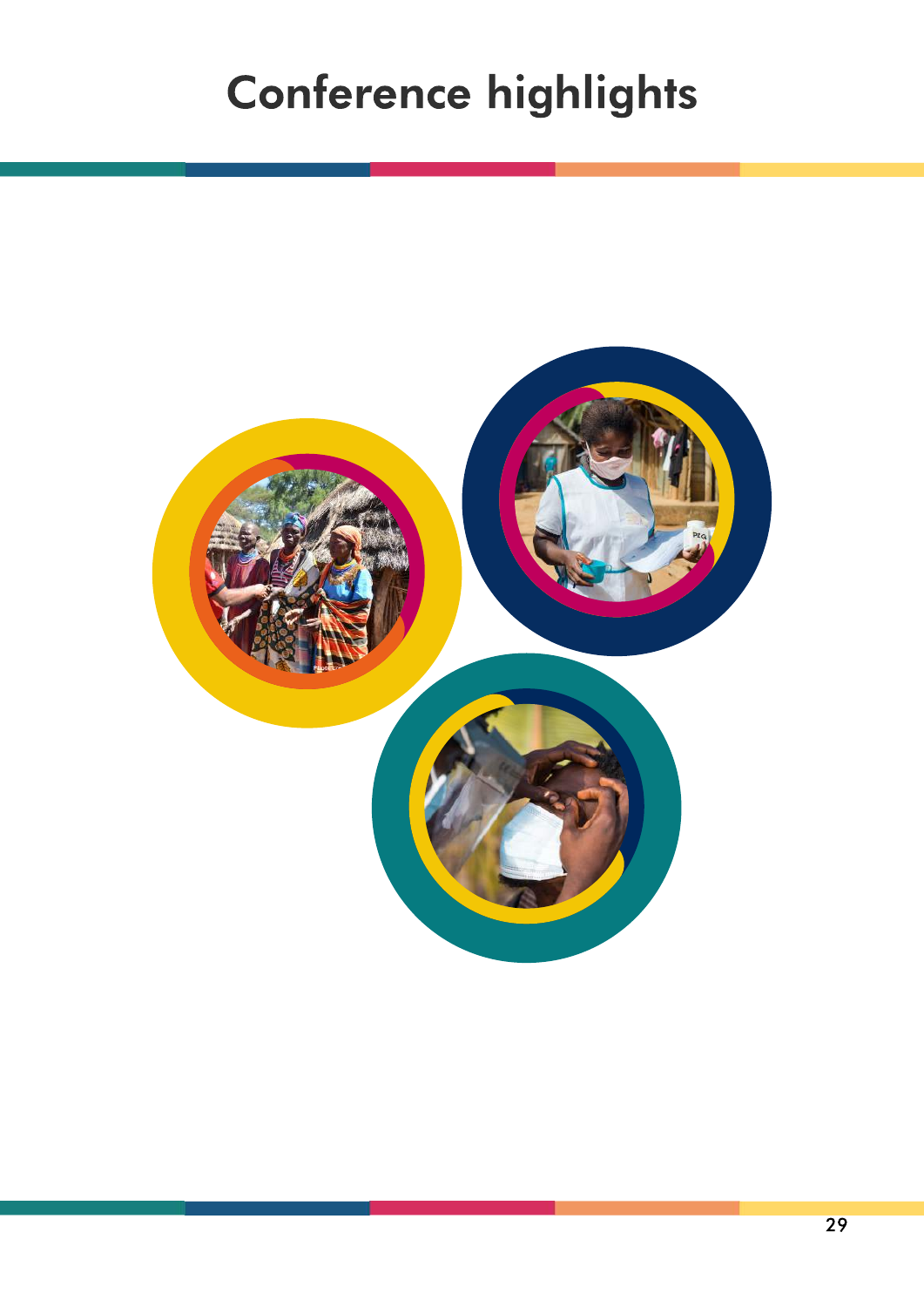## Closing remarks from Incoming Vice-Chair, Girija Sankar

Before entering the world of NTDs, I led community-based programming in Haiti, facilitating training and technical support for community health workers who provided critical services to women and young children. I had the opportunity to learn from multiple actors within a health system - in working with community health workers, I learned about the importance of grounding development and health efforts where it matters most – at the community-level, centered around women and children. I learned that trust is the cornerstone of progress - between health workers and their communities, between community leaders and community members, and between NGOs and Ministries of Health.



Girija Sankar, 2021/2022 Vice-Chair

Since 2015, I have been privileged to support NTD elimination, first at the Task Force for Global Health, and more recently, at CBM. The NTD community has taught me valuable lessons in collaborative problem-solving. I've watched in fascination as members of the trachoma or STH or leprosy communities would set aside organizational differences to advance collective goals. I've admired your selflessness in sharing resources and facilitating knowledge transfer. It is these lessons that I bring with me in my role as Vice-Chair. Equipped with our learnings from the NNN 2021 special session titled, "walking the talk on country ownership – towards a paradigm shift in global health operations", we are keen to develop a new strategic framework to align the NNN with the new road map. Facilitating the development of this new strategic framework is one of my key priorities as incoming vice-chair.

This is the second year of virtual conferencing… two years in a row that we've missed out on shared meals, coffees, and hurried conversations in the hallways between sessions. I know we're a community of eternal optimists, so I know for sure that we will get back to meeting in-person soon. I do believe there is an upside to this virtual environment. If we do have decent internet connectivity, we are in a sense that much closer to each other. An opportunity then to be more intentional about promoting and encouraging peer-to-peer exchanges and networking within the NNN, and to strengthen the NNN as a more inclusive NGO forum. These are some of the initiatives that I am eager to carry forward in the coming years.

I look forward to working with Arielle, Kisito, and the NNN community to advance our vision of a world free of NTDs by upholding our values of participation, legitimacy, creativity, and independence.

Girija Sankar, NNN Vice-Chair 2021/2022 Head of NTDs - Inclusive Eye Health Initiative, Christian Blind Mission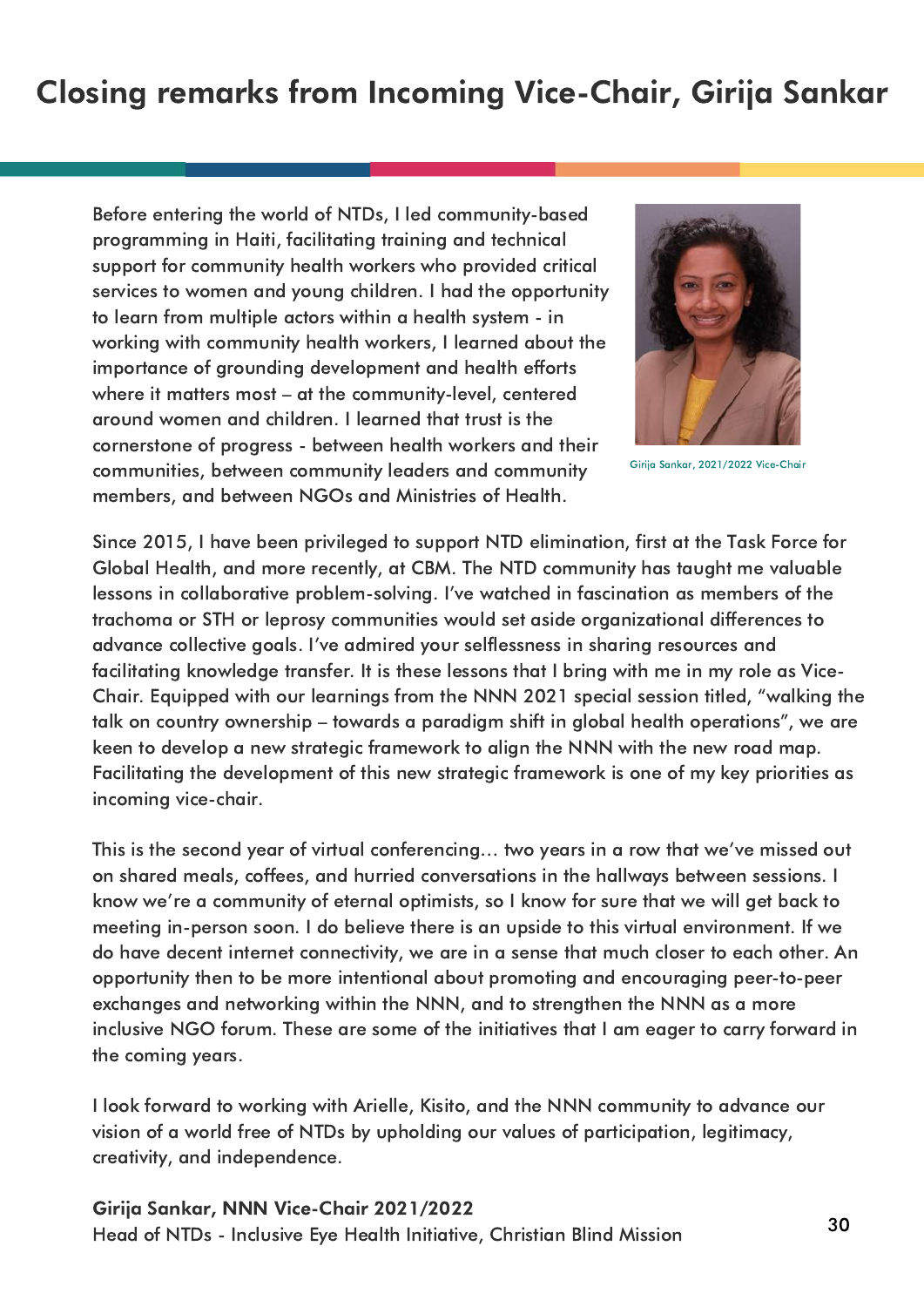## Closing remarks from Incoming Chair, Arielle Dolegui

Thank you to participants, delegates, friends, and colleagues for joining us at the 12th annual NNN conference with 3 days of engagement, networking, learning, sharing and just connecting with one another in our NTD community. For the second year now, we have been able to demonstrate our steadfast commitment and resilience in furthering our mission towards a world free of NTDs by hosting the conference virtually, despite the limitations imposed by the ongoing pandemic.



Arielle Dolegui, 2021/2022 Chair

This year's theme "Enabling a paradigm shift to a country-led response to deliver the NTD Road Map" calls us to collectively rethink our programmatic approaches on the heels of the 2021-2030 WHO road map launch. As we know, the road map calls for a radical acceleration of programmatic action, enhanced cross-sectoral collaborations and a shift to country-driven prioritization of interventions to reach its ambitious goals of disease control and elimination

The 2021 conference was exceptionally transformative. First, a diverse high-level panel of international leaders set the opening scene by sharing their vision and guidance for innovative approaches to fundamental shifts in NTD programming. This was followed by a special session dedicated to exploring Pillar 3 of the NTD road map which calls for a change in "operating models and culture by increasing country ownership, clarifying the roles of organizations, institutions and other stakeholders, their culture and perceptions and aligning them to meet the 2030 targets." This was a crucial conversation that generated a lot of engagement and excitement in our community. I am grateful for the NNN's openness and transparency to have such a critical introspective look as a community of practice that has independence and influence to assess its operational guiding principles, but also lead the way for its NGO members to follow suit in addressing imbalances in power dynamics for a true and effective collaboration with the common goal of advancing country ownership at all levels of implementation to beat NTDs.

In addition, with 16 full workshops, two rapid-fire, and numerous networking sessions, the conference was enriched by exciting knowledge sharing and research findings with recurring themes of resiliency, adaptability, and restorative practices to accelerate programming and implementation of the WHO road map. We have challenged ourselves and each other to think beyond normative approaches to designing new and innovative models of practice.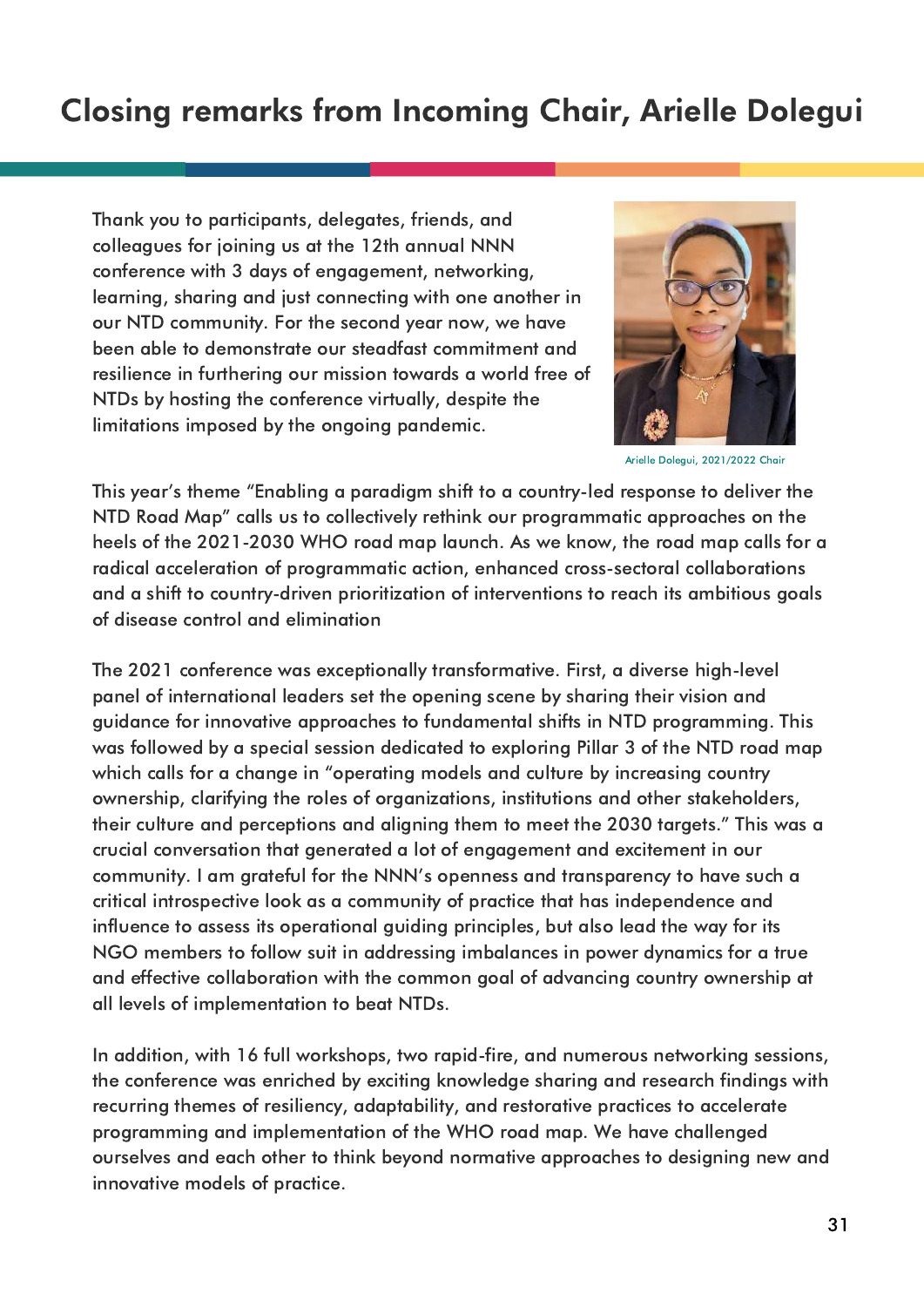As mentioned by our Outgoing Chair Kisito Ogoussan, the NNN community is embarking together on this journey to 2030, and as such, we must keep our eyes on the target while striving to overcome the challenges ahead, foreseen and unforeseen. We must actively pursue and engage with all stakeholders within and outside the NNN to achieve our collective goals to build resilient and sustainable health systems. As an NGO platform, we have a unique opportunity to cement our core value of implementing person-centered, cross-sectoral, and equitable interventions while striving to elevate our commitment to promote programmatic effectiveness driven by country-led decision making and alternative models of operations, requiring a heightened and intentional collaboration across the NTD community and with other sectors.

#### Call to action

I am full of excitement for the new year ahead and our collective commitment to shift paradigms of operations and programming in rolling out the road map. I know that reimagining transfers of power is a daunting task, the process for redressing ingrained practices is slow and heavy, but I look forward to the positive changes we can bring about as the NNN community. A community of dedicated members to rid the world of NTDs, a unified voice of NGOs committed to enhance our community of practice and aligned towards inclusivity and equity in our partnerships to reach the goals of the road map. It is my hope that this momentum is maintained throughout the years and I encourage you to continue your involvement with the NNN through your participation in our cross-cutting groups and task teams. I also seek your support and guidance as I begin my tenure as Chair of this community and look forward to leaning on your unique experiences to strengthen our collaboration and partnerships.

#### Arielle Dolegui, NNN Chair 2021/2022

Senior Technical Advisor for Health Systems Strengthening and Cross-Sector Coordination, World Vision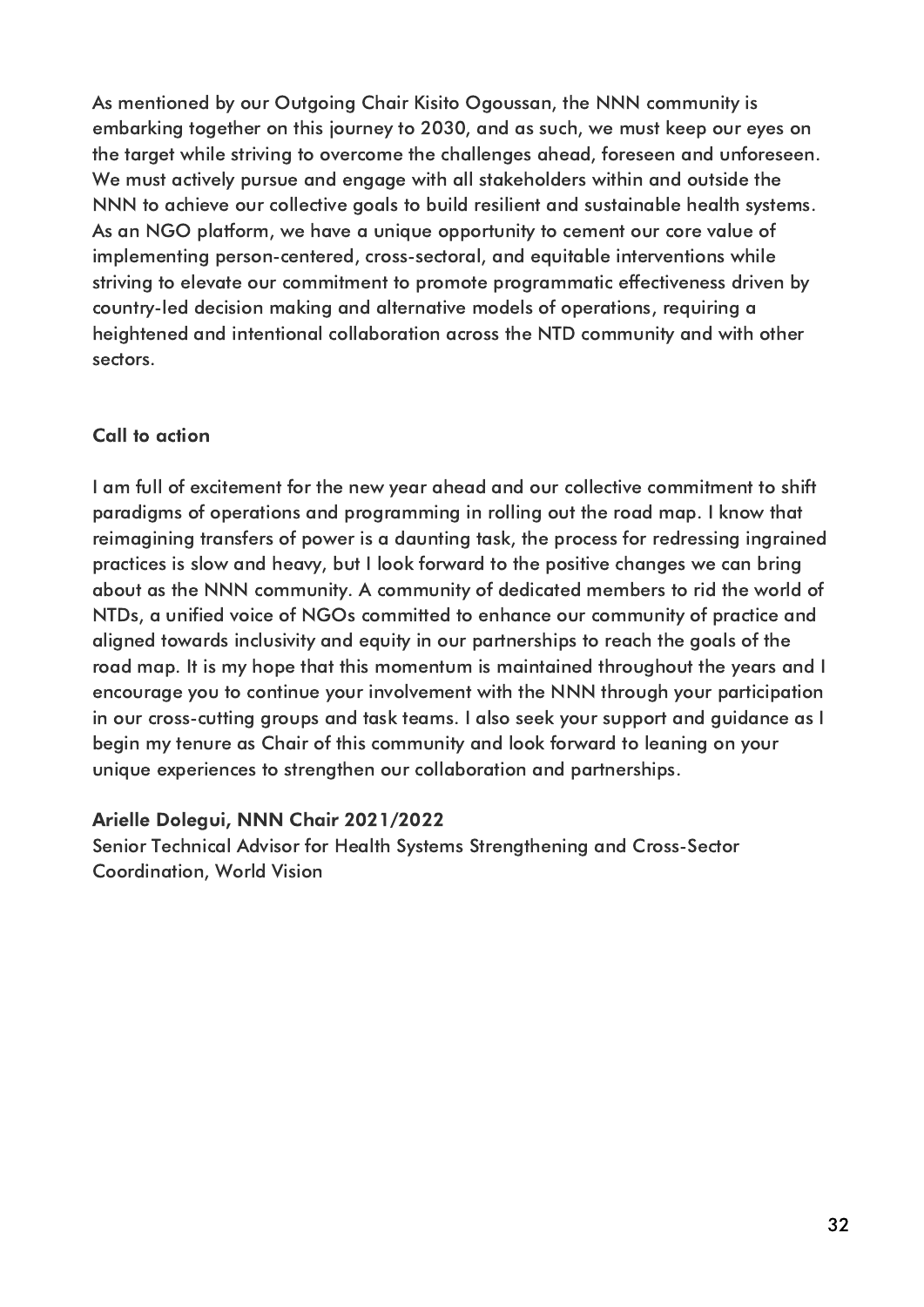# NNN Statement of Commitment to Hand Hygiene For All 2021

### Matching commitments to actions - the NNN way

In 2020, NNN [made](https://www.ntd-ngonetwork.org/nnn-statement-of-commitment-to-hand-hygiene-for-all) a [commitment](https://www.ntd-ngonetwork.org/nnn-statement-of-commitment-to-hand-hygiene-for-all) to support the attainment of hand hygiene for all through three focal areas; fostering cross-sectoral political leadership, creating enabling environment, and promoting sustainable and inclusive programming at scale.

One year after this commitment, we reflect on these commitments and share our progress:

#### Political leadership

- The NNN supported the development of a new Global Strategy on WASH and NTDs to deliver the cross-cutting pillar, including a strong focus on hygiene and behaviour change overall, mainstreamed into all strategy actions.
- The NNN supported the development of national frameworks on WASH and NTDs coordination in Ethiopia, Uganda, Mozambique and Kenya, as well as national behaviour change strategies. NNN members have also supported several countrydriven hygiene initiatives as part of COVID response efforts.

#### Enabling environment

- The NNN co-organised a special session on Hand Hygiene for All at the ISNTD Connect held on 10 December 2020, with panellists from UNICEF and the Nigerian Federal Ministry of Health. The annual NNN conference also included a consultation on the development of a monitoring framework for the WASH and NTDs strategy and several case studies and blogs were published on WASH and hygiene on the NNN website and promoted on its social media channels. NNN also supported the launch activities for the Global Strategy on WASH and NTDs.
- The NNN supported a learning series on the WASH and NTDs toolkit for programme staff in East Africa (6 virtual 2-hour workshops organised through the Ascend East programme), as well as the development of an online learning course on WASH and NTDs organised by PAHO for programme staff in several countries in the region of the Americas.

#### Sustainable, inclusive programming at scale

- NNN is in the final stages of developing a new guiding document on behaviour change for NTD control and elimination. The existing toolkit on WASH and NTDs will be updated to include a broader range of sectors and behaviours, including aspects related to vector management and One Health.
- Preliminary engagements have been held with WHO in relation to this priority area. Full implementation will commence in line with WHO timelines on the NTD Research & Development Blueprint.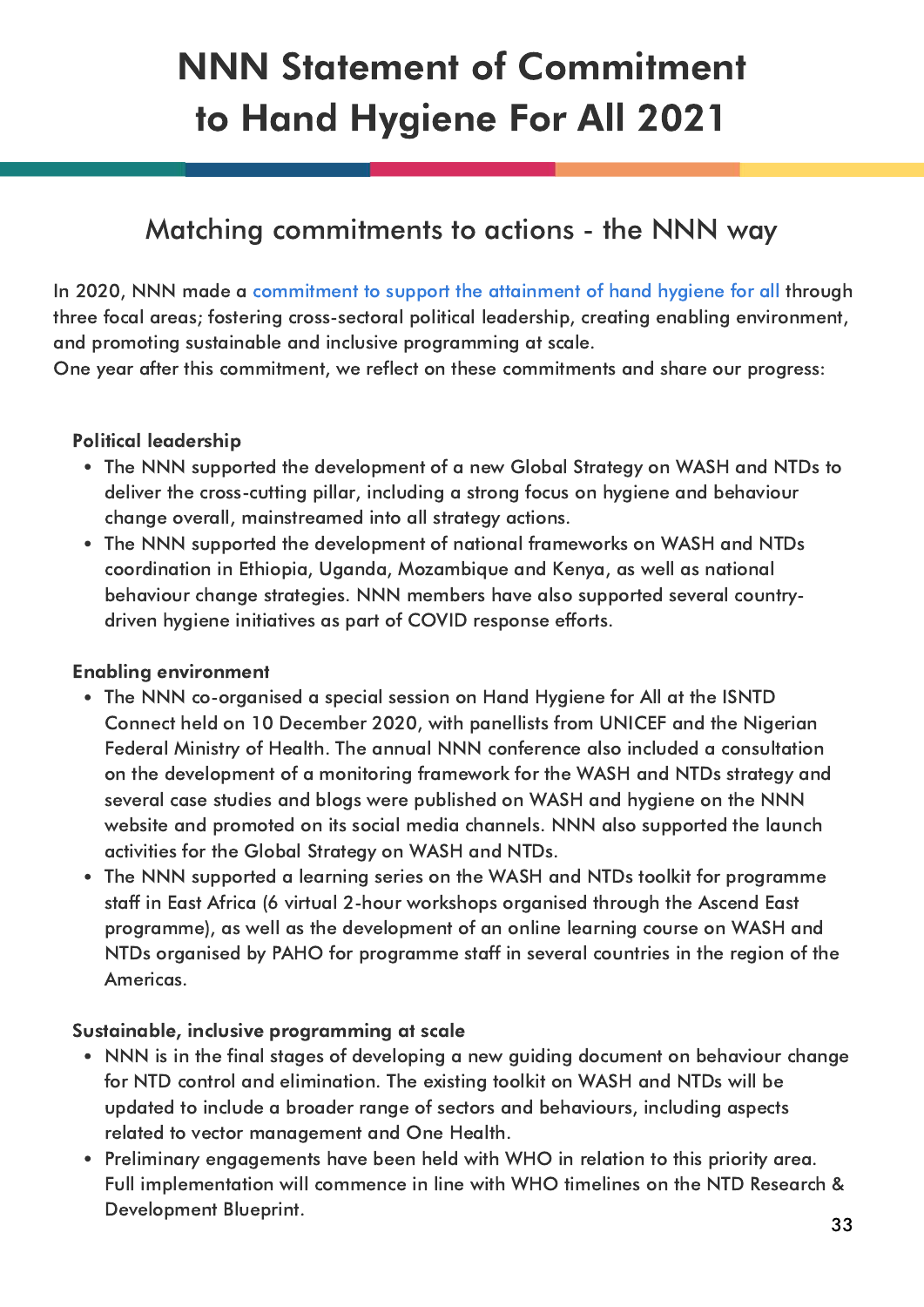# Conference in numbers

The 2021 NNN Conference was attended by a total of 881 delegates from 83 countries, representing over 320 organisations.

In the second year of the NNN Conference running as a virtual event, it was great to see that this year's delegate numbers and number of countries represented remained at similar levels as at the 2020 conference. This was thanks to the virtual format of the conference and the free registration fee.

While the United States and the United Kingdom each were represented by over 100 delegates, those attending from NTD-endemic countries were also represented in an encouraging number. Delegates from Nigeria, India and Ethiopia represented the largest number of delegates from NTD-endemic countries, with 139, 61 and 61 delegates, respectively. The largest increase in delegate numbers were for Kenya at 2.5-fold (12 delegates in 2020 to 32 delegates in 2021) and Nepal at almost 2-fold (9 delegates in 2020 to 17 delegates in 2021).

For the first time, at the NNN 2021 we introduced virtual networking sessions to ensure that those delegates who joined us from different time zones had a chance to engage with each other and network. At the two sessions, one conveniently timed for attendees from Asia Pacific and one for attendees from the Americas, we had a total of 394 registrants engaging on the virtual networking platform, Airmeet.

This year we also introduced a special session to allow all delegates to attend and discuss important aspects of the future of NNN and all NTD NGOs. The special session, titled "Walking the talk on country ownership – towards a paradigm shift in global health operations" had over 520 delegates participating.

These findings have implications for future NNN conferences that merit serious consideration. As noted by Arielle Dolegui, Incoming Chair, "The ongoing pandemic continues to challenge the NNN and other organizations to rethink ways to fully engage their delegates to maximize participation and access to future conferences and events. Despite the physical constraints we collectively face, these numbers have shown our community's desire to remain connected to uphold our tenet of enhancing our community of practice through membership engagement, learning and sharing knowledge to end the fight against NTDs. Moving forward, we will take a holistic approach and careful consideration of the implication of these statistics to design an innovative, responsive, and engaging conference format in 2022 and beyond, meeting the demands of our times while enabling equitable participation and representation across geographies." 34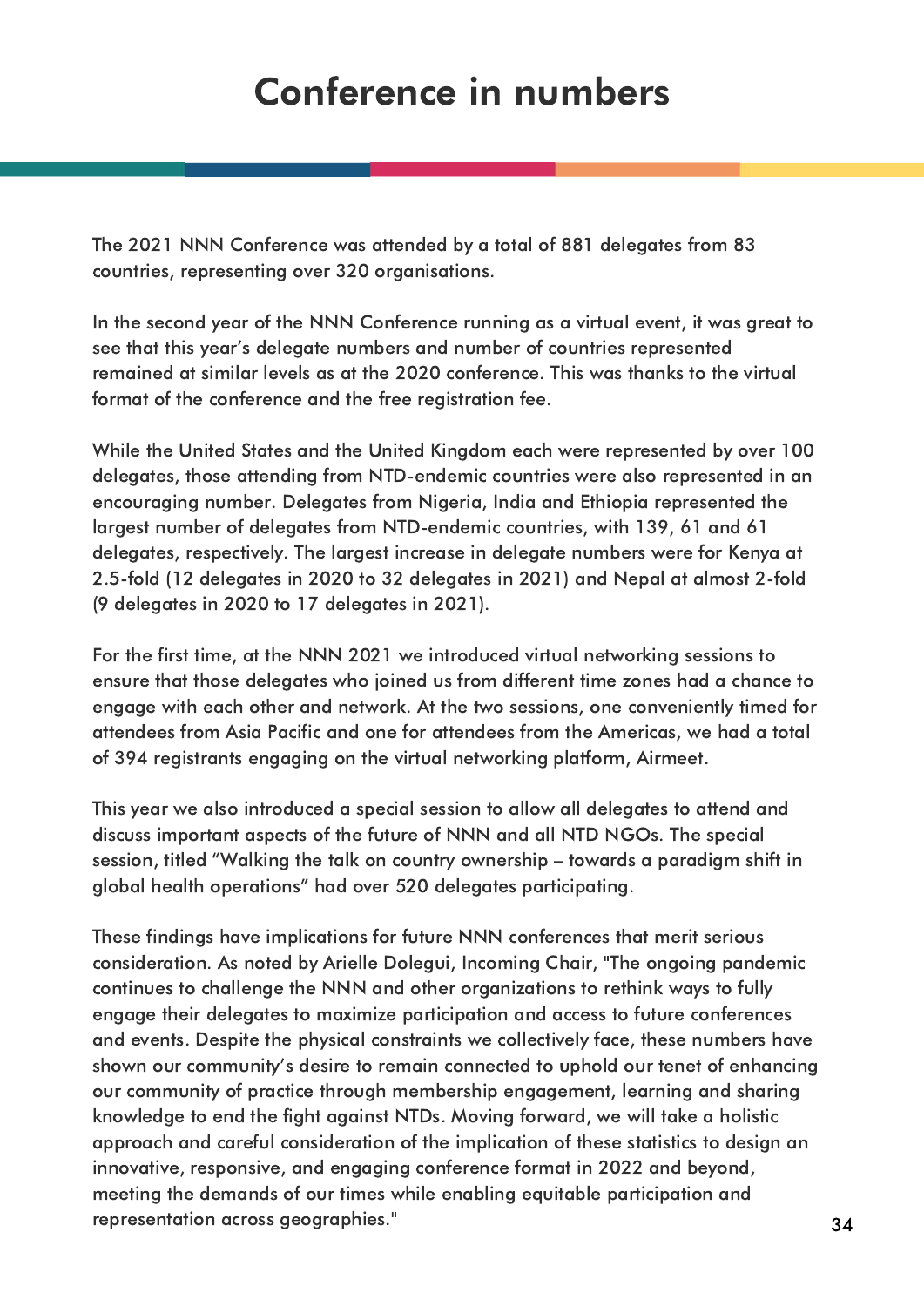# Who is who in the NNN

#### 2021/2022 Steering Committee

The Steering Committee is the NNN's leadership team

Chair: Arielle Dolegui (World Vision) Vice Chair: Girija Sankar (Christian Blind Mission) Immediate Past Chair: Kisito Ogoussan (FHI 360)

NNN administrative support: Kyle Jacobson (World Vision)

#### Executive Committee

NNN is governed by the Executive Committee. The Executive Committee oversees the management of the network and ensures it is meeting its objectives in line with its terms of reference. The Executive Committee is composed of the Steering Committee, representatives from disease-specific groups and cross-cutting groups.

#### Disease-Specific Groups

The disease-specific groups are established independently of the NNN. The NNN provides a forum for these groups to come together to identify areas of common concern and opportunities for integration and collaboration.

Lymphatic Filariasis Chair: Ernest Mensah (FHI 360)

Leprosy Chair: Geoff Warne (International Federation of Anti-Leprosy Associations - ILEP)

**Onchocerciasis** Chair: Louise Hamill (Sightsavers)

SCH & STH Chair: Anouk Gouvras (Global Schistosomiasis Alliance)

#### Trachoma

Chair: Angelia Sanders (The Carter Center) Alternate representative: Michelle Taylor (International Coalition for Trachoma Control)

#### Cross-Cutting Groups (CCG)

CCGs focus on issues of common concern to the NTD community at large. They have an action-oriented approach and work together to identify challenges, develop solutions, advocate/socialise them widely.

Conflict & Humanitarian Emergencies Chair: Angelia Sanders (The Carter Center)

Disease Management, Disability & Inclusion (DMDI) Chair: Aparna Srikantam (Lepra Society India)

#### Ensuring Sustainable Systems

Co-Chair: Wangeci Thuo (RTI International) Co-Chair: Carolyn Henry (SCI Foundation)

One Health Chair: Wendy Harrison (SCI Foundation)

Skin-related NTDs Chair: Michelle Murdoch (International Foundation of Dermatology)

Water, Sanitation and Hygiene Chair: Sarity Dodson (The Fred Hollows Foundation)

#### Task Groups

Task Groups work on specific time-limited tasks which are not primarily addressed by CCGs.

#### COVID-19

Co-Chair: Angela Weaver (Helen Keller International) Co-Chair: Simon Bush (Sightsavers)

Knowledge Management Chair: Sarity Dodson (The Fred Hollows Foundation)

**Safety** Chair: Virginia Sarah (The Fred Hollows Foundation)

**Communications** Co-Chair: Anna Georgeson (SCI Foundation) Co-Chair: Kat Gulyas (Global Schistosomiasis Alliance)

#### Task Teams

Influencing Priorities Chair: TBD 35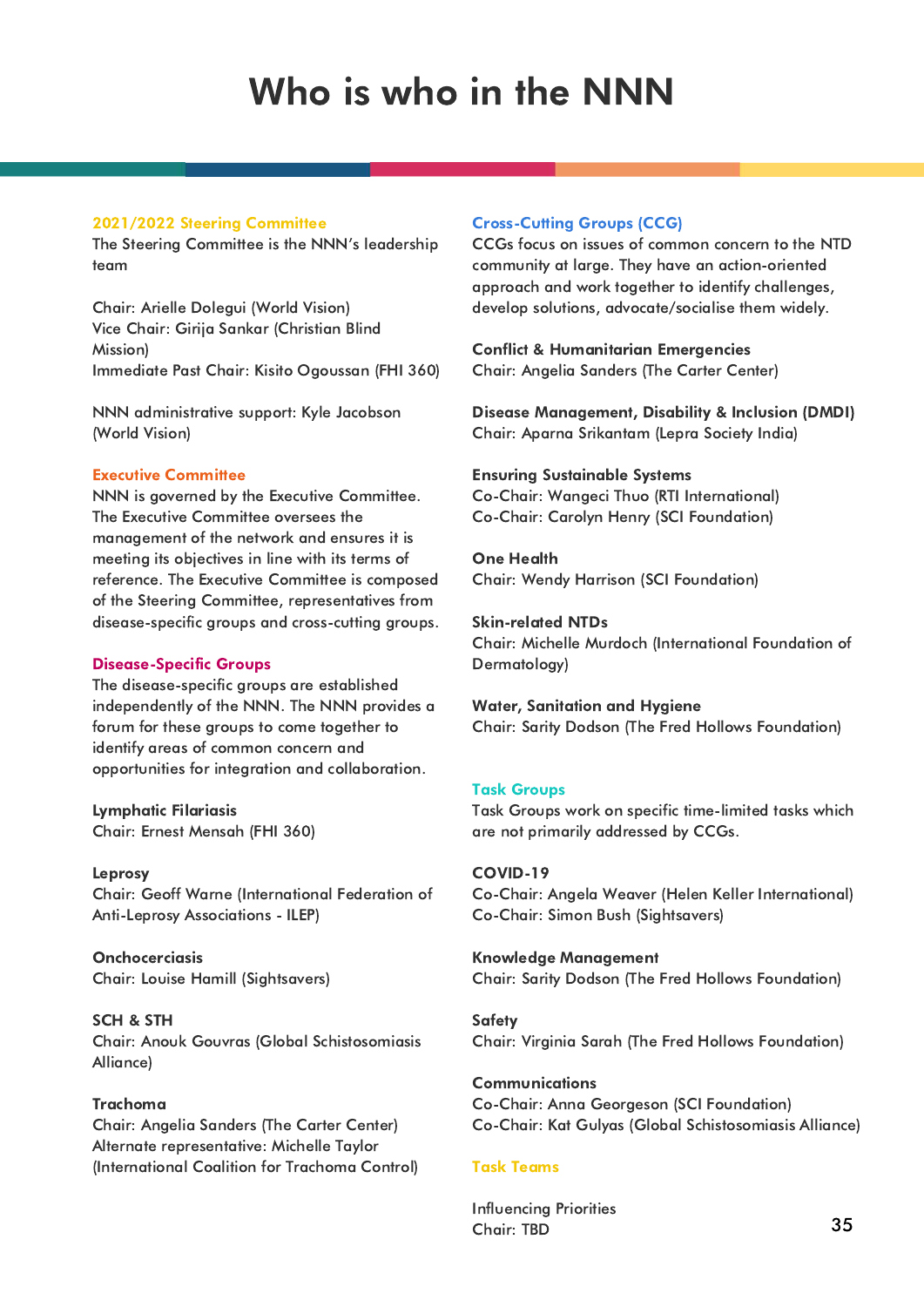# With thanks to our generous sponsors





MITOSATH

UPUITING THE DIGNTY OF HUMAN LIFE









UNITING "COMBAT









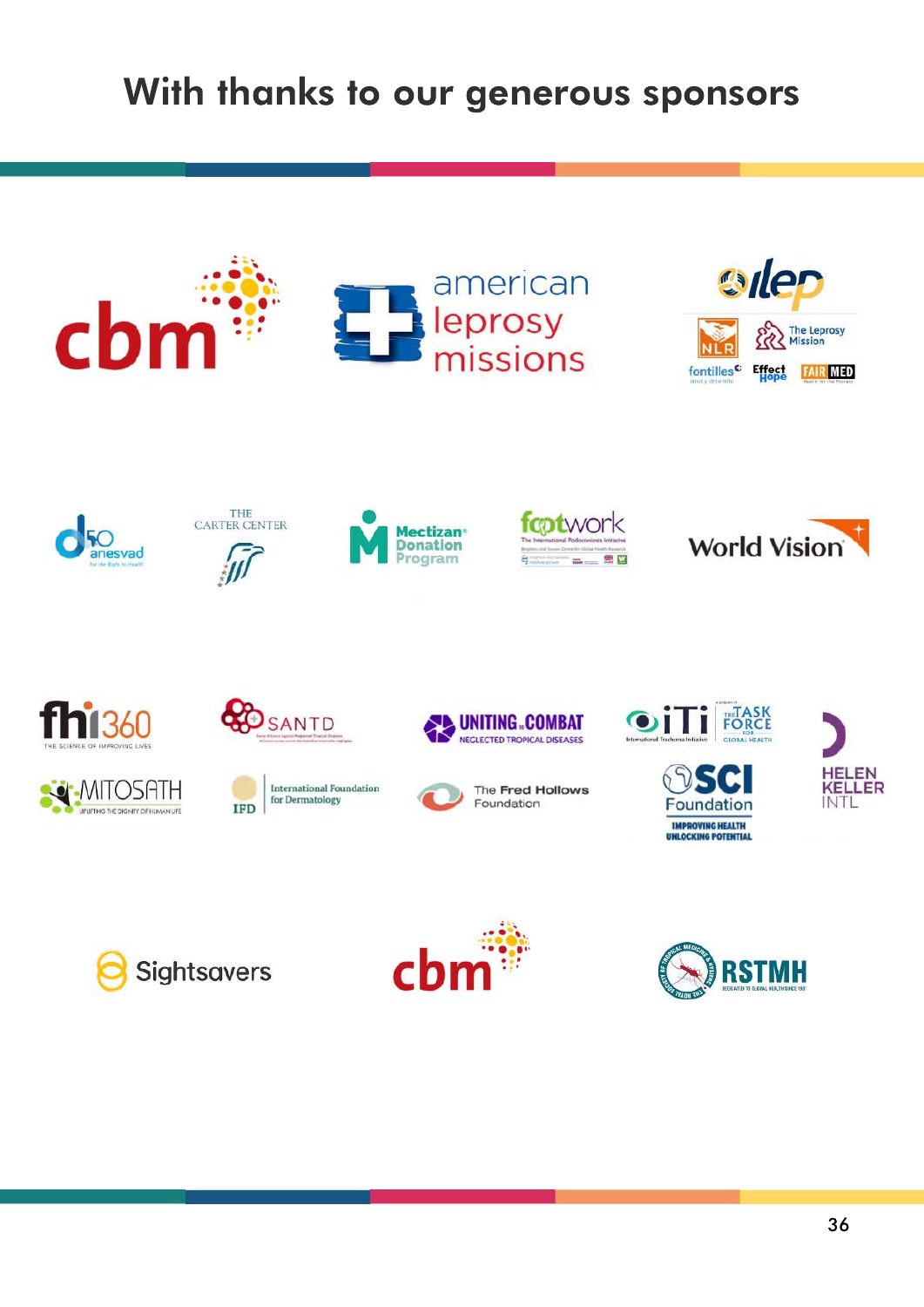As we transition in the Steering Committee for the year 2021-2022, I would like to express my most heartfelt gratitude to Kisito Ogoussan, the Outgoing Chair and current Implementation Lead at FHI 360 for his thought leadership and unwavering support as he — what I call "graduates" — onto become the immediate past chair, and, in that position, will remain a member of the steering committee to continue to lend his support to the network.

In addition, with profound gratitude and appreciation, I would like to acknowledge the outgoing immediate past chair Yaobi Zhang, Senior Scientific Advisor at Helen Keller for his leadership, expertise, contributions, and continued support. I am sure we as a network and I, personally will continue to lean on his wealth of knowledge in this community. On behalf of the NNN members, thank you immensely.

In that same note, allow me to take a moment to individually thank the following past chairs who have completed their tenure this year.

- the Skin -related NTDs, Claire Fuller,
- the WASH working group, Yael Velleman,
- the Influencing Task Team, Chelsea Toledo and Joni Lawrence
- the Sustainability cross-cutting group, Aparna Barua Adams, and Girija Sankar
- NNN Representative to ESPEN, Margaret Baker
- DMDI, Wim van Brakel
- SCH/STH disease group, Suzy Campbell
- Communications Task Team, Kelly Bridges and Tim Je-su-da-son
- ICTC, Scott McPherson (Incoming Immediate past chair)
- LF Group, Paul Watson

The NNN thrives on the engagement and leadership of our various disease and cross cutting groups, tasks teams, and we thank you greatly for the expertise you bring to these groups and to the community overall.

Also, I would like to acknowledge the incredible support of Janine Lancaster, Hazel Dupont, Debbie Jackson-Cole and the entire Maximize Your Time or MYT team, for working your organizational magic to support this year's conference. Really, thank you very much. We could not have done this without you.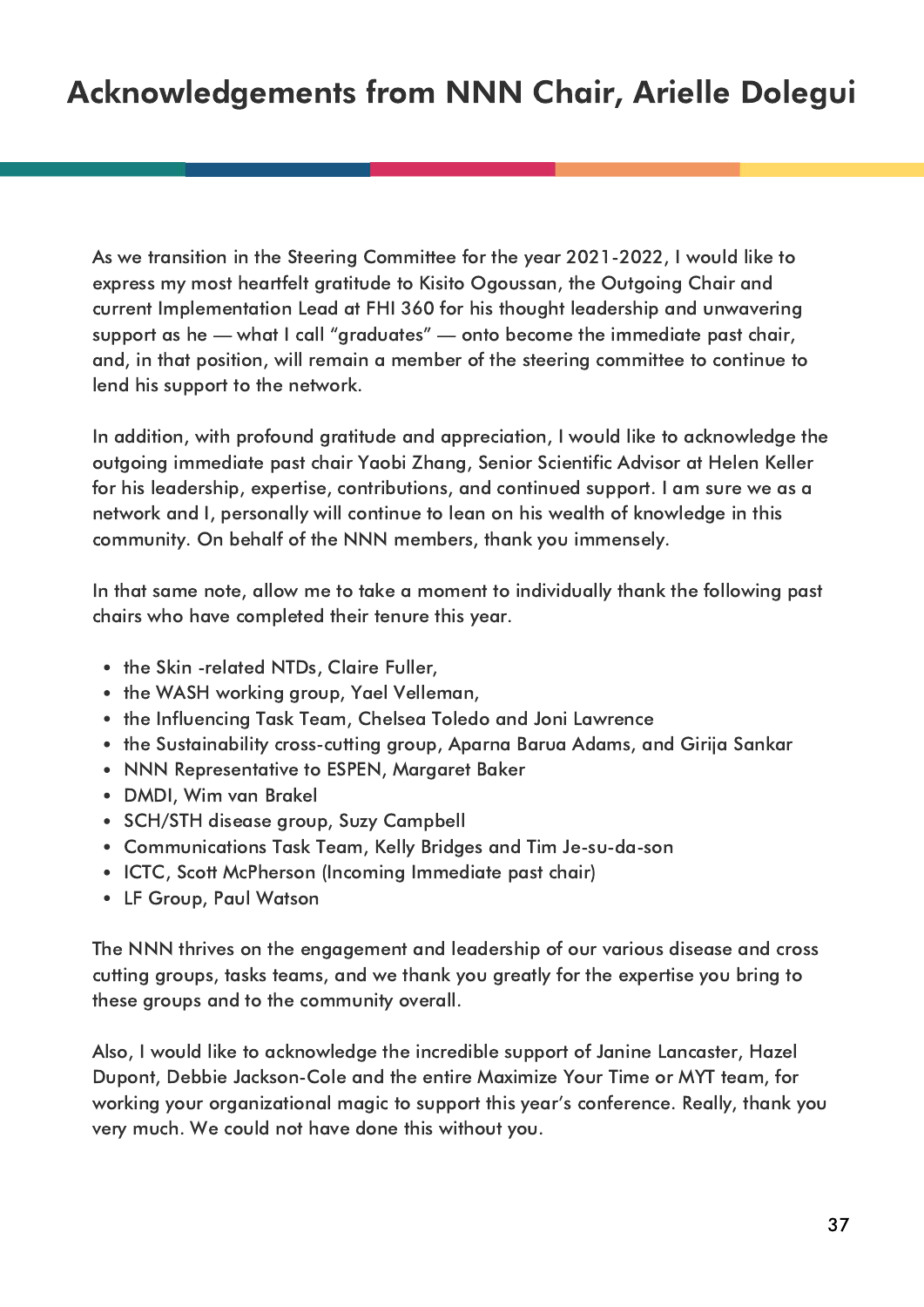To the volunteer translators who have supported the plenaries and workshop sessions: Rodolfo Garcia and Madelle Hatch, as well as Alice, Giorgia and Cristina. We are grateful for your support and thank you very much for your commitment to the NTD community.

To our three volunteer co-hosts, Dr. Íñigo Navarro Fernandez, Carolyn Henry, and Kyle Jacobsen, thank you for an extraordinary job supporting the smooth running of the conference behind the scenes.

I would also like to recognize the hard work and wonderful efforts of all the NNN Executive Committee, Conference Committee, cross-cutting groups and task teams who have contributed to the development, shaping and running of this year's conference. A special thanks to the Communications Task Group who have done a fantastic job before and during the conference with engaging social media content and ensuring equitable representation of the diversity of topics presented over the three days; and for delivering this conference report. Thank you very much!

To all our conference sponsors, my immense gratitude for your continued support in making this conference possible but also for your commitment towards a world free of NTDs. I am extending my congratulations to this year's NTD Innovation Prize Winners, and my sincere thanks to the ALM and Novartis teams for partnering with us in supporting innovation to advance programmatic effectiveness.

And finally, to all of those that attended, actively participated, and engaged with each other over the course of this conference, thank you. Thank you for your collaborative spirits, your hunger for change, and for your willingness to continue to learn with and from each other.

Arielle Dolegui, NNN Chair 2021/2022 Senior Technical Advisor for Health Systems Strengthening and Cross-Sector Coordination, World Vision